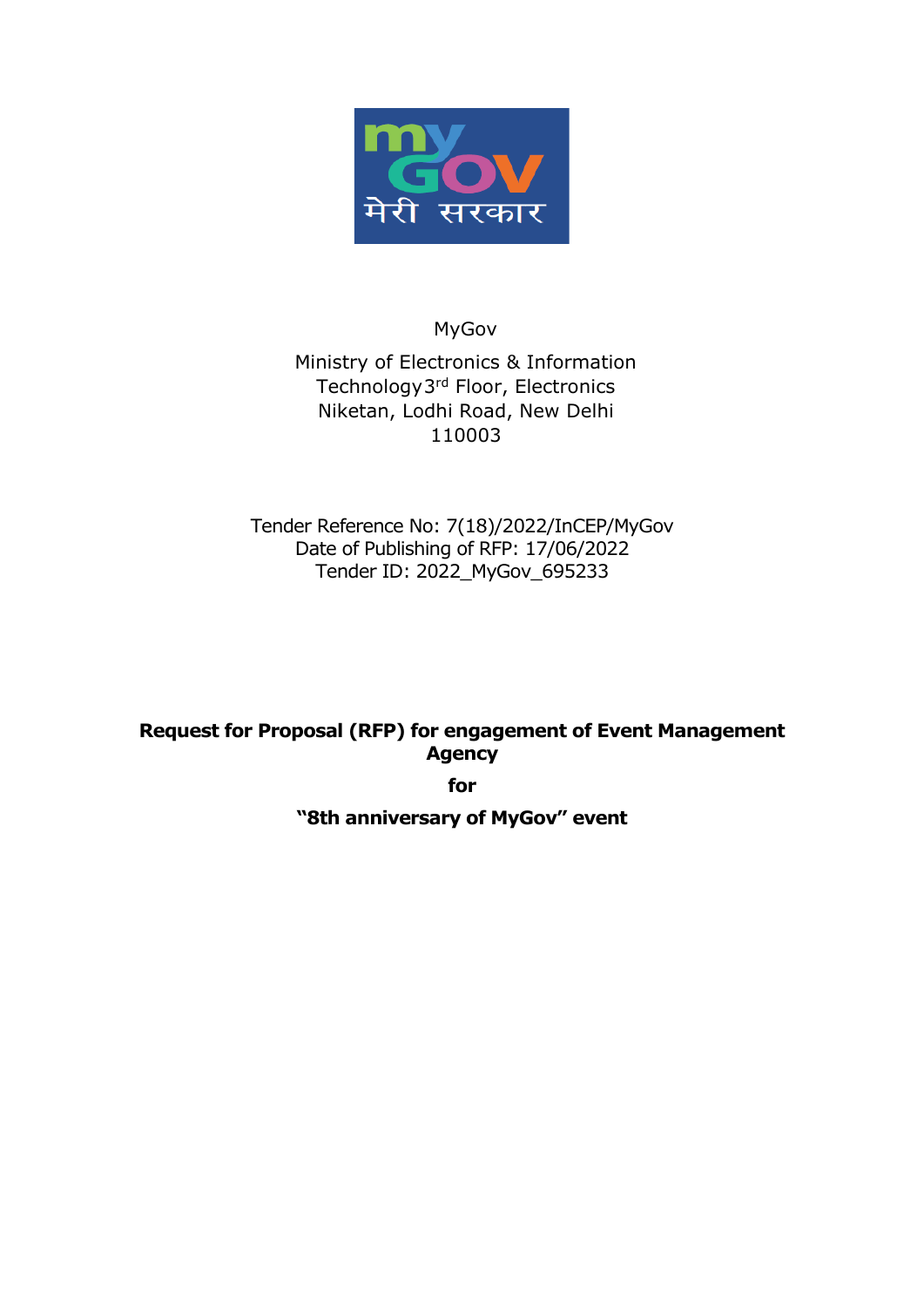<<This page has been intentionally left blank>>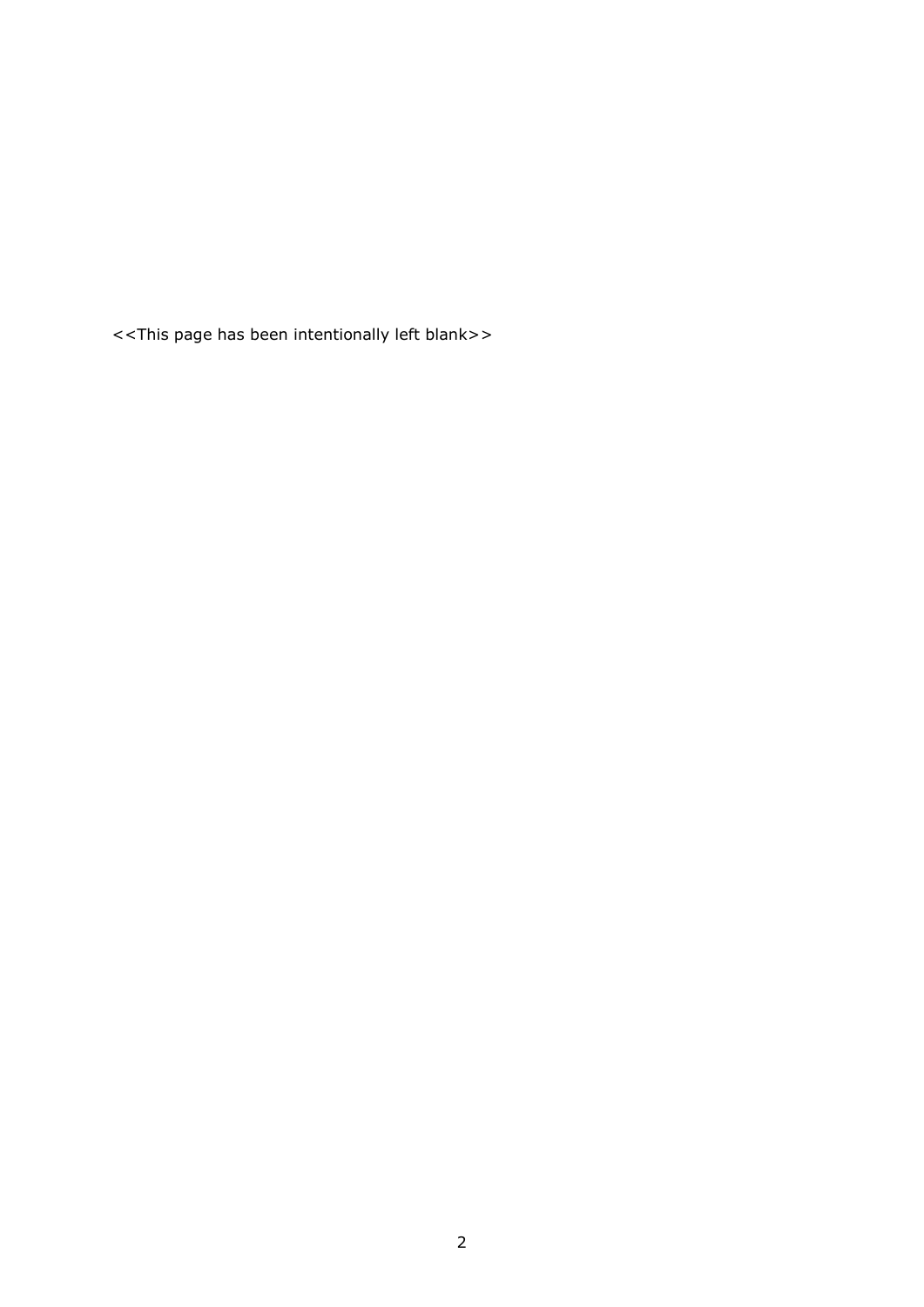| 1.   |  |
|------|--|
| 2.   |  |
| 3.   |  |
| 3.1. |  |
| 3.2. |  |
| 4.   |  |
| 5.   |  |
| 6.   |  |
| 7.   |  |
| 7.1. |  |
| 7.2. |  |
| 7.3. |  |
| 7.4. |  |
| 7.5. |  |
| 8.   |  |
| 8.1. |  |
| 8.2. |  |
| 8.3. |  |
| 8.4. |  |
| 8.5. |  |
| 8.6. |  |
| 8.7. |  |
| 8.8. |  |
| 8.9. |  |
|      |  |
|      |  |
|      |  |
|      |  |
|      |  |
|      |  |
|      |  |
|      |  |
|      |  |
|      |  |

# Contents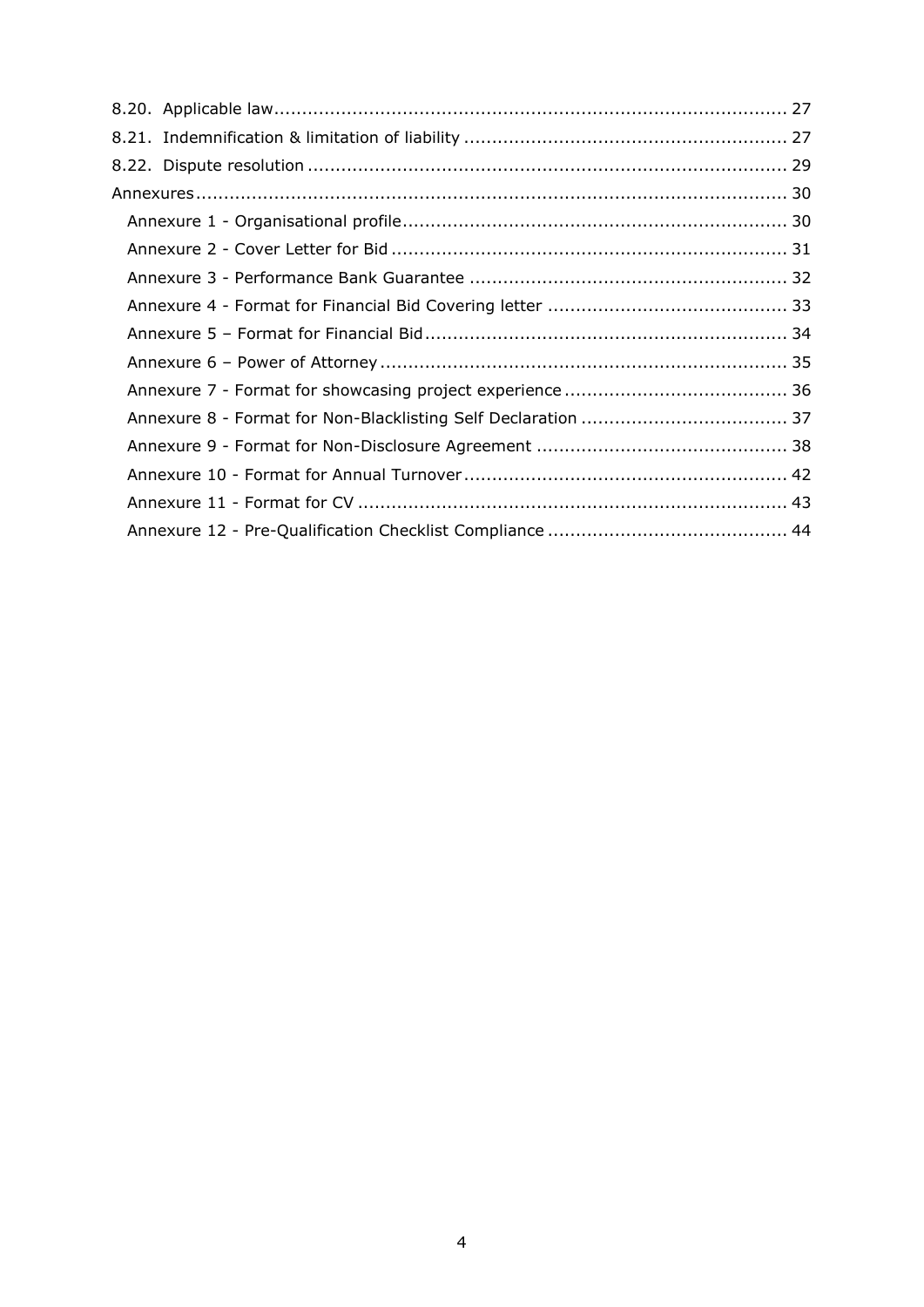#### <span id="page-4-0"></span>**Disclaimer**

The information contained in this Request for Proposal (hereinafter referred to as "RFP") document is provided to the Bidder(s), by MyGov, Ministry of Electronics and Information Technology (hereinafter referred to as "MyGov"), on the terms and conditions set out in this RFP document and all other terms and conditions subject to which such information is provided.

The purpose of this RFP document is to provide the Bidder(s) with information to assist the formulation of their Proposals/Quotations. This RFP document does not purport to contain all the information each Bidder may require. This RFP document may not be appropriate for all persons, and it is not possible for the MyGov, its employees and/or advisors to consider the business/investment objectives, financial situation and particular needs of each Bidder who reads or uses this RFP document.

Each Bidder should conduct its own investigations and analysis and should check the accuracy, reliability, and completeness of the information in this RFP document and where necessary obtain independent advice from appropriate sources. MyGov, their employees and advisors make no representation or warranty and shall incur no liability under any law, statute, rules or regulations as to the accuracy, reliability or completeness of the RFP document. MyGov may, in their absolute discretion, but without being under any obligation to do so, update, amend or supplement the information in this RFP document without any further notice.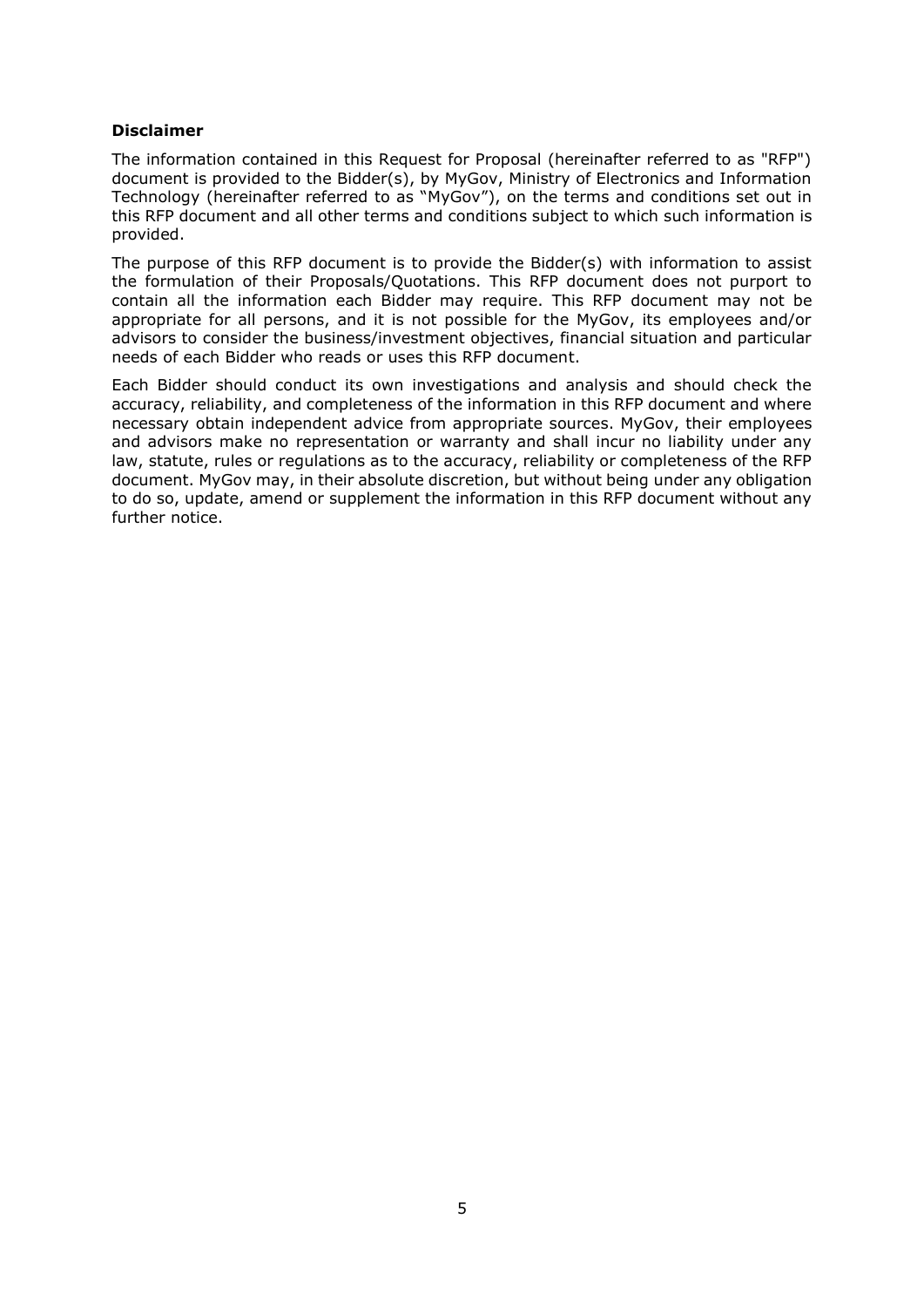### <span id="page-5-0"></span>**Process of Selection**

The process of selection of successful Bidder would be as follows:

- i. Issue of RFP
- ii. Pre-Bid Meeting/ Clarification /Corrigendum (if any)
- iii. Submission of Bids
- iv. Opening of Pre-Qualification Bids
- v. Opening of Technical Bids

a) Technical Bid Evaluation

- b) Presentations of the Bidders meeting Pre-Qualification criteria
- vi. Opening of Financial Bids for the Bidders that are technically qualified
- vii. Issue of Work Order to the bidder whose proposal has been ranked as highest total points (H1) on the basis of Technical and Financial Evaluation criteria as per the terms of this RFP.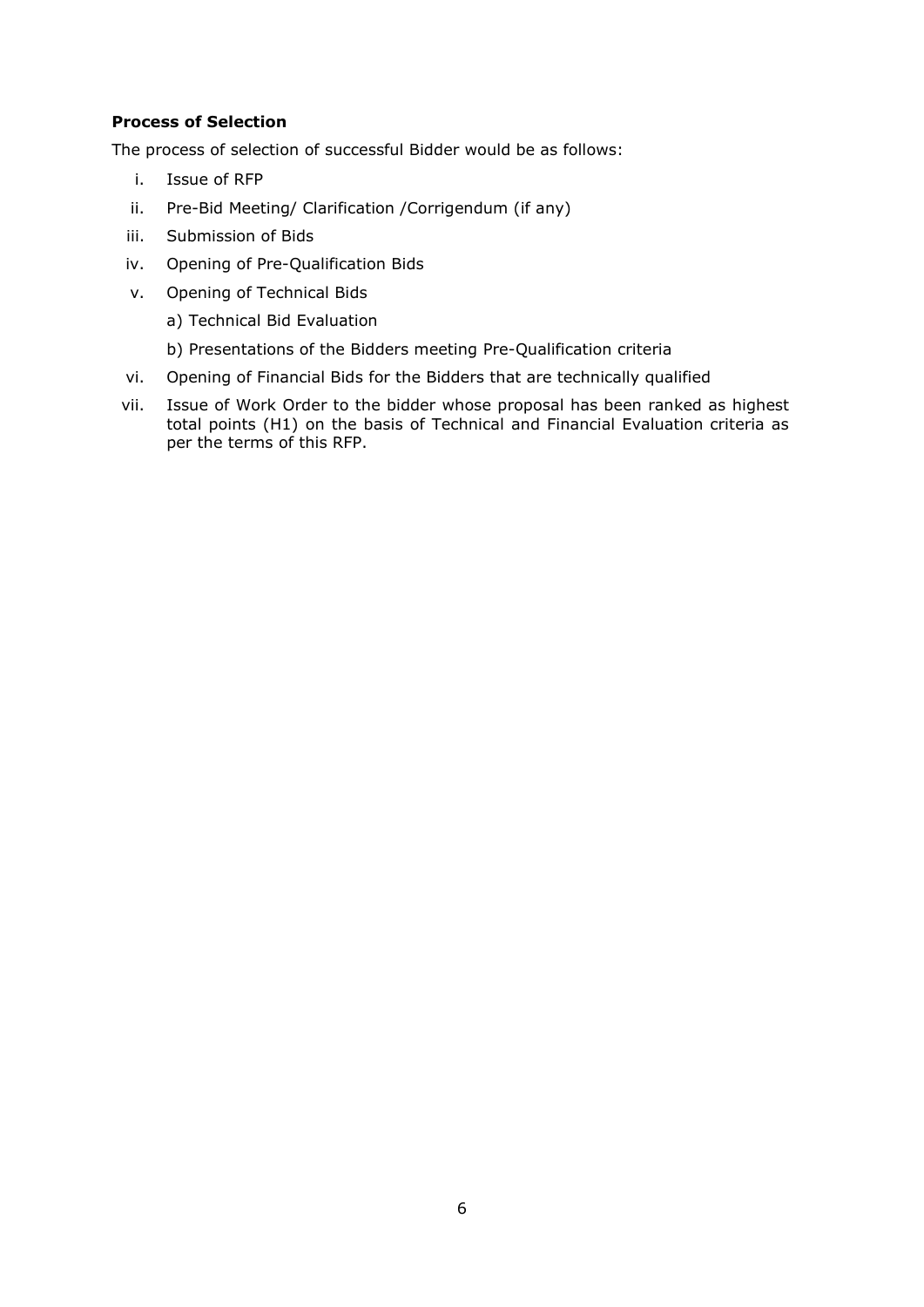# <span id="page-6-0"></span>**Fact Sheet**

| S.No. | Key Information                                                                                      | <b>Details</b>                                                                                                                                                                                                                                        |
|-------|------------------------------------------------------------------------------------------------------|-------------------------------------------------------------------------------------------------------------------------------------------------------------------------------------------------------------------------------------------------------|
| 1.    | Assignment Title                                                                                     | Request<br>for<br>Proposal<br>(RFP)<br>for<br>engagement of Event<br>Management<br>Agency for "8th anniversary of MyGov"<br>event                                                                                                                     |
| 2.    | Purchaser                                                                                            | MyGov, MeitY                                                                                                                                                                                                                                          |
| 3.    | Location                                                                                             | New Delhi                                                                                                                                                                                                                                             |
| 4.    | Date of publication of the RFP                                                                       | 17/06/2022                                                                                                                                                                                                                                            |
| 5.    | Last date of submission of queries                                                                   | 21/06/2022 by email at tender@mygov.in                                                                                                                                                                                                                |
| 6.    | Pre-bid Meeting                                                                                      | 22/06/2022 at 11:00 Hrs. to be held at<br>Conference Room, MyGov, 3rd Floor,<br>Electronics Niketan, Lodhi Road, New<br>Delhi 110003                                                                                                                  |
| 7.    | <b>Bid Submissions</b>                                                                               | CPP Portal www.eprocure.gov.in                                                                                                                                                                                                                        |
| 8.    | Method of Selection                                                                                  | QCBS (30-T:70-F)                                                                                                                                                                                                                                      |
| 9.    | Earnest Money Deposit (EMD)                                                                          | The bidder is required to submit EMD of<br>Rs. 10,00,000 (Ten Lakh) only in the form<br>Bank Guarantee valid for one year or<br>Demand Draft (DD) in favour of MyGov-<br>Digital India Corporation before last date<br>and time of submission of bid. |
| 10.1  | <b>Performance Security</b>                                                                          | 3% of the cost discovered through tender<br>process                                                                                                                                                                                                   |
| 11.   | Last Date and time for submission<br>of bids (Online mode only at CPP<br>Portal www.eprocure.gov.in) | 29.06.2022 at 1500 hrs                                                                                                                                                                                                                                |
| 12.   | Opening<br>of<br>Pre-Qualification/<br><b>Eligibility Bids</b>                                       | 30.06.2022 at 1500 hrs                                                                                                                                                                                                                                |
| 13.   | Opening of Technical Bids                                                                            | To be informed later                                                                                                                                                                                                                                  |
| 14.   | Opening of Financial Bids                                                                            | To be informed later                                                                                                                                                                                                                                  |
| 15.   | Scope of Work                                                                                        | The detailed scope of work is provided in<br>Section 4 of this RFP                                                                                                                                                                                    |
| 16.   | Language of bid                                                                                      | The bid should be submitted in English<br>only                                                                                                                                                                                                        |
| 17.   | Bid validity                                                                                         | 90 days from the date of submission of<br><b>Bid</b>                                                                                                                                                                                                  |
| 18.   | <b>Bid documents</b>                                                                                 | Bidders must submit their bids in line with<br>the requirements stated in this RFP.                                                                                                                                                                   |
| 19.   | Issue of Work Order                                                                                  | To be informed later                                                                                                                                                                                                                                  |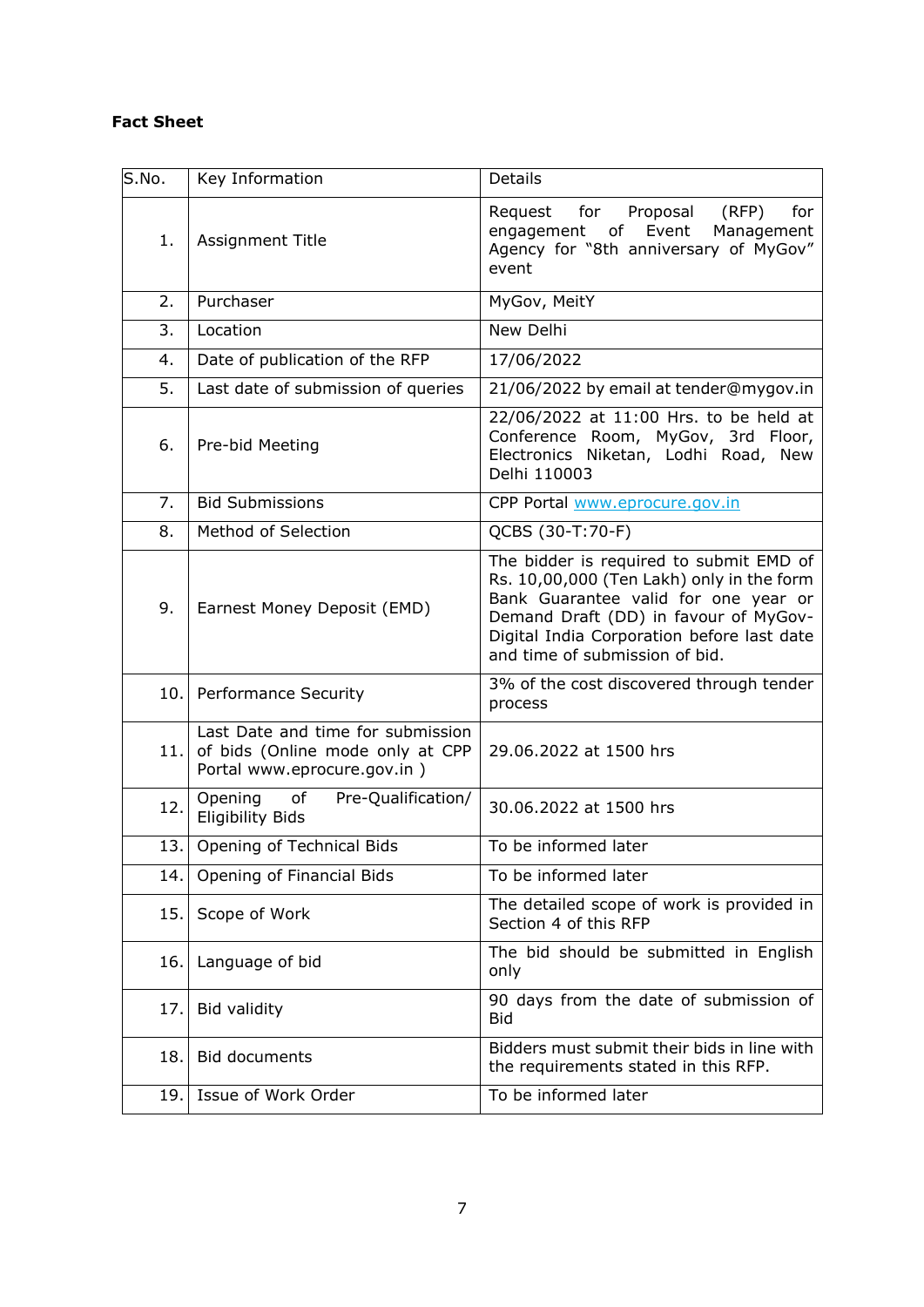| S.No. | Key Information               | <b>Details</b>                                                                                                                                                       |
|-------|-------------------------------|----------------------------------------------------------------------------------------------------------------------------------------------------------------------|
|       | 20. Address for Communication | The Chief Executive Officer, MyGov, 3rd<br>Floor, Electronics Niketan, Lodhi Road,<br>New<br>Delhi<br>110003<br>Phone:<br>24301812<br>011<br>e-mail: tender@mygov.in |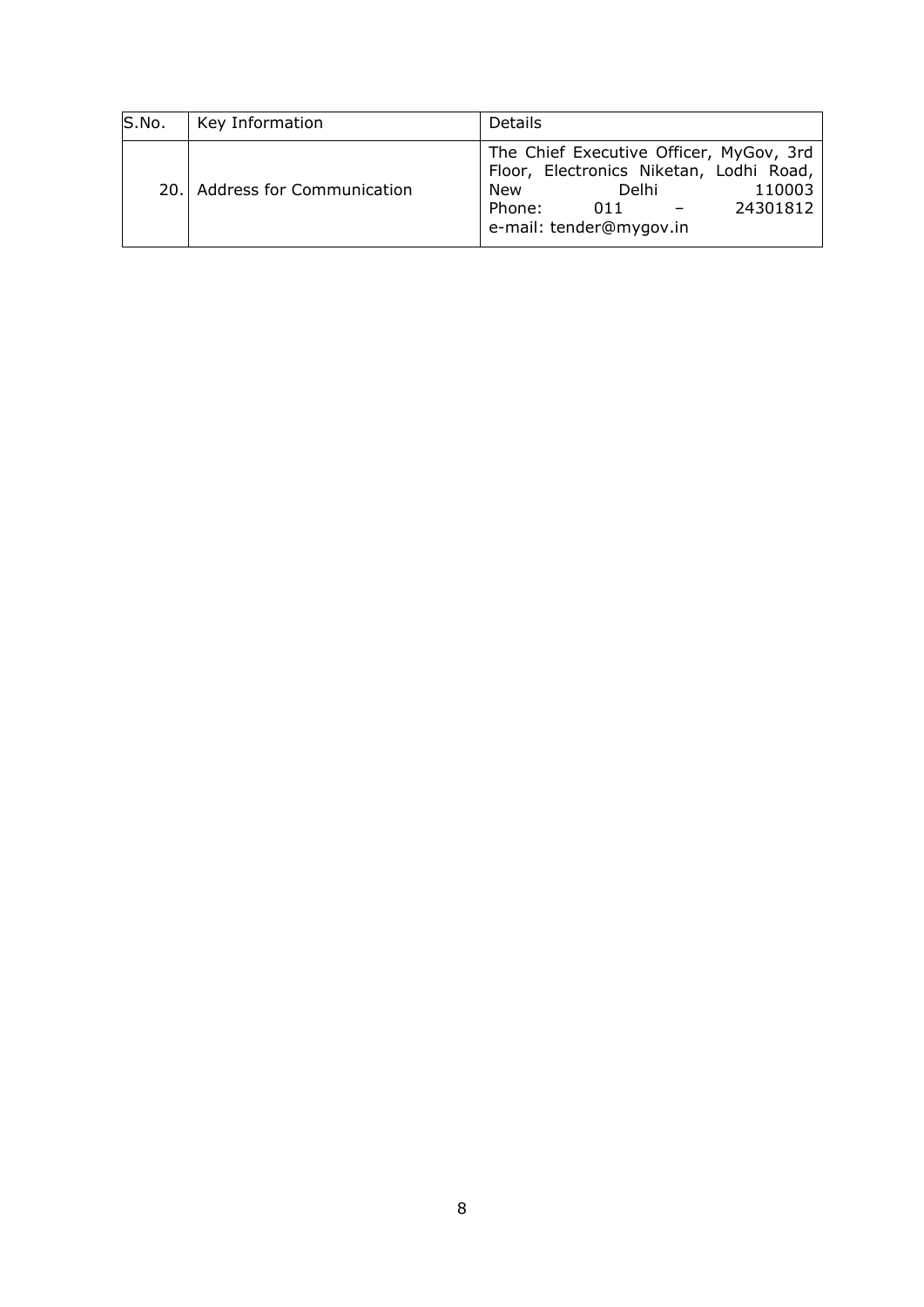### <span id="page-8-0"></span>**1. Introduction**

MyGov has been established as Government of India's Citizen Engagement Platform which collaborates with multiple Government bodies/ Ministries to **engage people in policy formulation and seeks the opinion of people on issues/ topics of public interest and welfare**. Since its launch in July 2014, MyGov has more than 23.5 million. registered users, and around 12 million followers across various social media platforms that includes Twitter, Facebook, Instagram, Chingari, ShareChat, You Tube, Koo, Telegram etc.

Almost all Government Departments leverage MyGov platform for their citizen engagement activities, undertake consultations for policy formulation and to disseminate information to citizens for various Government schemes and programs. MyGov is amongst the most active profiles on social media – Twitter, Facebook, Instagram, YouTube & LinkedIn. With active support from various Ministries and Departments, MyGov has adopted multiple engagement methodologies like discussions, tasks, polls, surveys, blogs, talks, quizzes and on-ground activities by innovatively using internet, mobile apps, IVRS, SMS and outbound dialling (OBD) technologies.

MyGov is implemented on Software as a Service (SaaS) model and has also launched State instances across 16 States across 1 UT, namely Haryana, Maharashtra, Madhya Pradesh, Arunachal Pradesh, Assam, Manipur, Tripura, Chhattisgarh, Jharkhand, Nagaland, Himachal Pradesh, Uttarakhand, Goa, Tamil Nadu, Uttar Pradesh, Karnataka and Jammu & Kashmir. MyGov is also coordinating with other States to ensure that all States are onboarded soon. Using the platform, citizens have been able to contribute their ideas to core policy issues, make suggestions, give feedback, and participate in the governance process at large through discussions, tasks, polls, talks, etc. The platform provides means for participatory form of governance and technological implementation. MyGov has evolved to a complete and end-to-end engagement platform on wide variety of engagement models as well as offerings.

MyGov has been liberal in terms of engaging with citizens. Logos and Tagline of key National Projects have been crowdsourced through MyGov. Few Notable crowdsourced initiatives are Logo for Swachh Bharat, Logo for National Education Policy, Logo for Digital India Campaign, etc. MyGov has solicited inputs of draft policies from citizens few of those are National Education Policy, Data centre policy, Data Protection Policy, National Ports policy, IIM Bill etc. It has also been frequently soliciting ideas for Mann Ki Baat, Annual Budget, Pariksha Pe Charcha and many more such initiatives.

To disseminate authentic, easy to understand and consistent information relating to COVID19 MyGov has been supporting MoHFW for communications on social media. To make the communication effective specially for driving behavioural change, fighting fake news and busting myths around Corona, MyGov has taken the various steps including operating AI enabled Corona helpdesk Chatbot on WhatsApp. This has now been expanded to offer services like Driving licences, PAN Card, Academic certificates, Insurance documents of conversational chatbot interface on WhatsApp.

Over the years, MyGov has evolved to a complete end-to-end citizen engagement platform that helps citizens connect with participative governance at all levels. MyGov would complete 8 Years of its journey on 26th July 2022. To celebrate the contribution of MyGov in promoting participatory governance, a **large on-ground event is being planned**. The objective of this event would be to showcase the milestones achieved by MyGov towards its vision of attaining Surajya and acknowledge the contribution of MyGov Saathis, who have actively engaged with MyGov and gave their ideas and suggestions on various policy issues and participated in Pledges, Quizzes, and contests, thereby contributing to government's decision making.

In this context, MyGov desires to appoint a reputed event management agencies to undertake this "8th anniversary of MyGov" a one day event for MyGov.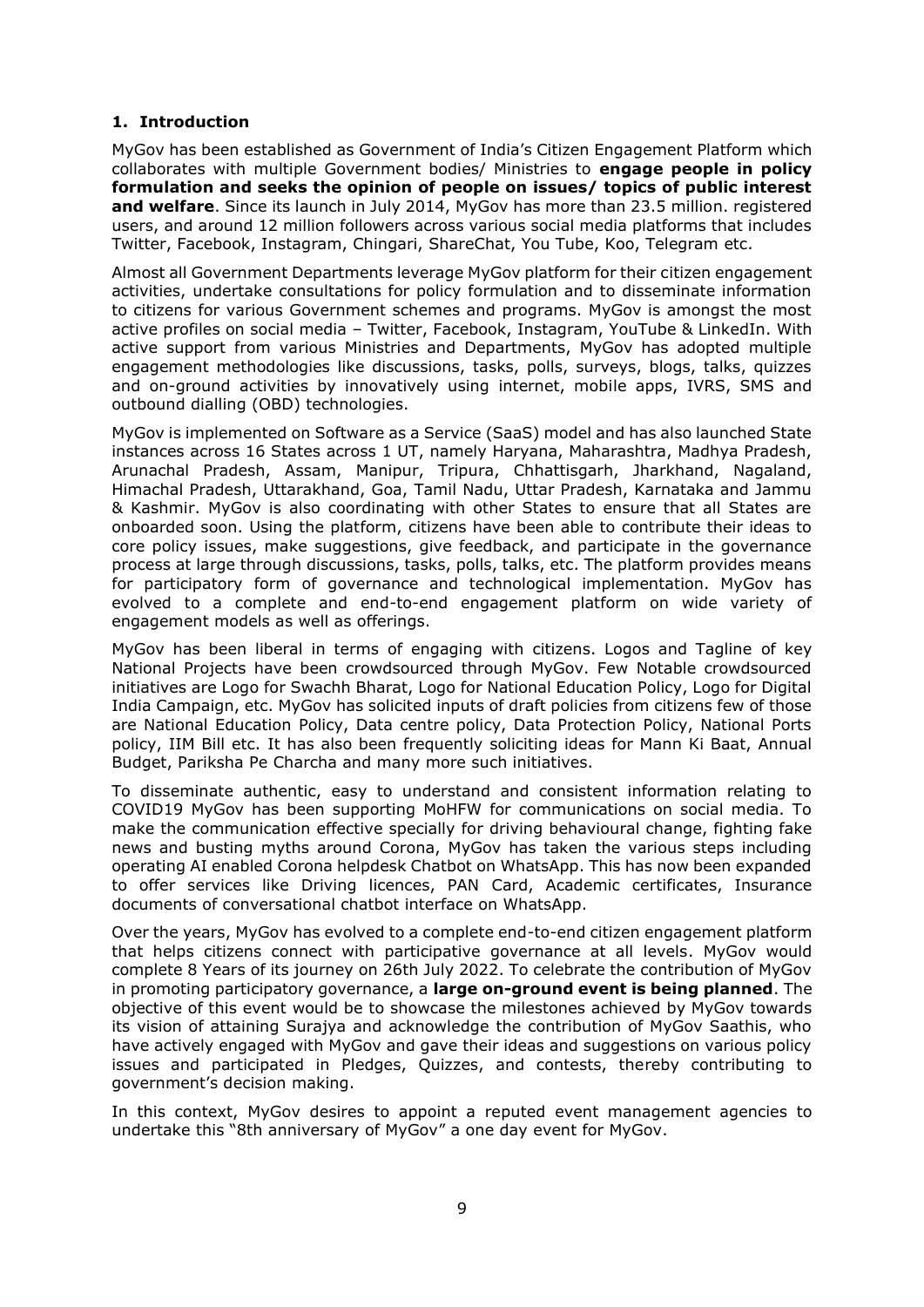# <span id="page-9-0"></span>**2. Invitation**

MyGov invites Proposals (the "Proposals/Bids") for appointment of a reputed event management agency to undertake this "8th anniversary of MyGov" event for MyGov as per the scope of work of this RFP. The Bidders/Applicants desirous of taking up the project are invited to submit their Proposal/Bid in response to this RFP. The criteria and the actual process of evaluation of the proposals in response to the RFP and subsequent selection of the successful bidder will be entirely at MyGov's discretion. The Bidders/ Applicants should have necessary experience, capability and expertise to perform, as per the terms and conditions outlined in this RFP. The RFP is not an offer by MyGov, but an invitation to receive responses from the potential Bidders. No contractual obligation whatsoever shall arise from the RFP process unless and until a formal contract or work order is offered by duly authorized official(s) of MyGov with the successful bidder.

### <span id="page-9-1"></span>**3. Event Details**

MyGov has envisioned the event to be grand and thus plans to invite dignitaries from central and state governments, industry bodies, civic organisations, and well as citizens. An event of this stature requires the services of agency having prior experience in management of such events.

The selected bidder is required to be well versed with VVIP protocols, guidelines, systems of organising such events. The selected bidder is expected to proactively work as defined in the scope of work, majorly classified in the following areas:

- a) Management Logistics, Security protocols, coordination etc., for delegates
- b) General end-to-end event management
- c) Printing of event documents, collaterals, and publicity material
- <span id="page-9-2"></span>d) Public Relation and Media management

### **3.1. Delegates and participants**

The 8<sup>th</sup> anniversary of MyGov event for 1 day will be conducted at New Delhi. The event planning should be done to accommodate around 2000 participants, including the following.

- a) VVIPs, Honourable Ministers
- b) Select MyGov Saathis
- c) Delegates Industry, practitioners and academia
- d) Government Officials
- e) Press and Media
- f) NGOs & Civil Societies
- g) Other Stakeholders

#### <span id="page-9-3"></span>**3.2. Event Timelines**

| <b>Activities</b>      | <b>Timeline</b>                              |
|------------------------|----------------------------------------------|
| Event Execution Plan   | Within 5 days from the date of issue of Work |
|                        | Order/LoI/Contract                           |
| Event Rehearsal videos | 3 days prior to event date                   |
| Event Date             | Tentative date 26th July 2022                |
| Post event Report      | Within 2 weeks from the date of event        |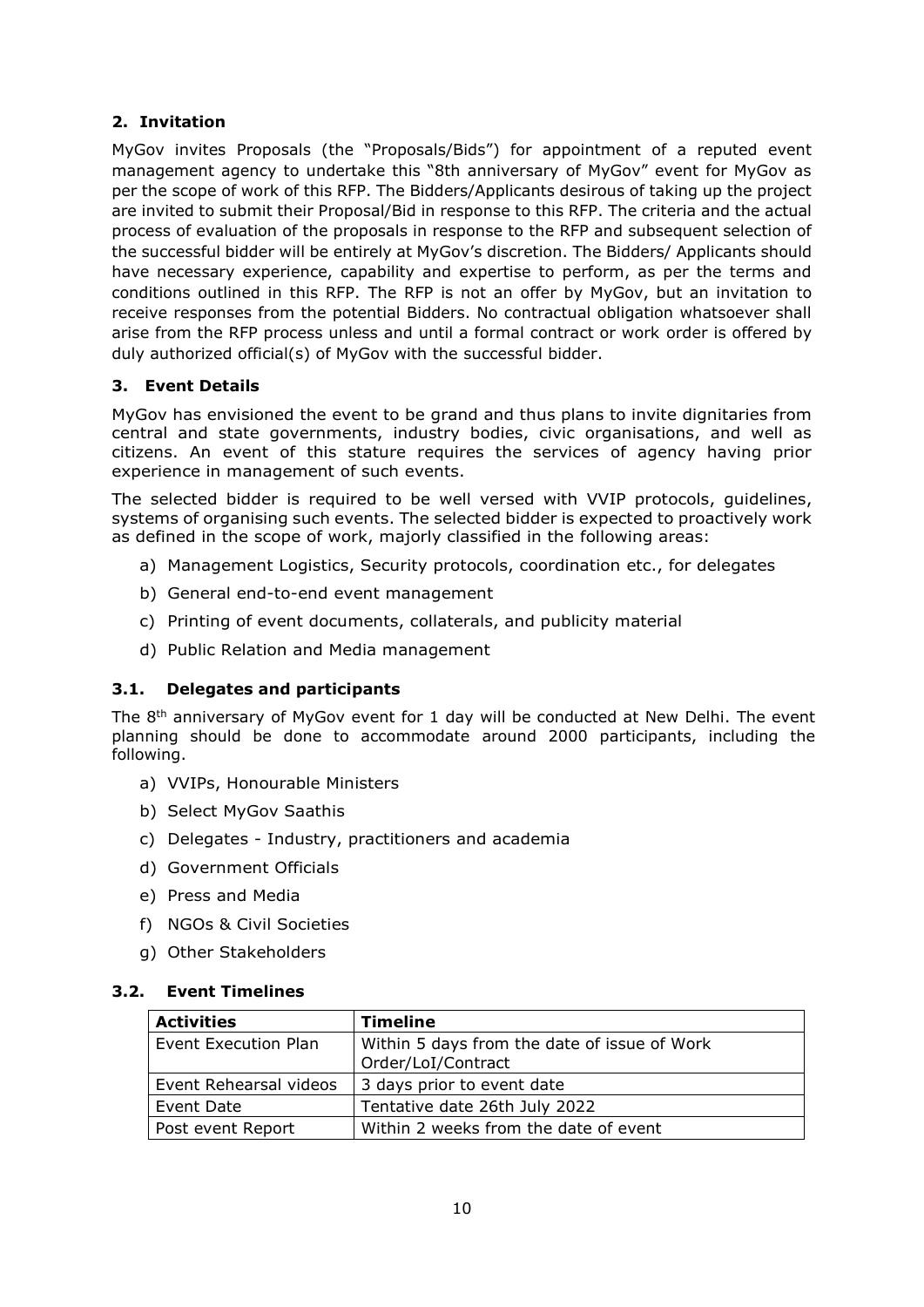#### <span id="page-10-0"></span>**4. Scope of Work**

The scope of work for the event management agency is detailed as under but not limited to the following:

- i) Coordinate with various Ministries/departments for successful execution of event, including obtaining appropriate approvals and permissions from local authorities.
- ii) Set up a helpdesk for handling email, phone, and postal queries/ other assistance. This shall include a dedicated 24/7 call center support for event related queries. The agency has to provide the helpdesk call center support number to MyGov.
- iii) In an order to create a "buzz" about MyGov in the months leading up to the actual event in July 2022, the agency may suggest a tentative plan for pre-launch activities and related financials. In case the bidder is selected, it may be requested to execute the said activity/activities.
- iv) Coordinate with select MyGov Saathis and delegates as per the list provided by MyGov and make necessary arrangements with complete logistics including train ticket booking, boarding, lodging, food, local conveyance etc. The selected bidder will be expected to make payment for the train ticket booking, lodging and boarding as per approval of MyGov, based on the confirmation received from outstation guests. The reimbursement of payment will be done by MyGov post event completion.
- v) Ensure end to end coordination and management with invitees, including printing and sending invitation cards (Hard /Soft copy), following up to obtain their confirmation, and maintaining the updated invitee database.
- vi) Support for offline and online participation, including online registration of invitees/Saathis through a user-friendly web interface.
- vii) Arrange pre-event logistics including invitation cards, registrations, ground transportation, lodging, boarding arrangements for delegates.
- viii) Ensure all pre-event activities including innovative activities using technology for successful execution of the event, programme and event flow.
- ix) Overall event planning including indoor infrastructure and ambience creation. Overall outdoor ambience including branding, barricading welcome gates and walkways etc. for the event.
- x) The selected bidder may be required to set up state/industry-specific exhibition stands as per MyGov's advice. This may include setting up kiosks for willing participants, including provision of the kiosk's furniture, lighting, etc.
- xi) Submit the video of the rehearsals of the program before the event, on which MyGov has the right to make any modifications, addition, or deletion as per its requirements and the same shall have to be incorporated by the selected bidder.
- xii) Print event brochures/flyers/signages, invitation cards, conference note pads, information booklets, telephone directories, parking labels, mini booklets for programs, files/folder covers, letter heads, delegates' bags/folders etc. This may include digital printing, electrostatic printing, embossing, letterpress, offset lithography, and screen printing.
- xiii) Provide kits/bags for delegates/participants comprising conference labelled note pad, pen, pen drive, memento and any other item as per the requirement of MyGov
- xiv) Design and place backdrops, banners, and signage at event venue, various points in the city, welcome arches on approach roads.
- xv) Make necessary arrangements for hardware equipment's viz. printers/photocopiers, scanners, laptops for power point presentations, adequate screens in the halls, plasma screen in the Plenary Hall, public address system in the pre-function areas,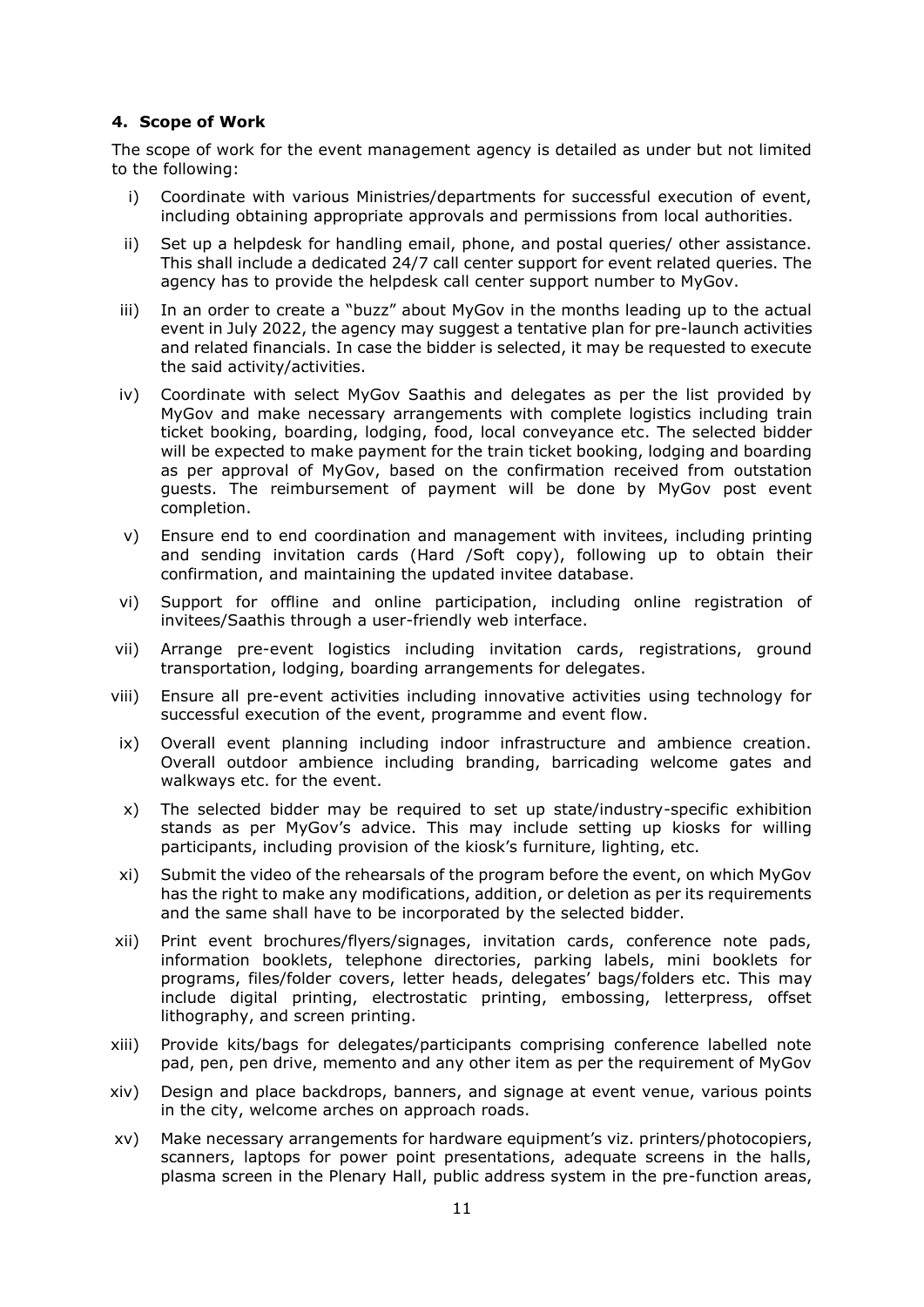fax machines, telephones, VHF transmitters at the venue (if mobile phone use is to be restricted) etc. including audio-visual equipment (face mic, collar mic, RF mic and spare face mics, LCD projectors, screens etc.) for carrying out and recording of the proceedings (along with requisite technical manpower and high-speed internet connectivity at the venue through Wi-fi). Provide projection systems along with display panels (for PowerPoint presentations, audio/video demonstrations), wireless mic, wireless translation equipment, etc. These equipment's would be required on need basis but not limited, the agency shall make needful arrangements of equipment's for smooth execution of the event.

- xvi) Arrange transport for delegates with provision of cars and buses. The quality of vehicles and staff should be appropriate with the stature of the event.
- xvii) Arrange Mic coordinator / Event Anchor for hosting this event, the Anchor should have prior experience of hosting large scale government events. The Anchor should be excellent orator and should have a great command in English/Hindi languages.
- xviii) Provide English and Hindi speaking coordinator, laptop operators, ushers, office boys, etc.
- xix) Categorize participants as delegates/speakers/audience, etc, and provide appropriate badges, souvenirs, registration forms, kits, etc. Physical desk/stalls/pavilions would need to be set up for registration
- xx) Ensure proper sitting arrangements for VVIPs, Delegates and MyGov Saathis including state wise sitting arrangements at the venue
- xxi) Ensure on-site security arrangements as per security and protocol requirement.
- xxii) Masking of the Venue as per security requirement.
- xxiii) Prepare a lounge for the Chief Guest and VVIPs. The lounge should be of optimum standard and as per the protocol and requirements of VVIPs.
- xxiv) Arrange for Food and Beverages (F&B) services for all guests, dignitaries and VVIPs/VIPs, based on the menu decided by MyGov.
- xxv) Media Management including creation of designated media zone, media lounge, and issuance of media passes. The media lounge should have at least adequate desktop computers, MFP printers and dedicated staff to handle all the IT related issues.
- xxvi) Photography and videography of the event/conference.
- xxvii) Floral decoration of entire event as per the requirement of MyGov, including arrangements and installations of decorative plants at entire event venue and Plants/ Flower Bouquet etc. for VVIPs as per the requirement of MyGov.
- xxviii) Washrooms and dustbins at the venue at different places. All washrooms and dustbins must have Swachh Bharat branding and proper signages.
- xxix) Manage power backup and lighting on-site and off-site during the event with technical and generator support in case of power failure.
- xxx) Sanitization of venue, social distancing norms and adequate arrangement of facemask and sanitizers at the event adhering appropriate COVID protocol and government guidelines
- xxxi) Planning and organizing cultural events and excursions for the delegates as per the approval of MyGov
- xxxii) Agency to make necessary provision for collecting feedbacks as (Satisfied or not Satisfied) from the event participants (Digital / Physical means) regarding the overall event arrangements /food quality/lodging, boarding and transportation and shall submit the feedback forms to MyGov. The agencies shall suggest innovative ways for creation and collection of feedbacks from the participants.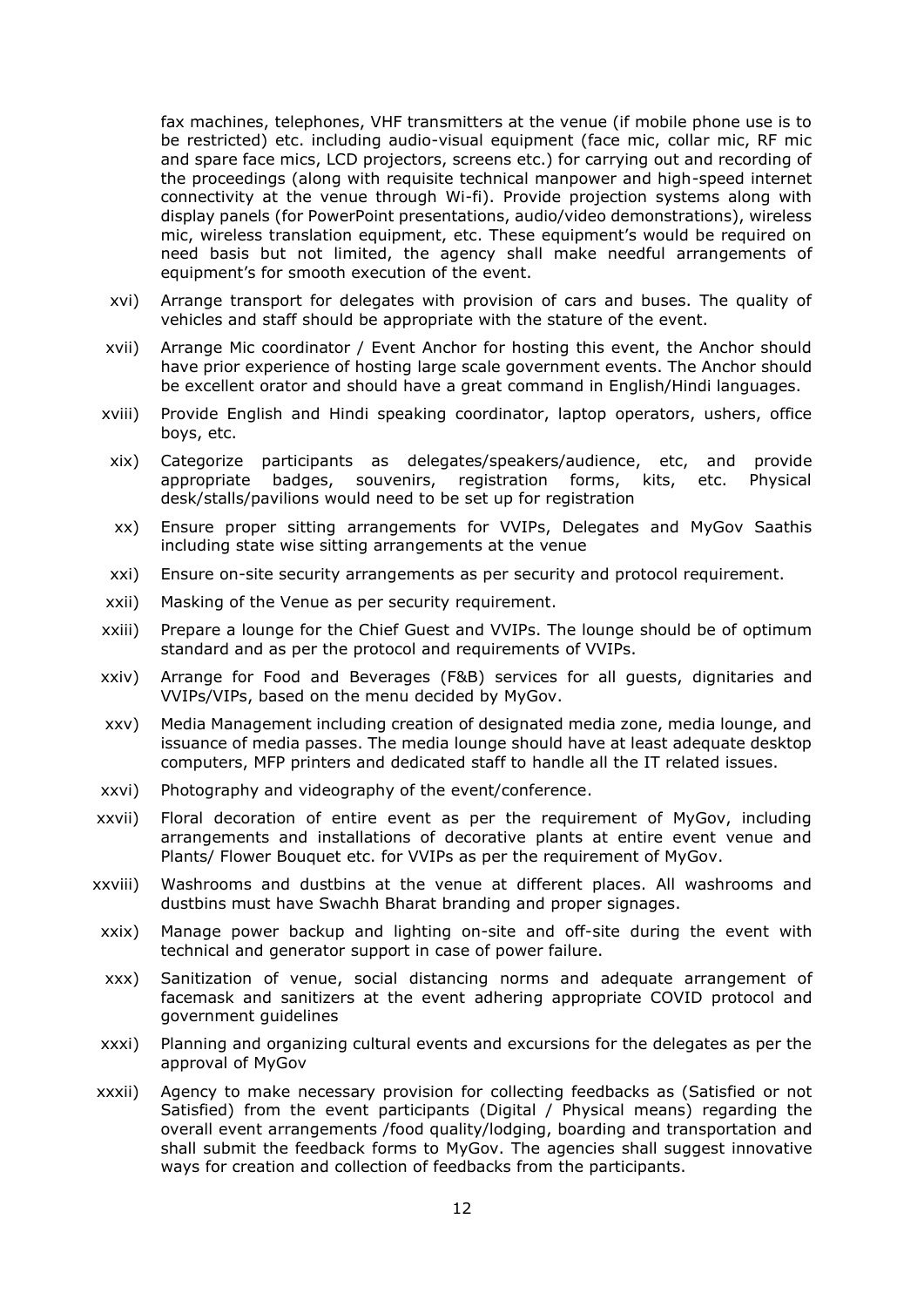- xxxiii) Submit Post-event report and left-over promotional, event material if any to MyGov.
- xxxiv) Organise press conferences, press release and media coverage post event.
- xxxv) Assist in preparation of social media posts, talking points, press notes, thank you letters to VVIPs/VIPs, speakers, etc.
- xxxvi) Coordinate with media houses and newspapers for publication of success stories of event.
- xxxvii) Provide suggestions and innovative ideas to make the event successful
- xxxviii) Support and execute any other activities assigned to them by MyGov during the event.

#### **Note:**

- a) Variations may happen in scope including quantities of printing materials and other kits.
- b) Items not available in BOQ shall be worked out based on mutual agreement. However, for any additions in cost, the same has to be justified with documents/ past work orders, if any.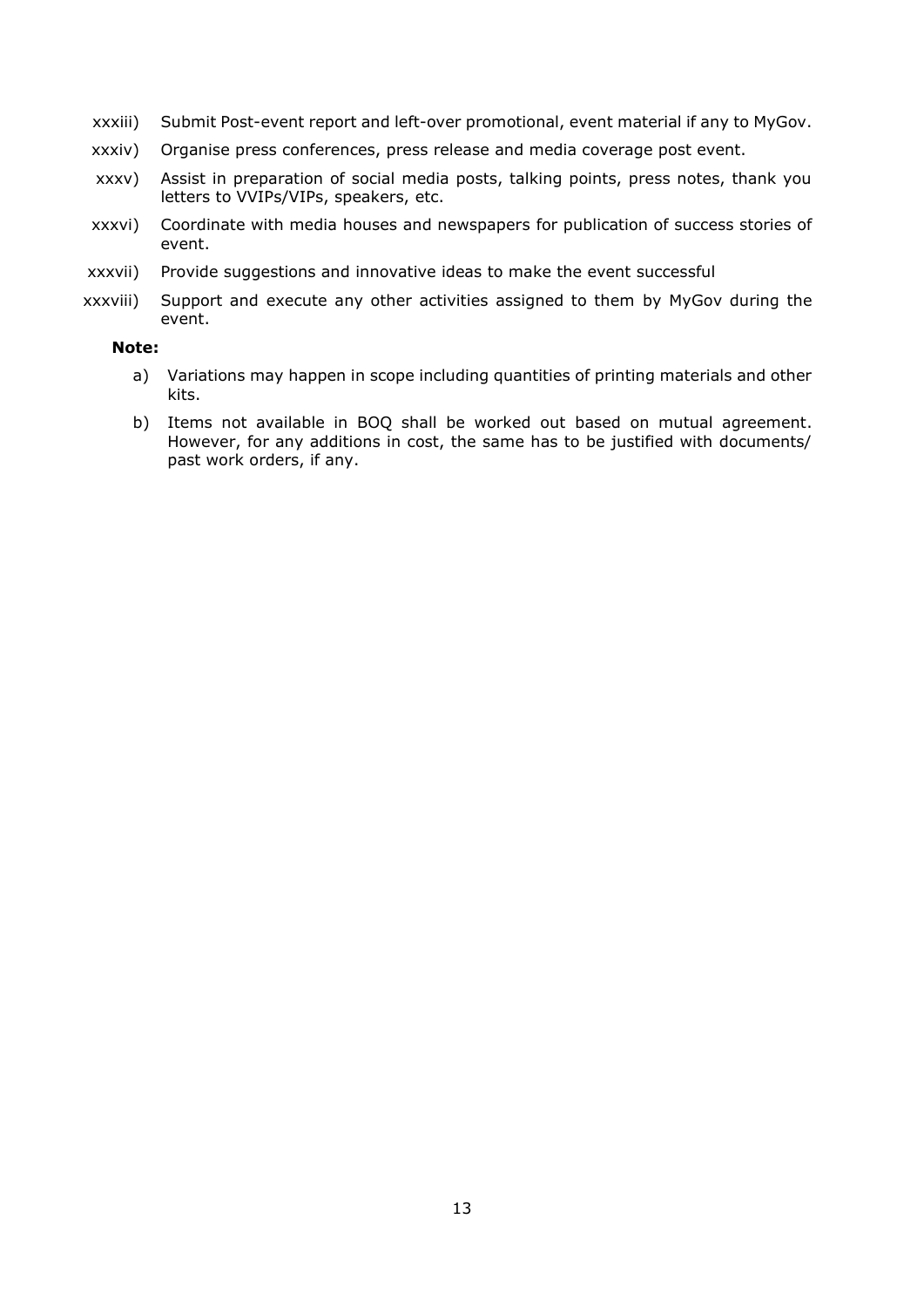# <span id="page-13-0"></span>**5. Service Level Agreement**

The selected bidder is expected to perform all activities as mentioned in the scope of work with utmost professionalism and quality adhering the service level agreements defined in the table below.

| Sr.<br><b>No</b> | <b>Particulars</b>                                                                                          | <b>Metric</b>                                     | <b>Penalty</b>                                          |
|------------------|-------------------------------------------------------------------------------------------------------------|---------------------------------------------------|---------------------------------------------------------|
|                  | Timeline for submission of<br>event execution plan                                                          | As per schedule                                   | No Penalty                                              |
| 1.               |                                                                                                             | Each day of delay<br>beyond scheduled<br>timeline | 0.5 % of the contract<br>value for each day of<br>delay |
|                  | Percentage of Satisfaction                                                                                  | $>= 70$                                           | No Penalty                                              |
|                  | (S1) based on feedback from<br>the Guest and Participant on<br>event management                             | $60 < = S1 < 70$                                  | 0.5 % of the contract<br>value                          |
| 2.               | $S1=$ (Number of guests<br>given satisfactory feedback /<br>total number of guests given<br>feedback) X 100 | $50 \leq S1 \leq 60$                              | 1% of the<br>contract<br>value                          |
|                  |                                                                                                             | $0 < = S1 < 50$                                   | the<br>2% of<br>contract<br>value                       |
|                  | Percentage of Satisfaction                                                                                  | $>= 70$                                           | No Penalty                                              |
|                  | (S2) from the select 10<br>MyGov Officials stakeholders                                                     | $60 < = S2 < 70$                                  | 1% of the contract<br>value                             |
| 3.               | identified by MyGov<br>S2= (Number of MyGov                                                                 | $50 < = S2 < 60$                                  | 2% of<br>the<br>contract<br>value                       |
|                  | Officials given satisfactory<br>feedback / 10) X 100                                                        | $0 < = S2 < 50$                                   | $4\%$ of<br>the<br>contract<br>value                    |

Feedback should be collected from minimum 50% of the participants. Overall cumulative penalties are capped to 10% of the contract value. MyGov's decision in this regard shall be final.

### <span id="page-13-1"></span>**6. Payment Terms & Schedule**

Selected agency is required to raise the invoices as per the following milestones:

- a) 10% of the contract value shall be paid on signing of the contract/ issue of work order or LOI and submission of advance bank guarantee by the agency.
- b) 20% of the contract value shall be paid on submission of event execution plan as per the timelines defined in this RFP by agency and post approval by MyGov.
- c) 65% payment shall be made after final invoice submission by the agency on successful completion of the event to the entire satisfaction of the MyGov.
- a) The residual 5% of the contract value shall be paid on submission of event closer project report, return of left out publicity / event materials to MyGov and issuance of completion certificate from MyGov

NOTE:

Expenditure for the event execution & its related arrangements shall be the duty of the successful bidder and no activity whatsoever shall be put on hold for release of payment.

Payment is subject to applicable deductions/penalties as per SLAs defined in this RFP.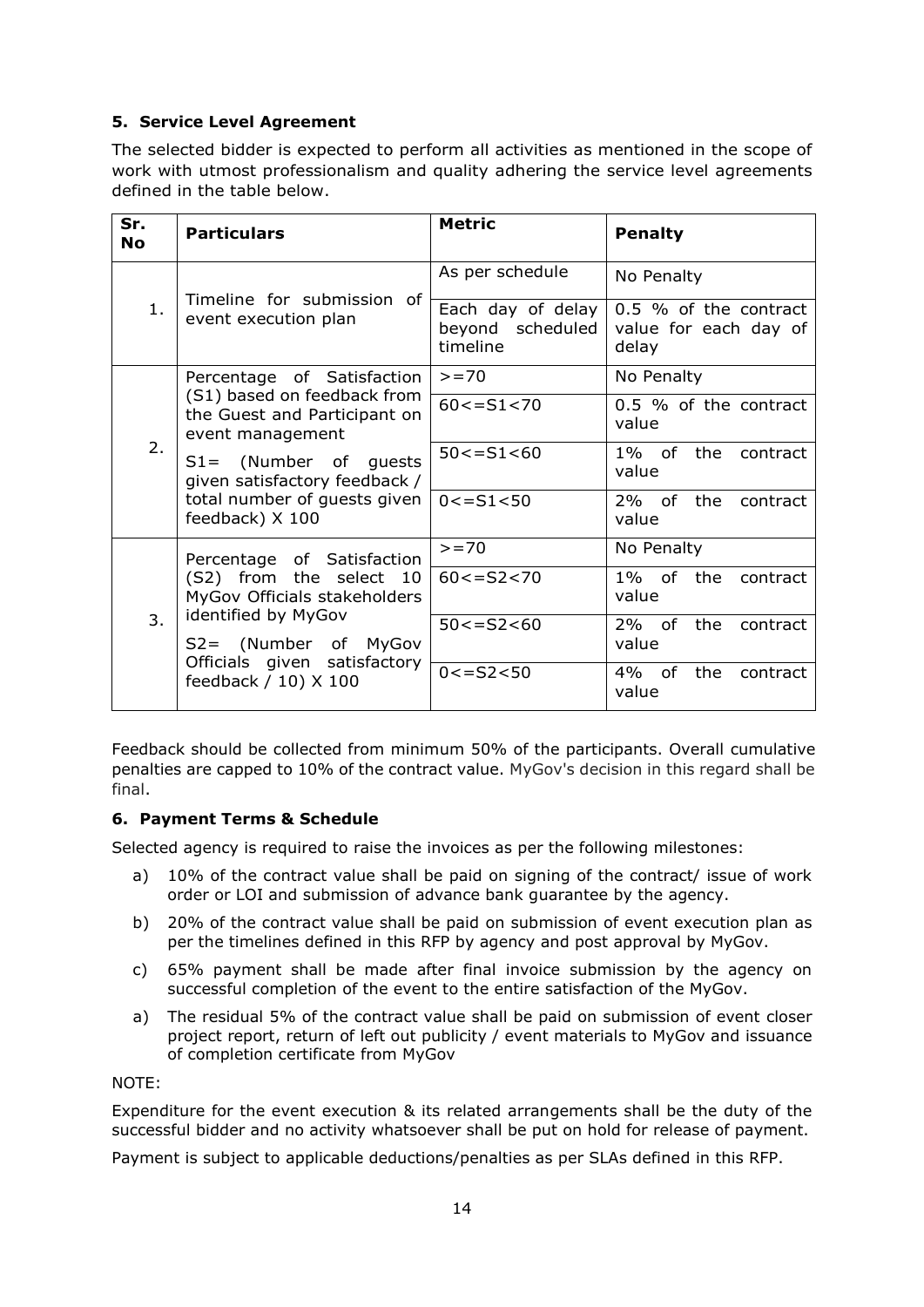# <span id="page-14-0"></span>**7. Eligibility Criteria and Evaluation Process**

# <span id="page-14-1"></span>**7.1. Pre-Qualification Criteria**

The eligibility criteria are as mentioned below in the table. The bidders need to submit supporting documents including the Cover letter of the bid signed by an authorised signatory of the bidder as per Annexure-2 of this RFP. Power of Attorney as per Annexure 6 of this RFP or Authorization letter from Company Secretary / Board.

| <b>S. No.</b> | <b>Criteria</b>                                                                                                                                                                                                                                                        | <b>Documents required</b>                                                                                                                                             |  |
|---------------|------------------------------------------------------------------------------------------------------------------------------------------------------------------------------------------------------------------------------------------------------------------------|-----------------------------------------------------------------------------------------------------------------------------------------------------------------------|--|
| 1.            | i. Should be a company registered<br>under the provisions of the Indian<br>Companies Act, 2013/ Companies<br>Act, 1956 or a partnership firm<br>under<br>registered<br>the<br>Indian<br>Partnership Act, 1936 or the Limited<br>Liability Partnerships Act, 2008 or an | of<br>certificate<br>оf<br>i. Copy<br>incorporation along with name<br>change if any<br>ii. Copy of PAN Card<br>registration<br>iii. Copy<br>of<br>GST<br>certificate |  |
|               | organization registered under society<br>Act.<br>ii. Registered with the Income Tax                                                                                                                                                                                    | iv. Copy of at least one work order<br>for the work executed by the<br>agency on or before May 2012.                                                                  |  |
|               | Authorities                                                                                                                                                                                                                                                            |                                                                                                                                                                       |  |
|               | iii. Registered with GST Network                                                                                                                                                                                                                                       |                                                                                                                                                                       |  |
|               | iv. Should have been in business in this<br>fields at least for last 10 years                                                                                                                                                                                          |                                                                                                                                                                       |  |
| 2.            | The bidder should have an average<br>annual turnover of minimum INR 100                                                                                                                                                                                                | Certificate<br>from<br>the<br>chartered<br>accountant.                                                                                                                |  |
|               | Crore during the last five audited<br>financial years (FY 2016-17, FY 2017-18,<br>FY 2018-19, FY 2019-20 & FY 2020-21).                                                                                                                                                | The turnover details<br>must<br>be<br>provided as per the format given in<br>this RFP at Annexure-10                                                                  |  |
| 3.            | The agencies should have successfully<br>executed at least 2 large events each<br>of value more than INR. 3 Cr. for<br>Government of India/State Govt. with<br>VVIPs during the past 5 years.                                                                          | Details of the assignments as per<br>Annexure 7 provided in this RFP,<br>along<br>with<br>following<br>the<br>documents:<br>i) Work order                             |  |
|               | The contract/ work order should be in the<br>name of bidder.                                                                                                                                                                                                           | ii) Completion certificates from the<br>Client / Self-certificate by the<br>agency                                                                                    |  |
| 4.            | The agency should be empanelled with<br>Bureau of Outreach and Communication<br>(BOC) as a multimedia agency under<br>Category 'A'                                                                                                                                     | Signed Letter of empanelment with<br><b>Bureau</b><br>Outreach<br>of<br>and<br>Communication<br>(BOC)<br>as<br>a<br>multimedia agency under Category<br>'A'           |  |
|               | Or<br>The agency empanelled by BOC through                                                                                                                                                                                                                             | Or                                                                                                                                                                    |  |
|               | RFE no.22201/DCID/Creative Prod/2122<br>dated 21.11.2021                                                                                                                                                                                                               | Signed letter of empanelment by<br><b>BOC</b><br>through<br><b>RFE</b><br>no.22201/DCID/Creative<br>Prod/2122 dated 21.11.2021                                        |  |
| 5.            | The bidder should not have the status of<br>being blacklisted or made ineligible by<br>Govt. of India / State Govt. / Govt.<br>Agencies for participation in future bids<br>for unsatisfactory performance, corrupt,                                                   | Certificate<br>duly signed<br>by<br>an<br>authorized signatory of the bidder<br>as per Annexure 8 of this RFP                                                         |  |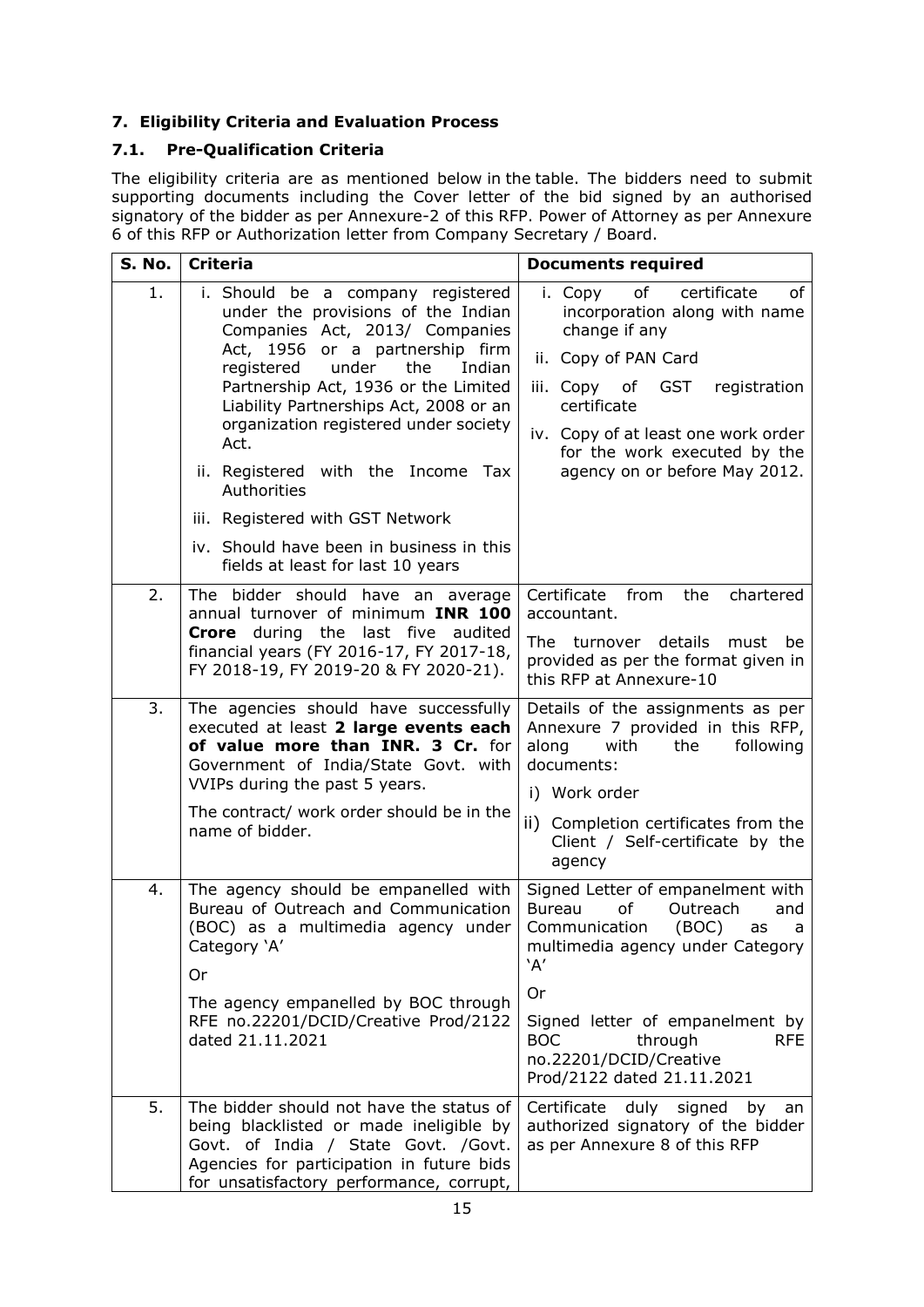|    | S. No.   Criteria                                                                                                                                                                              | <b>Documents required</b> |
|----|------------------------------------------------------------------------------------------------------------------------------------------------------------------------------------------------|---------------------------|
|    | fraudulent or any other unethical<br>business practices or any other reasons,<br>as on date of submission of the bid.                                                                          |                           |
| 6. | The Bidder should have minimum 50 Self-Certificate signed by HR head<br>professional manpower having relevant of bidder<br>experience in organizing indoor/ outdoor<br>events involving VVIPs. |                           |

# <span id="page-15-0"></span>**7.2. Technical Evaluation Criteria**

The technical evaluation criteria are as mentioned below. The bidders need to submit supporting documents for Technical Evaluation Criteria.

| SI.            | <b>Bid Component</b>                                                                                                                                                                                                                                                                                                                   | <b>Marks</b> | Documents                                                                                                                                                                                                                                     |
|----------------|----------------------------------------------------------------------------------------------------------------------------------------------------------------------------------------------------------------------------------------------------------------------------------------------------------------------------------------|--------------|-----------------------------------------------------------------------------------------------------------------------------------------------------------------------------------------------------------------------------------------------|
| $\mathbf{1}$   | Average annual turnover (T) during the<br>last five Financial Years (FY 2016-17, FY<br>2017-18, FY 2018-19, FY 2019-20 & FY<br>$2020 - 21$ ).<br>(i) $T \ge 200$ Cr - 25 Marks<br>(ii) $200 > T \ge 150$ Cr - 20 Marks<br>(iii) $150 > T ≥ 100$ Cr - 15 Marks                                                                          | 25           | from<br>the<br>Certificate<br>chartered accountant.<br>The<br>turnover<br>details<br>must be provided as per<br>the format given in this<br>RFP at Annexure-10                                                                                |
| $\overline{2}$ | Experience of the agencies in successfully<br>executing large events each of value more<br>than INR. 3 Cr. for Government of<br>India/State Govt. with VVIPs during the<br>past 5 years<br>$(i)$ 4 (Four) or more major events - 25<br><b>Marks</b><br>(ii) 3 (three) major events - 20 Marks<br>(iii) 2 (two) major events - 15 Marks | 25           | <b>Details</b><br>of<br>the<br>assignments<br>per<br>as<br>Annexure 7 provided in<br>this RFP including:<br>· Completion certificates<br>from the Client<br><b>OR</b><br>. Work order and Self-<br>certificate of completion<br>by the agency |
| 3              | Bidder<br>should<br><b>The</b><br>have<br>adequate<br>professional manpower having relevant<br>experience in organizing indoor/ outdoor<br>events with VVIPs.<br>Manpower Strength on roll<br>$M \geq 100 - 10$ marks<br>100 > $M \ge 75 - 7$ marks<br>75 > $M \ge 50 - 5$ marks                                                       | 10           | Self-Certificate signed by<br>HR head of bidder                                                                                                                                                                                               |
| 4              | Presentation should cover following<br>i. Understanding of event requirements<br>ii. Work plan of Event<br>iii. Innovative-Creative<br>Ideas/Solution/Approach<br>for<br>successful execution of event<br>iv. Core team structure, SPOC -event<br>manager                                                                              | 40           | • Copy of presentation<br>should be submitted as<br>part of bid.<br>• MyGov would take the<br>interview of the core<br>team/SPOC<br>event                                                                                                     |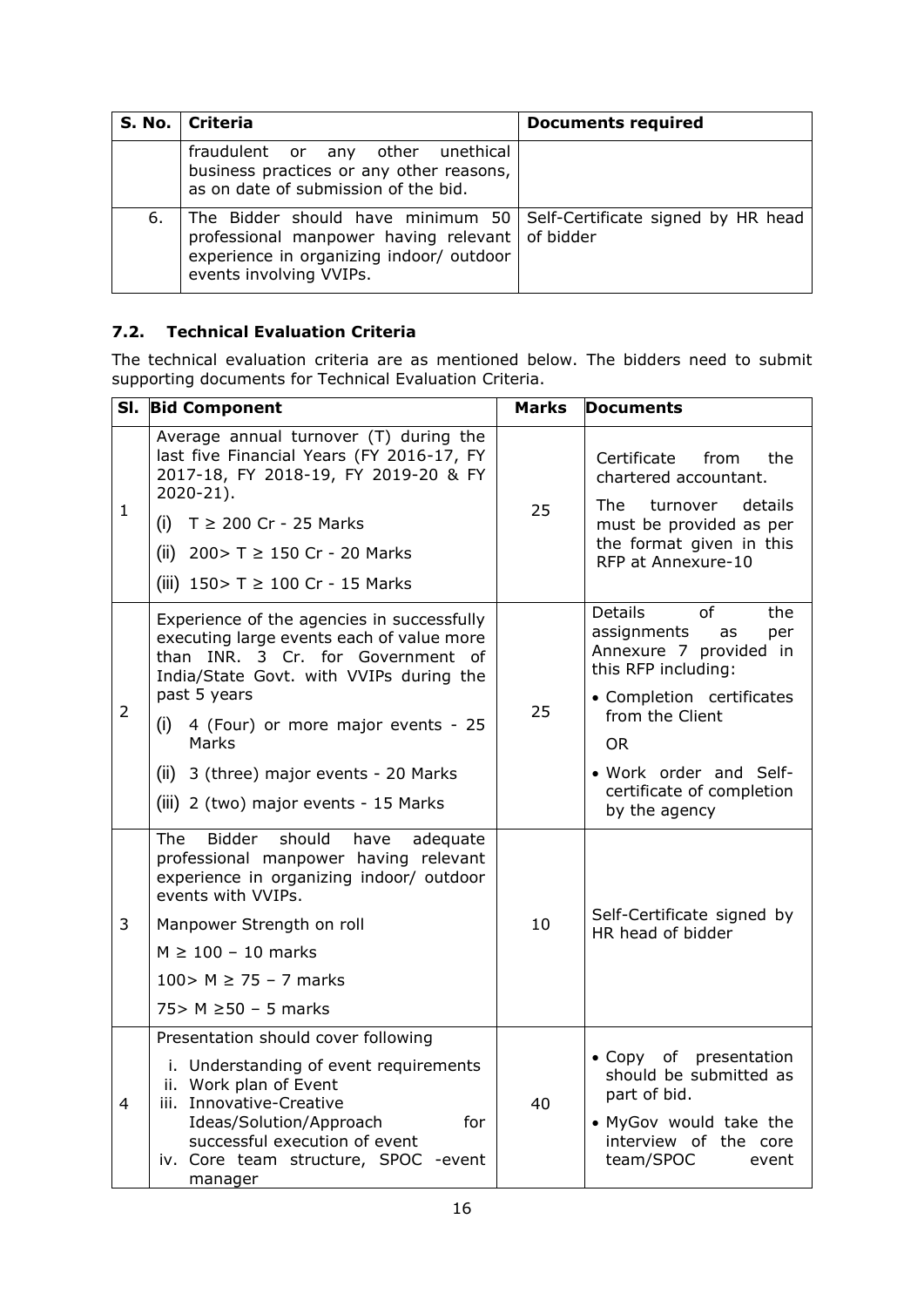| SI. Bid Component                         | Marks | <b>Documents</b>                                                                                                |
|-------------------------------------------|-------|-----------------------------------------------------------------------------------------------------------------|
| v. Key learnings from similar past events |       | manger proposed by the<br>bidder                                                                                |
|                                           |       | • One page CV of the<br>SPOC event manager<br>should be submitted in<br>the technical bid as per<br>Annexure 11 |
| <b>TOTAL Marks</b>                        | 100   |                                                                                                                 |

#### <span id="page-16-0"></span>**7.3. Financial Evaluation Criteria**

The Financial Bids of the technically qualified bidders will be evaluated as per the evaluation criteria explained below.

The lowest evaluated financial bid (Fm) will be given the maximum financial score of 100 points. The financial scores (F) of the other financial bids will be computed as per the formula for determining the financial scores given below:

 $F = 100 \times (Fm / Fb)$  Where, Fb = Evaluated amount of financial quote by the bidder

Fm= Lowest evaluated amount of financial quote by the bidder

- a) If a bidder quotes NIL charges/ consideration, the bid shall be treated as nonresponsive and will not be considered.
- b) The bid price will include all taxes and levies and shall be in Indian Rupees.
- c) Any conditional bid would be rejected.
- d) Errors & Rectification: If there is a discrepancy between words and figures, the amount in words will prevail.
- e) MyGov will determine whether the Financial Proposals are complete, and unconditional.
- f) The financial bid should comprise of the price schedule in accordance with Annexure 5 of this RFP. Bidders may ensure that the financial bid is in the same format as provided in the RFP and non-adherence to these formats shall be at the bidder's risk and may result in rejection of the bid.

#### <span id="page-16-1"></span>**7.4. Final Combined Evaluation**

- a) The technical bids will be given a weightage of 30% based on criteria for evaluation.
- b) The bid with the lowest cost will be given a financial score of 100 and the other bid given financial scores that are inversely proportional to their prices. The financial bid shall be allocated a weightage of 70%. For working out the combined score, MyGov will use the following formula:

Total points:  $(0.3 \times Tn) + (0.7 \times F)$  (Where- Tn stand for technical score and F stand for Financial Score. The bids will be ranked in terms of total points scored. The bid with the highest total points (H1) will be considered for the award of the contract.

Example: If in response to this RFP, three bids, A, B and C were received and the Evaluation Committee awarded them 75, 80 and 90 marks on technical bid respectively, all the three bids would be technically suitable. Further, if the quoted price of bids A, B and C were Rs. 120, 100 and 110 respectively, then the following points for financial bids may be given:

A: 100/120 x 100= 83 points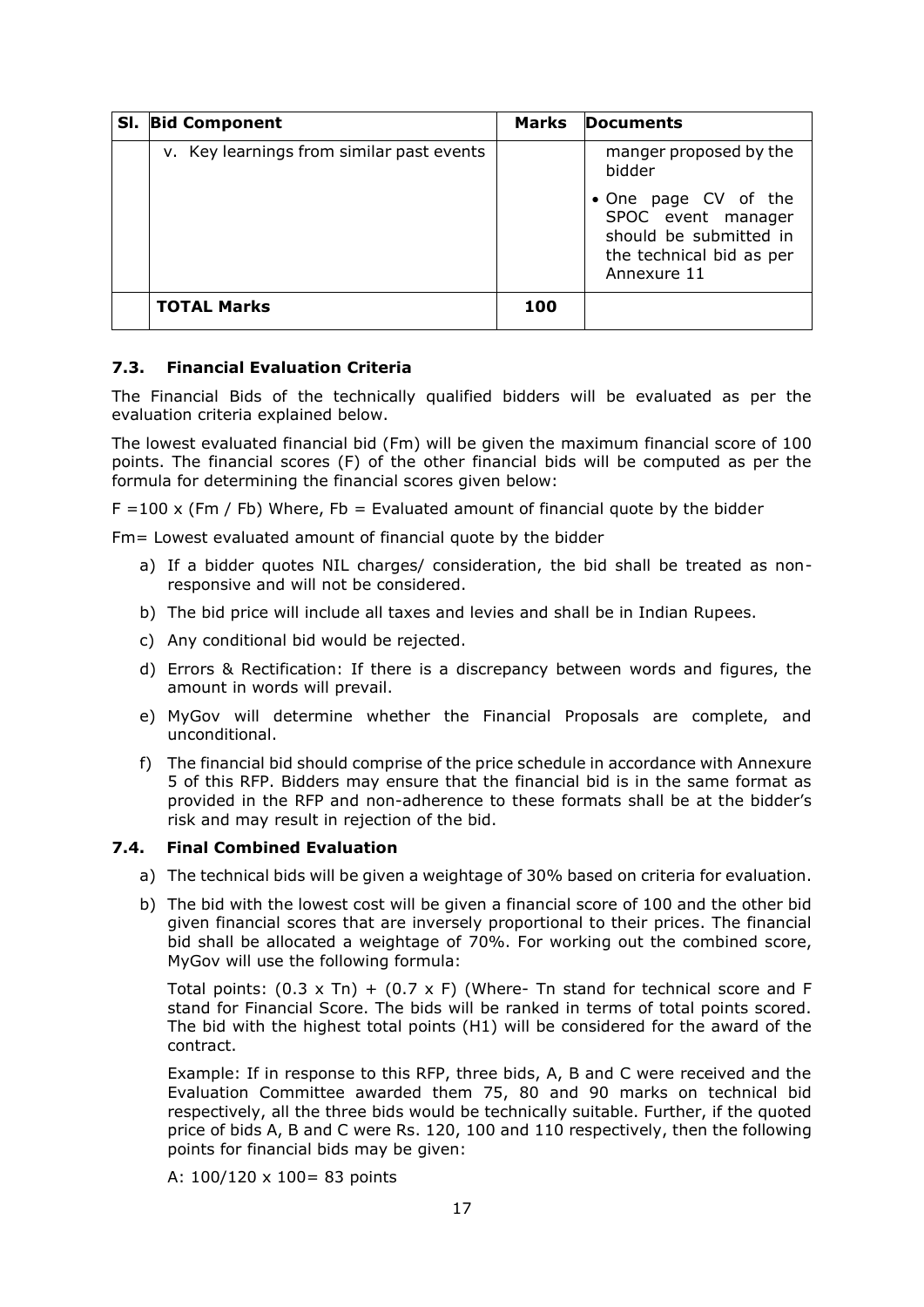B: 100/100 x 100= 100 points C:  $100/110 \times 100 = 91$  points For combined evaluated points, the process would be as follows: Bid A: 75 x 0.3+ 83 x 0.7= 80.6 Bid B:  $80 \times 0.3 + 100 \times 0.7 = 94$ Bid C: 90 x 0.3 + 91 x 0.7 = 90.7

### **Bid B in this case with the highest total points (H1) will be considered for award of work.**

### <span id="page-17-0"></span>**7.5. Issue of Work Order**

MyGov shall reserve the right to negotiate with the bidder whose proposal has been ranked as highest total points (H1) on the basis of Technical and Financial Evaluation

After MyGov notifies the successful bidder that its proposal has been accepted, MyGov will issue a formal work order incorporating all clauses, terms and conditions of this RFP

The engagement shall be effective on the date of its signing of contract or issuance of work order /LOI by MyGov and shall continue until the date of the successful completion of the events unless terminated by MyGov. The successful bidder shall furnish the Performance Bank Guarantee (PBG) of 3% of the Total Work Order value within 10 days from the issue of work order /LOI by MyGov.

Failure of the successful bidder to agree with the Terms & Conditions of this RFP post selection shall invite penalties with suspension for participation in future procurement processes of MyGov for a period of up to three years and MyGov may forfeit the EMD of the bidder. In such event MyGov may award the contract to the next bidder having highest combined score or call for new proposals from the interested bidders at its own discretion.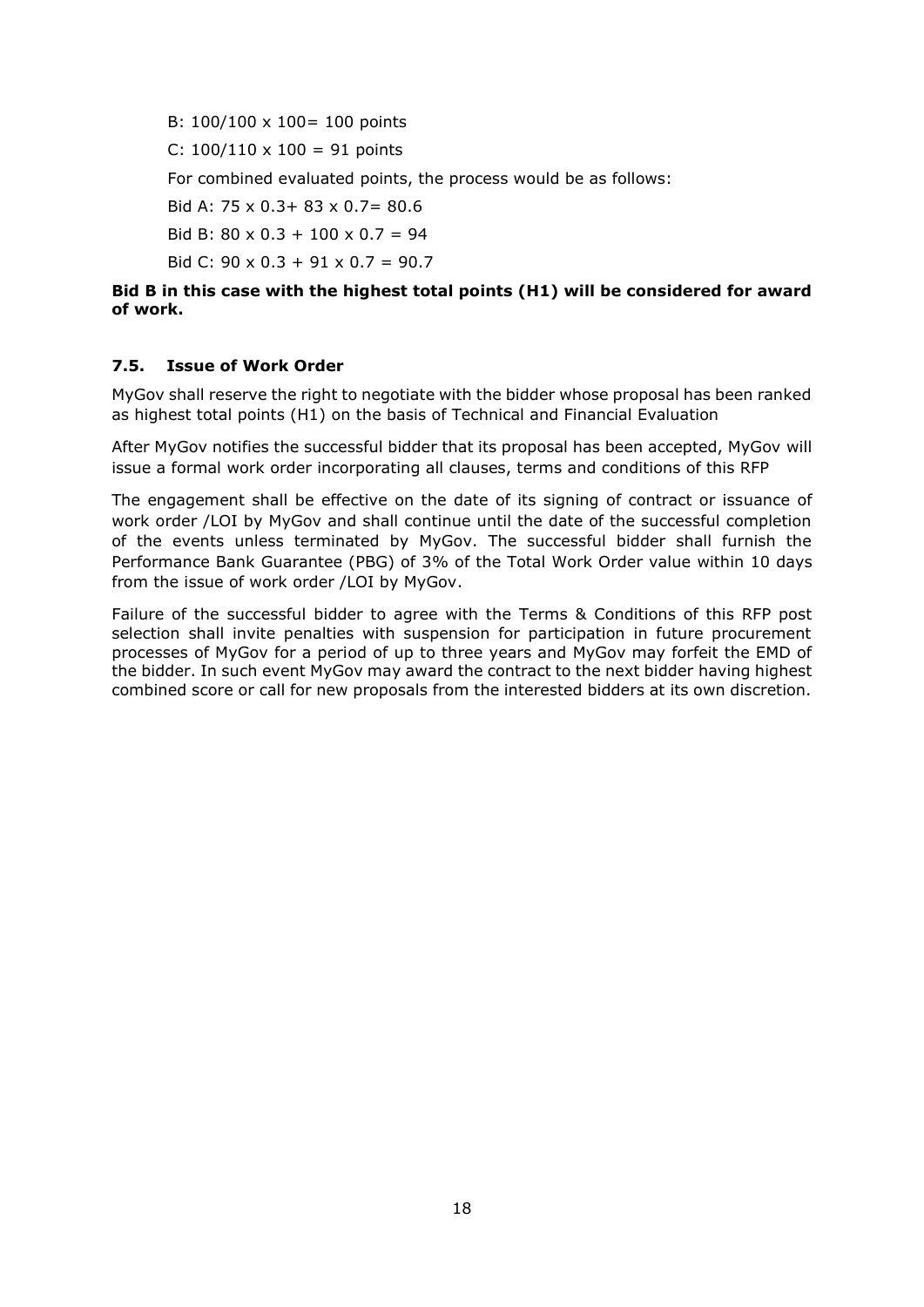# <span id="page-18-0"></span>**8. Instructions to Bidders**

## <span id="page-18-1"></span>**8.1. Instructions for e-Tendering**

The bidding process for this RFP will be completed online through Central Public Procurement portal [\(https://eprocure.gov.in\)](https://eprocure.gov.in/).

The RFP document can be downloaded free of cost from the CPP portal.

The bidder has to register with his/her Digital Signature Certificate (DSC) in the CPP Portal and subsequently he/she will be allowed to carry out his/her e-Bid submission activities. Registering the Digital Signature Certificate (DSC) is a one-time activity. Before proceeding to register his/her DSC, the bidder should first log on to the CPP Portal using the User Login option on the home page with the Login Id and Password with which he/ she has registered.

For successful registration of DSC on e-Procurement portal, the bidder must ensure that he/she should possess Class-3 DSC issued by any certifying authorities approved by Controller of Certifying Authorities, Government of India.

The Bidders must upload all the required documents electronically in the PDF format except for the financial bid which will be electronically uploaded on the on CPP portal in XLS format only.

# **Download of RFP Document**

The RFP Document can be downloaded from the CPP portal: [https://eprocure.gov.in](https://eprocure.gov.in/) 

Further, it will be the Bidders responsibility to check for updated information on the above portal.

### **Assistance to Bidder regarding CPP Portal**

Any queries relating to the process of online bid submission or queries relating to CPP Portal in general may be directed to the 24x7 CPP Portal Helpdesk. [Phone number: 0120- 4001-002 or 0120-4001-005 or 0120-6277-787 And Email: [support-eproc@nic.in.](mailto:support-eproc@nic.in)

### <span id="page-18-2"></span>**8.2. Language of Bid**

The Bid prepared by the Agency, as well as all correspondence and documents relating to the Bid exchanged by the Agency and MyGov shall be written in English. Supporting documents and printed literature furnished by the agency may be in another language provided they are accompanied by an accurate translation of the relevant pages in English. For the purposes of interpretation of the bid, the translation shall govern. Information supplied in another language without proper translation shall be rejected.

### <span id="page-18-3"></span>**8.3. Pre-bid meeting**

The Prebid queries should be sent to MyGov in the following format (in an excel file) through email at [tender@mygov.in](mailto:tender@mygov.in) .

| Company name |              | M/s.                                                        |                        |                     |
|--------------|--------------|-------------------------------------------------------------|------------------------|---------------------|
| l S.<br>No.  | RFP Page No. | Relevant Section /Annexure   Content from   Query<br>of RFP | Relevant<br><b>RFP</b> | Agency's<br>Comment |
|              |              |                                                             |                        |                     |
|              |              |                                                             |                        |                     |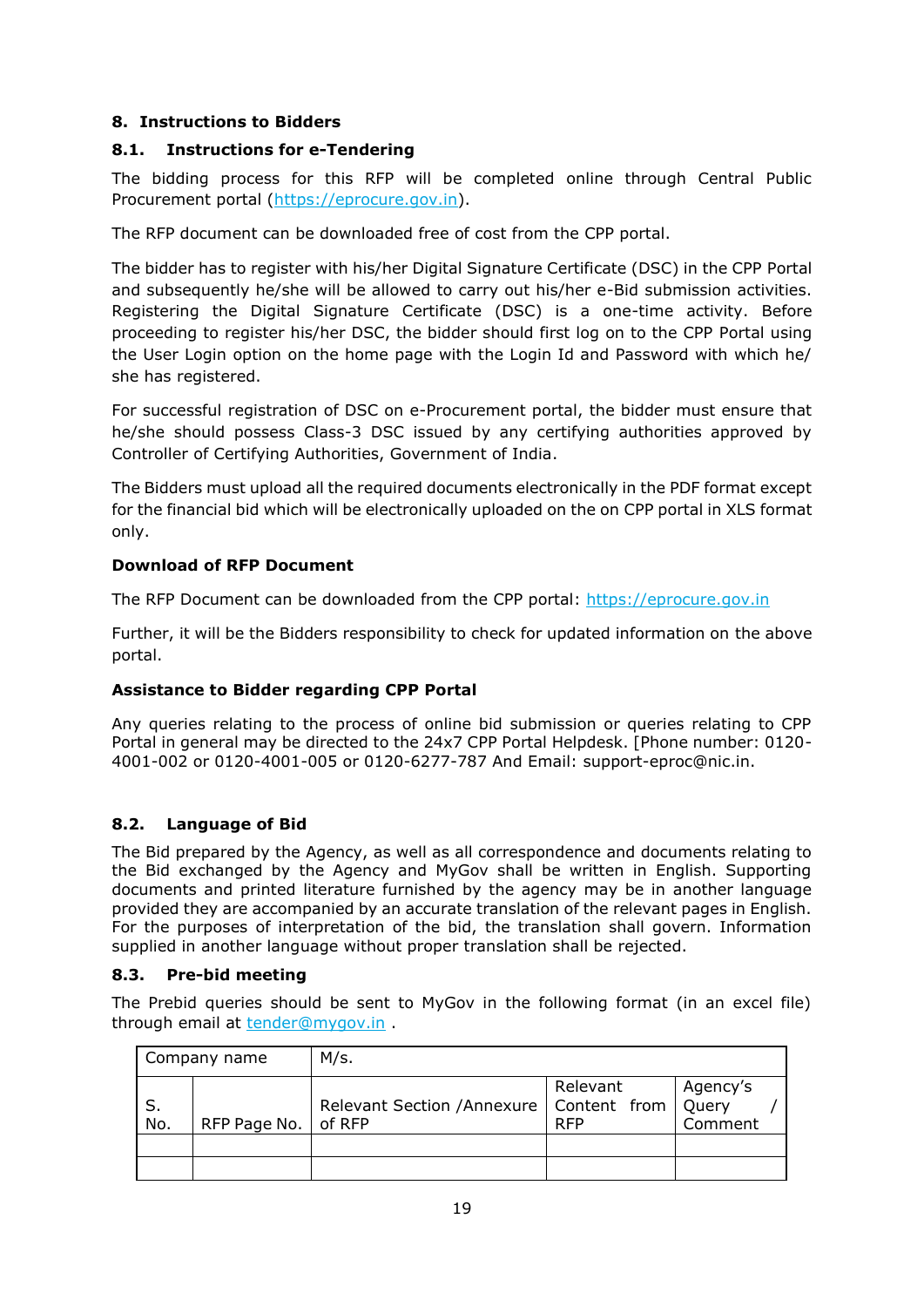MyGov shall not be responsible for ensuring that the bidders' queries have been received by them. Any requests received for clarifications after the indicated date and time may not be entertained by MyGov.

All queries relating to this RFP, technical or otherwise, must be submitted by email only and will be entertained by MyGov only in respect of the queries received within the date and time specified in this RFP. MyGov will respond to the queries in the prebid meeting. Post pre-bid meeting, the clarifications/corrigendum(s) will be published at CPP Portal at the relevant sections.

MyGov will endeavour to provide a complete, accurate, and timely response to all queries raised by the bidders. However, MyGov makes no representation or warranty as to the completeness or accuracy of any response, nor does MyGov undertake to answer all the queries that have been posed by the bidders and bidders shall not assume that their unanswered queries have been accepted by MyGov.

#### <span id="page-19-0"></span>**8.4. Bid Submission**

MyGov will evaluate the bid based on its clarity, correctness, and completeness with respect to the requirements as outlined in this RFP. Bids must be correct and complete in all aspects.

Bidder must ensure to follow and comply to the instructions for bidders for the esubmission of the bids online through the eProcurement Portal at the following link: <https://eprocure.gov.in/eprocure/app?page=HelpForContractors&service=page>

- a. The Bidder should try to submit the Bid well before the last date and hence to avoid any inconvenience at the last moment. The Bid submission date and time are mentioned in the "Fact Sheet" of this RFP.
- b. All pages of the bid being submitted must be sequentially numbered by the bidder, should be signed and page referencing should be given in a tabular format highlighting key areas to qualify the technical criteria.
- c. The bidder will be required to submit a signed copy of the RFP as an acceptance of the terms and conditions laid down by MyGov, failing which the offer will be treated as withdrawn.
- d. All pages of the bid document (.pdf) shall be numbered & signed/initialled by the authorized signatory.

| <b>Bid Cover/Folder</b>    | <b>Bid Submission</b>                                                                                                                                                                                                                                                                      |
|----------------------------|--------------------------------------------------------------------------------------------------------------------------------------------------------------------------------------------------------------------------------------------------------------------------------------------|
| "Pre-Qualification<br>Bid" | "Pre-Qualification Bid" shall be uploaded (on CPP Portal) as<br>single pdf document and shall be duly signed using DSC. It<br>should contain all supporting documents for<br>pre-<br>qualification criteria as mentioned in this RFP.                                                      |
|                            | Pre-Qualification Bid documents should be in .pdf format.                                                                                                                                                                                                                                  |
| "Technical Bid"            | "Technical Bid" shall be uploaded (on CPP Portal) as single<br>pdf document and shall be duly signed using DSC. Technical<br>proposal shall cover the documents required against the<br>technical evaluation parameters as mentioned in this RFP<br>along with the technical presentation. |
|                            | Technical Bid documents should be in .pdf format.                                                                                                                                                                                                                                          |

Bids shall be in accordance with the directions given in the Table below: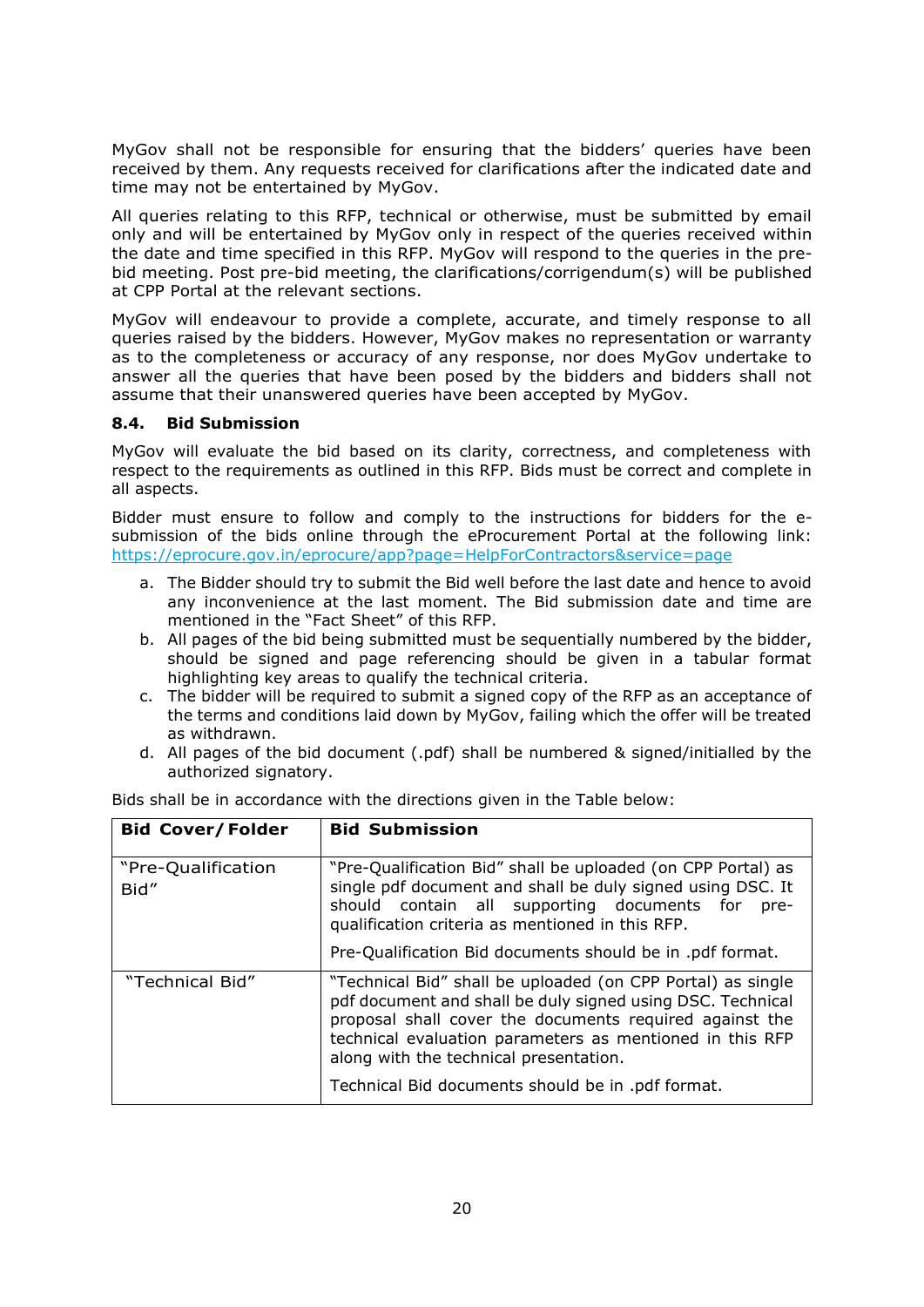| "Financial Bid" | "Financial Bid" shall be uploaded (on CPP Portal) as<br>single pdf document and shall be duly signed using<br>DSC. It should contain all documents and formats<br>related to financial proposal as mentioned in RFP.         |  |
|-----------------|------------------------------------------------------------------------------------------------------------------------------------------------------------------------------------------------------------------------------|--|
|                 | Financial Proposal or any part thereof should not be<br>kept/ mixed with the Proposal 1 (Pre-Qualification<br>Bid), Proposal-2 (Technical Bid) in either explicit or<br>implicit form, in which case thebd will be rejected. |  |
|                 | Financial Bid documents should be in .xls format                                                                                                                                                                             |  |

#### <span id="page-20-0"></span>**8.5. Bid Opening Session**

- a) The bids will be opened, in three sessions, one for EMD and Pre-qualification bid, second for technical bid of those bidders who qualify the eligibility Criteria and third for financial bid of those bidders who qualify the Technical Criteria
- b) One authorized representative of each of the bidders would be permitted to be present at the time of opening of bids.
- c) MyGov reserves the rights at all times to postpone or cancel a scheduled bid opening.
- d) The bidders' representatives who are present shall sign a register evidencing their attendance. In the event of the specified date of bid opening being declared a holiday for MyGov, the Bids shall be opened at the same time and location on the next working day. However, if there is no representative of the bidder, MyGov shall go ahead and open the bid of the bidders.
- e) During bid opening preliminary scrutiny of the bid documents will be made to determine whether they are complete, whether required EMD has been furnished, and whether the bids are generally in order. Bids not conforming to such preliminary requirements will be prima facie rejected.
- f) The Pre-Qualification section will be opened first by MyGov for Pre-Qualification /Eligibility bid evaluation.
- g) The EMD section of the bidders will be opened on the same day and time, on which the PQ/ Eligibility bid is opened, and bids for which the requisite EMD has not been received by MyGov or whose EMD is not in order shall be rejected.

#### <span id="page-20-1"></span>**8.6. Evaluation Process**

MyGov will evaluate the responses of the Bidders, supporting documents / documentary evidence meeting the eligibility criterion as mentioned in this RFP. Inability to submit requisite supporting documents / documentary evidence, may lead to rejection.

MyGov would evaluate the pre-qualification bids with respect to the pre-qualification criteria as mentioned in this RFP. The technical bids of the agencies who meets the pre-qualification criteria will be open and evaluated.

The technically qualified bidders shall make a detailed presentation to MyGov for evaluation purposes. This presentation shall be made only by the eligible qualified bidders on a scheduled date and time, as notified by MyGov.

The Technical Proposals of the qualified Bidders shall be analysed and evaluated. Only the bidders who get an overall technical score of 70 or more will qualify for the opening of financial bids. Failing to secure minimum marks shall lead to technical disqualification of the Bid.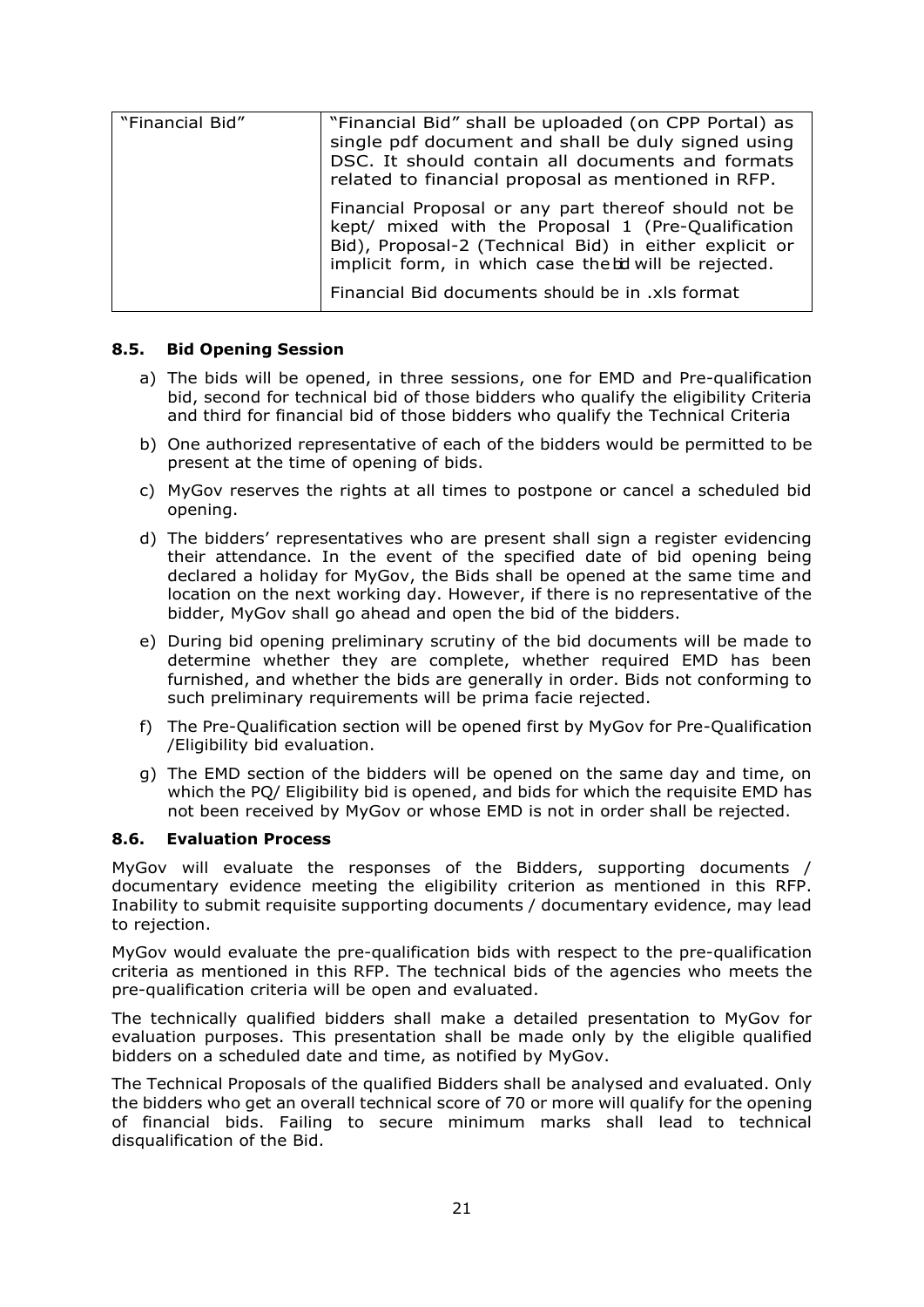The technical evaluation criteria are as mentioned below. The bidders need to submit all the supporting documents required for Technical Evaluation. The decision of the MyGov in the evaluation of responses to the RFP shall be final.

## <span id="page-21-0"></span>**8.7. Period of validity of bids**

Bids shall remain valid for not less than the number of days mentioned in the Fact Sheet. MyGov holds the rights to reject a bid which is valid for a period shorter than days mentioned in Factsheet as non-responsive, without any correspondence.

In exceptional circumstances, MyGov may solicit the bidder's consent to an extension of the period of validity. The request and the response thereto shall be made in writing. Extension of validity period by the bidder should be unconditional. The EMD provided under this bid shall also be suitably extended.

### <span id="page-21-1"></span>**8.8. Rejection of bid**

The Bid has to be uploaded in the form of printed document. The bids submitted by Telex, fax or email shall not be entertained. Any condition put forth by the bidder non-conforming to the bid requirements shall not be entertained at all and such bid shall be rejected.

MyGov shall not be responsible for any non-delivery of the documents submitted on CPP Portal. No further correspondence on this subject will be entertained.

## <span id="page-21-2"></span>**8.9. Termination of Work Order**

MyGov may terminate this Work Order under the following circumstances:

- a) MyGov is of the opinion that there has been such event of default on the part of the selected bidder which would make it proper and necessary to terminate this contract and may include failure on the part of the bidder to respect any of its commitments about any part of its obligations under this contract.
- b) The selected bidder has failed to commence the provision of Services or has without any lawful excuse under these conditions suspended work.
- c) In the event that staffing personnel and/or services as per the scope of work under the contract with MyGov is not found acceptable by MyGov.
- d) The selected bidder has neglected or failed to observe and perform all or any of the term's acts, matters or things under this Contract to be observed and performed by it.
- e) The selected bidder has acted in any manner to the detrimental interest, reputation, dignity, name, or prestige of MyGov
- f) The selected bidder has been declared insolvent/bankrupt.

#### <span id="page-21-3"></span>**8.10. Consequences of Termination**

- a) MyGov shall have the right to carry out the unexecuted portion of work either by itself or through selecting other agencies.
- b) In the event of termination of this contract, MyGov shall be entitled to impose any such obligations and conditions and issue any clarifications as may be necessary to ensure an efficient transition and effective business continuity which the selected bidder shall be obliged to comply with.
- c) Where the termination of the Contract is prior to its stipulated term on account of a default on the part of the selected bidder, or because the survival of the selected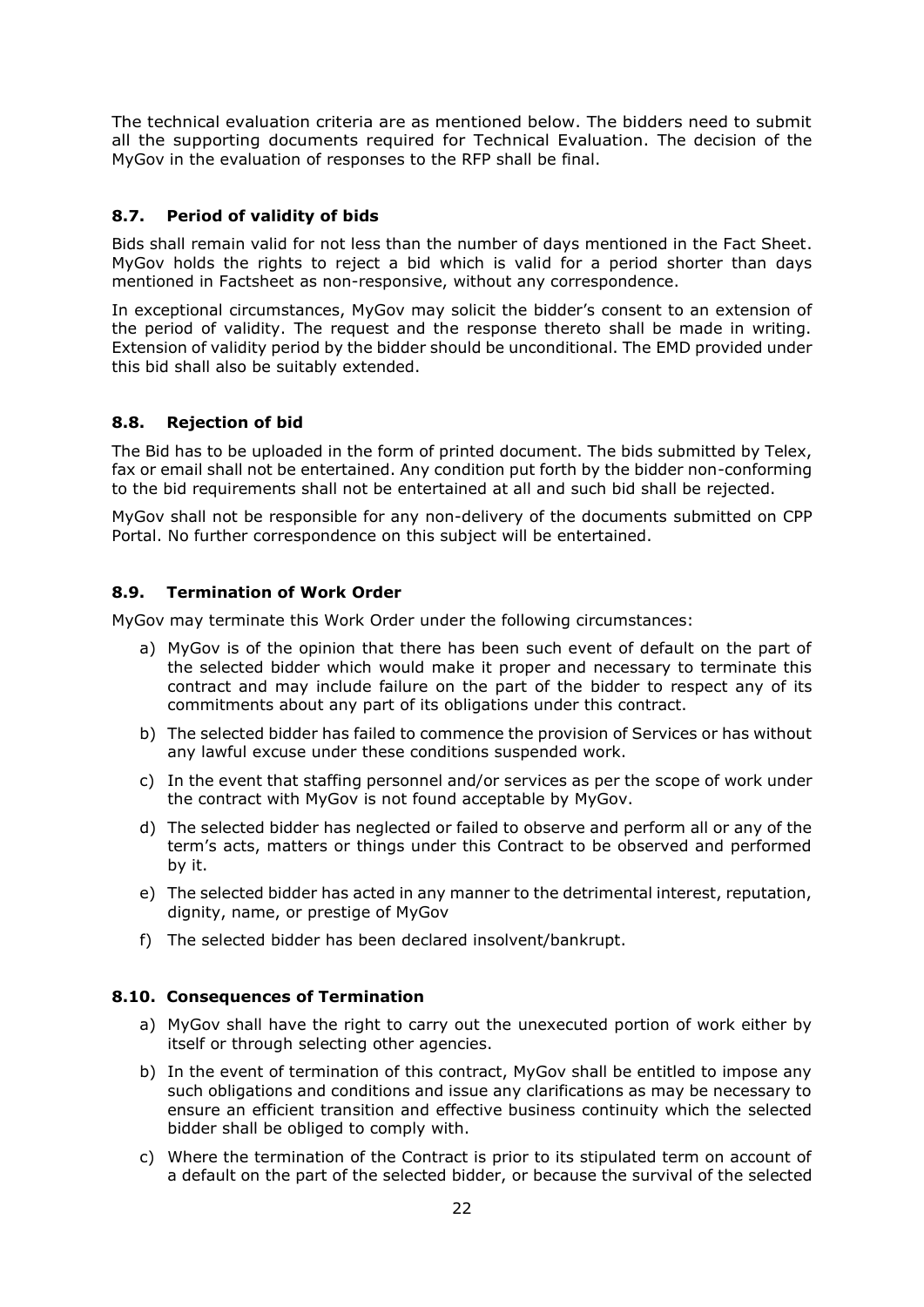bidder as an independent corporate entity is threatened/has ceased, MyGov shall pay the selected bidder for that part of the Services which have been authorized by MyGov and satisfactorily performed by the selected bidder up to the date of termination. Without prejudice any other rights, MyGov may retain such amounts from the payment due and payable by MyGov to the selected bidder as may be required to offset any losses caused to MyGov because of any act/omissions of the selected bidder.

- d) MyGov may take possession of the works and all deliverables of the selected bidder and use or employ the same for completion of the work or employ any other selected bidder or other person or persons to complete the work. The selected bidder shall not in any way object or interrupt or do any act, matter, or thing to prevent or hinder such actions, other Agencies or other persons employed for completing and finishing or using such deliverables.
- e) When the contract is terminated by MyGov for all or any of the reasons mentioned above, the selected bidder shall not have any right to claim compensation on account of such termination.

#### <span id="page-22-0"></span>**8.11. Partnership**

Consortiums are not allowed for this engagement. The bidding entity must be a single entity duly registered under the applicable laws of country.

The bidder may however be allowed to do the **sub-contracting** for different activities/services as per the scope of work mentioned in the RFP.

However, the bidder will inform MyGov regarding any such sub-contracting and would be overall responsible for these activities.

The bidder will be solely responsible for the conduct of third-party agency and its employees to whom the bidder has sub-contracted these activities.

The selected bidder represents and warrants that all services performed under this work order shall be of professional quality conforming to generally accepted industry practices. Services performed by the selected bidder (or its sub-contractors) which are determined by the MyGov to be of less than professional quality shall, at the option, be corrected by bidder, at its own expense.

#### <span id="page-22-1"></span>**8.12. Earnest Money Deposit (EMD)**

- a) The bidder is required to submit EMD of Rs. 10,00,000 (Ten Lakh) only in the form Demand Draft (DD) in favour of MyGov-Digital India Corporation. The validity of EMD should be 3 months from the date of submission of Bid.
- b) Bid that do not accompany EMD shall be summarily rejected.
- c) The Scan copy of the EMD should be included in the Pre-qualification section and should be uploaded in the appropriate section. The physical copy of EMD should be submitted at the address mentioned in this RFP Factsheet.
- a) The EMD may be forfeited:
	- A. In case the agency is found in breach of any condition(s) of this RFP
	- B. If a bidder withdraws its bid during the period of bid validity.
	- C. In case of a successful bidder, if the bidder fails to sign the contract in accordance with this RFP.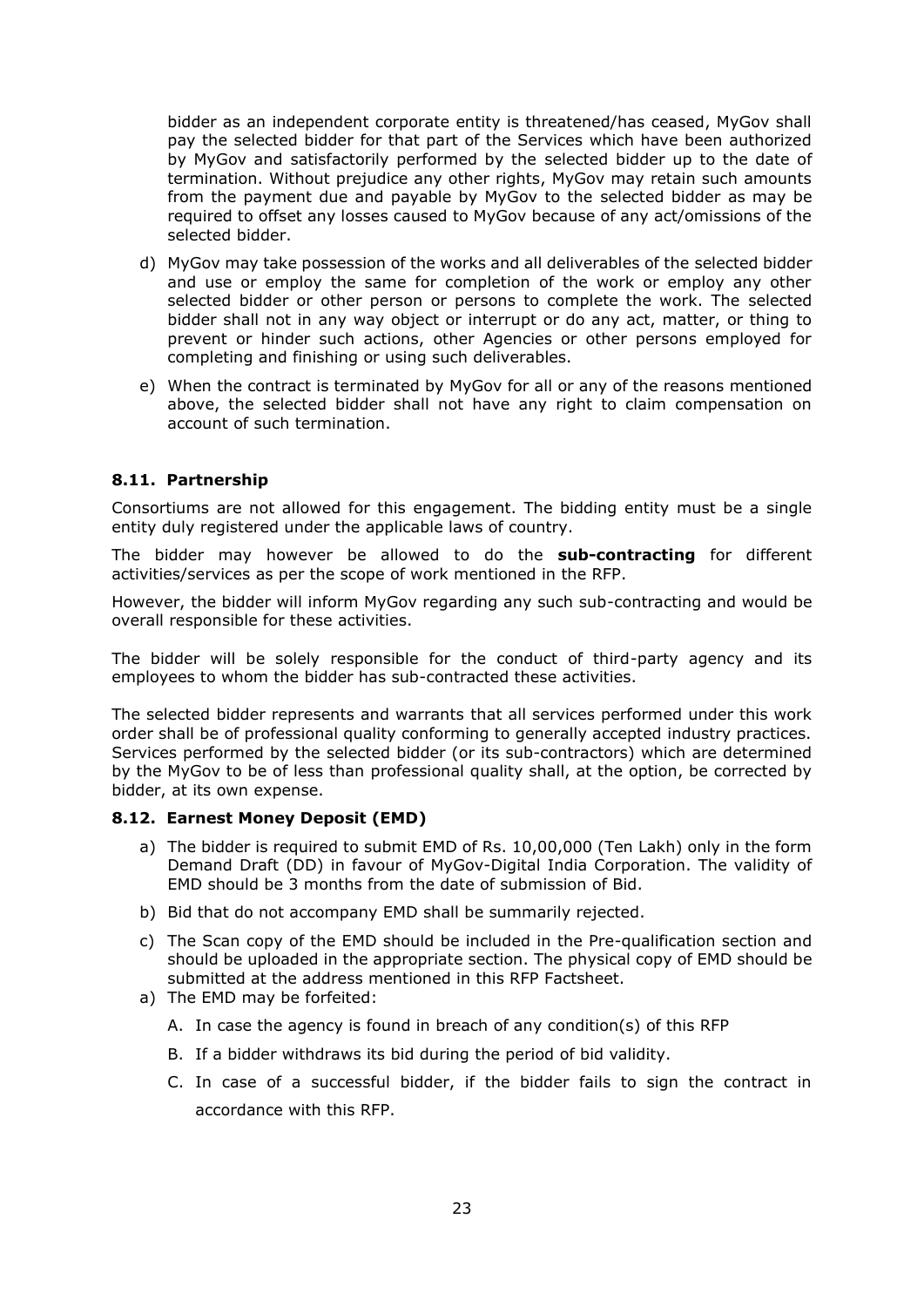#### <span id="page-23-0"></span>**8.13. Performance Bank Guarantee**

All incidental charges whatsoever such as premium, commission etc. with respect to the Performance Bank Guarantee (PBG) shall be borne by the selected bidder. The PBG may be discharged/ returned by MyGov upon being satisfied that there has been due performance of the obligations of the bidder under the work orders. However, no interest shall be payable on the security deposit or the performance bank guarantee. The bidder shall submit PBG within 10 days from the issue of Work Order. PBG shall be valid for a period of 60 days beyond the date of completion of all contractual obligations of the selected bidder. The selected bidder shall submit a PBG of an amount of 3% of the contract value.

The selected bidder shall be responsible for extending the validity date and claim period of the PBG as and when it is due on account of non-completion of the project. In case the selected bidder fails to submit PBG within the time stipulated, MyGov at its discretion may cancel the order placed on the agency without giving any notice. MyGov shall invoke the performance guarantee in case the selected bidder fails to discharge their contractual obligations during the period.

### <span id="page-23-1"></span>**8.14. Liquidated Damages**

The Agency shall perform its obligations in a professional manner. In case of delay in execution of the assigned work by the agency, MyGov may impose penalty as per the penalty terms of this RFP (subject to a maximum of 10%). If the delay is beyond stipulated time, then MyGov may annul the project and shall be free to get it done from other agencies at the risk and costs of the appointed agencies. MyGov may debar and blacklist the agencies for applying in its future events for a period of 3 years.

#### <span id="page-23-2"></span>**8.15. Price Variation**

In the event of lowering of government levies after the finalization of the contract, the selected bidder shall automatically pass on the benefits to MyGov, and in the event of increasing of government levies after the finalization of agreement; MyGov shall consider the case on merit and the pro-rata benefits to the selected bidder may be conserved if full reference with documentary evidence is submitted.

#### <span id="page-23-3"></span>**8.16. Confidentiality and Security**

- a) The selected bidder and their personnel will not, either during the term or after expiration of this contract, disclose any proprietary or confidential information relating to the services, contract or business or operations of MyGov or its clients without the prior written consent of MyGov. A formal Non-Disclosure Agreement (NDA) will be signed to this effect as per Annexure 9 of this RFP.
- b) The selected bidder will ensure that no information about the software / hardware / policies of MyGov etc. is taken out in any form including electronic form or otherwise, by the manpower posted by them.
- c) Additionally, the selected bidder shall keep confidential all the proprietary details and information regarding the event.
- d) MyGov shall retain all rights to prevent, stop and if required take the necessary punitive action against the selected bidder regarding any forbidden disclosure.
- e) For the avoidance of doubt, it is expressly clarified that the aforesaid provisions shall not apply to the following information:
	- i. information already available in the public domain.
	- ii. information received from a third party who had the right to disclose the aforesaid information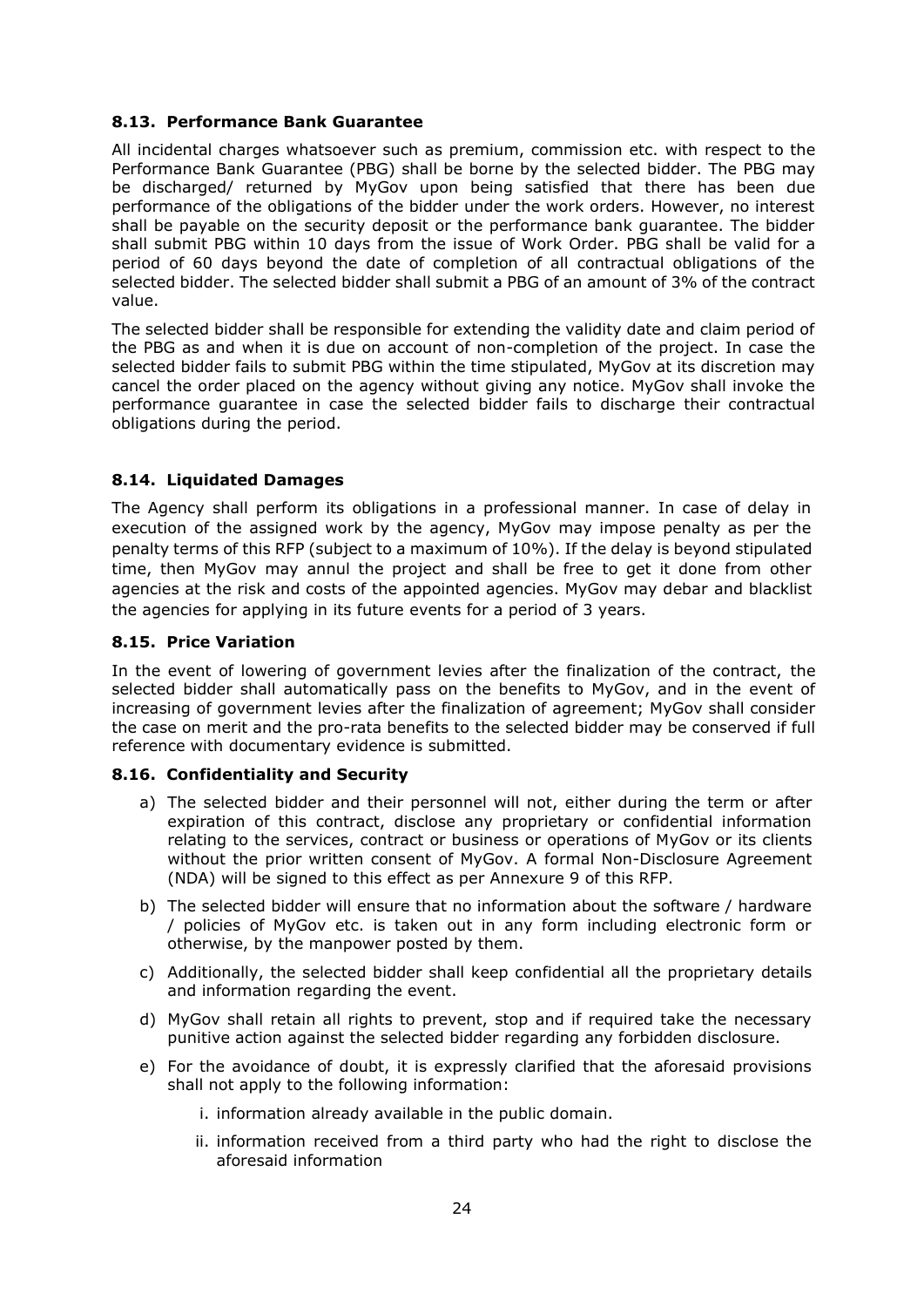iii. information disclosed to the public pursuant to a court order

- f) Any handover of the confidential information needs to be maintained in a list, containing at the very minimum the name of provider, recipient, date of generation of the data, date of handing over of data, mode of information, purpose, and signatures of both parties.
- g) Notwithstanding anything to the contrary mentioned hereinabove, the selected bidder shall have the right to share the work order provided to it by MyGov in relation to this Agreement, with its prospective purchasers solely for the purpose of and with the intent to evidence and support its work experience under this Agreement.

#### <span id="page-24-0"></span>**8.17. Fraud and Corrupt Practices**

- a) The bidder and their respective officers, employees, agents and advisers shall observe the highest standard of ethics at all times during the selection process. Notwithstanding anything to the contrary contained in this RFP, MyGov shall reject a bid without being liable in any manner whatsoever to the bidder, if MyGov determines that the bidder has, directly or indirectly or through an agent, engaged in corrupt practice, fraudulent practice, coercive practice, undesirable practice or restrictive practice (collectively the "prohibited practices") in the selection process. In such an event, MyGov shall, without prejudice to its any other rights or remedies, forfeit and appropriate EMD, as the case may be, as mutually agreed genuine preestimated compensation and damages payable to MyGov for, inter alia, time, cost and effort of MyGov, in regard to the RFP, including consideration and evaluation of such bidder's bid.
- b) Without prejudice to the rights of MyGov under the above sections other clauses and the rights and remedies which MyGov may have under the Letter of Intent (LoI) or the contract/ work order, if a bidder is found by MyGov to have directly or indirectly or through an agent, engaged or indulged in any prohibited practices during the selection process, or after the issue of the LoI or the execution of the contract/ work order, such bidders shall not be eligible to participate in any tender or RFP issued by MyGov for a minimum period of 3 (three) years from the date such bidder is found by MyGov to have directly or through an agent, engaged or indulged in any prohibited practices, as the case may be.
- c) For the purposes of this section, the following terms shall have the meaning hereinafter respectively assigned to them:
	- i) "Corrupt practice" means
		- the offering, giving, receiving or soliciting, directly or indirectly, of anything of value to influence the action of any person connected with the selection process (for avoidance of doubt, offering of employment to or employing or engaging in any manner whatsoever, directly or indirectly, any official of MyGov who is or has been associated in any manner, directly or indirectly with the selection process before or after the execution thereof, at any time prior to the expiry of one year from the date such official resigns or retires from or otherwise ceases to be in the service of MyGov, shall be deemed to constitute influencing the actions of a person connected with the selection process); or
		- engaging in any manner whatsoever, whether during the selection process or after the execution of the contract/ work order, as the case may be, any person in respect of any matter relating to the project or the contract/ work order, who at any time has been or is a legal, financial or technical consultant / adviser of MyGov in relation to any matter concerning the project.
	- ii) "Fraudulent practice" means a misrepresentation or omission of facts or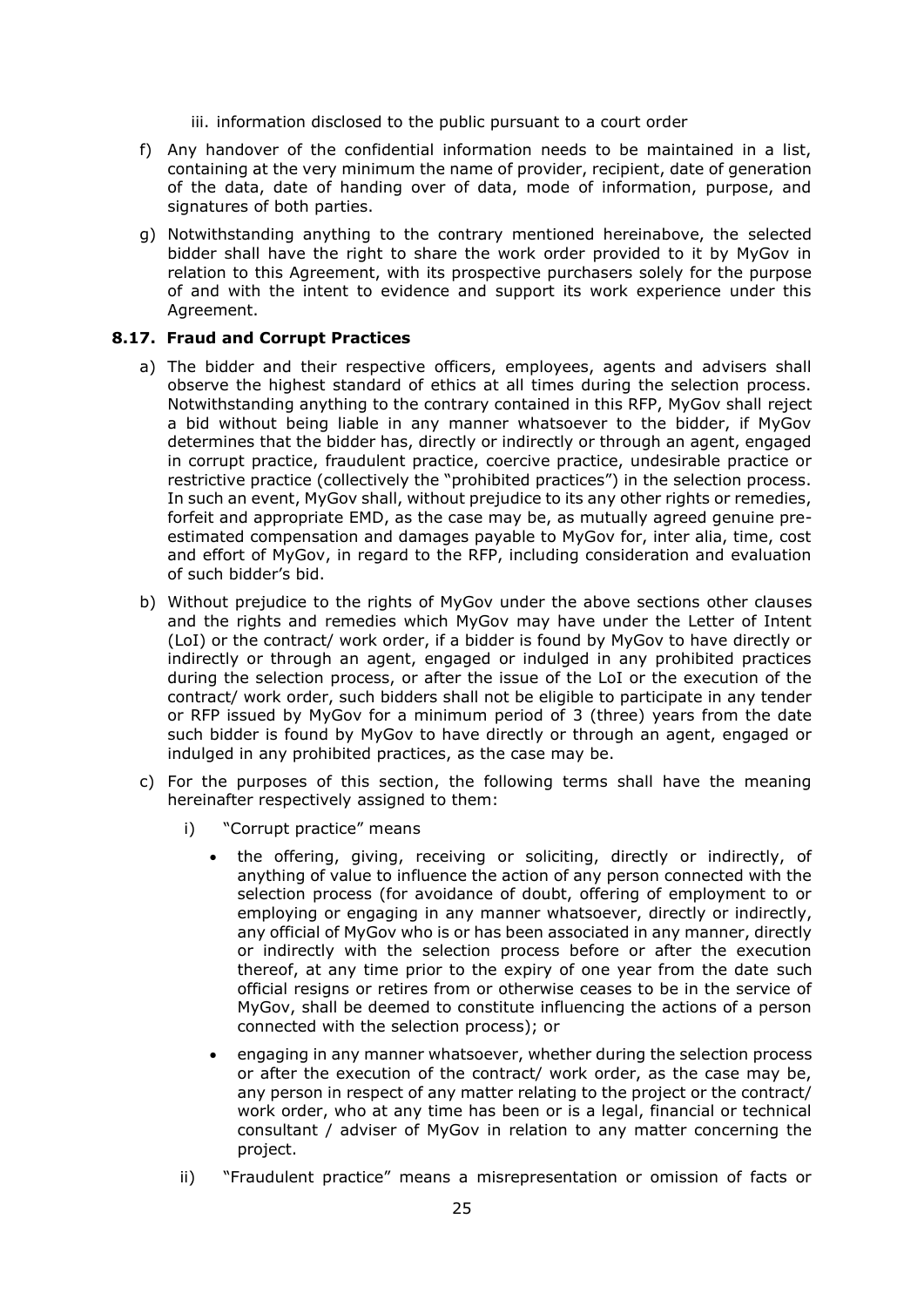disclosure of incomplete facts, in order to influence the selection process.

- iii) "Coercive practice" means impairing or harming or threatening to impair or harm, directly or indirectly, any persons or property to influence any person's participation or action in the selection process.
- iv) "Undesirable practice" means
	- establishing contact with any person connected with or employed or engaged by MyGov with the objective of canvassing, lobbying or in any manner influencing or attempting to influence the selection process; or
	- having a conflict of interest; and
	- "Restrictive practice" means forming a cartel or arriving at any understanding or arrangement among bidders with the objective of restricting or manipulating a full and fair competition in the selection process.

#### <span id="page-25-0"></span>**8.18. Licenses and Rights to use MyGov name and contents**

MyGov does hereby grant to the Agency a limited non-exclusive license to use the Event name and MyGov name solely in connection with the preparations, programmes and management of the events, provided the Agency complies with the terms and conditions contained in this Agreement.

- a) The selected bidder shall not use the name of their own company in any official communication or promotional material pertaining to the event, either before, during or after the event without prior approval of MyGov.
- b) The selected bidder shall not use the names and the song/video/jingles for any event or purpose other than the said event.
- c) The authority of the selected bidder to use the MyGov content commences upon the effective date of this Agreement and terminates upon the expiration of the term of this Agreement or upon termination of this Agreement, whichever shall occur first.
- d) The selected bidder shall not sublicense, transfer or assign the use of MyGov contents to any person or entity without the prior consent of the MyGov.

Right to Use of Site:

- a) MyGov shall hand over the site of the event to the selected bidder, 3 (three) days prior to the date of the event for their preparation and management. Accordingly, the selected bidder shall be required to handover the site back to the MyGov within 1 (one) day of the completion of the event. In case of change of site of event, the selected bidder must be informed at least 3 (three) days prior to the date of the event.
- b) It is the obligation of the selected bidder to maintain the horticulture and fixtures already present in the sites during their term of use. In case of damages caused at the sites due to fault of selected bidder, the MyGov has right to claim for compensation. The selected bidder shall not sublicense, transfer or assign the use of the site to any person or entity without the prior consent of the MyGov.

#### <span id="page-25-1"></span>**8.19. Force Majeure**

If at any time, during the continuance of the contract, the performance in whole or in part by either party of any obligation under the contract is prevented or delayed by reasons beyond the control of a party such as war, hostility, acts of public enemy, civil commotion, sabotage, fires, floods, explosions, epidemics quarantine restrictions, strikes, natural calamities, lockouts, acts of state or acts of God (hereinafter referred to as "events"),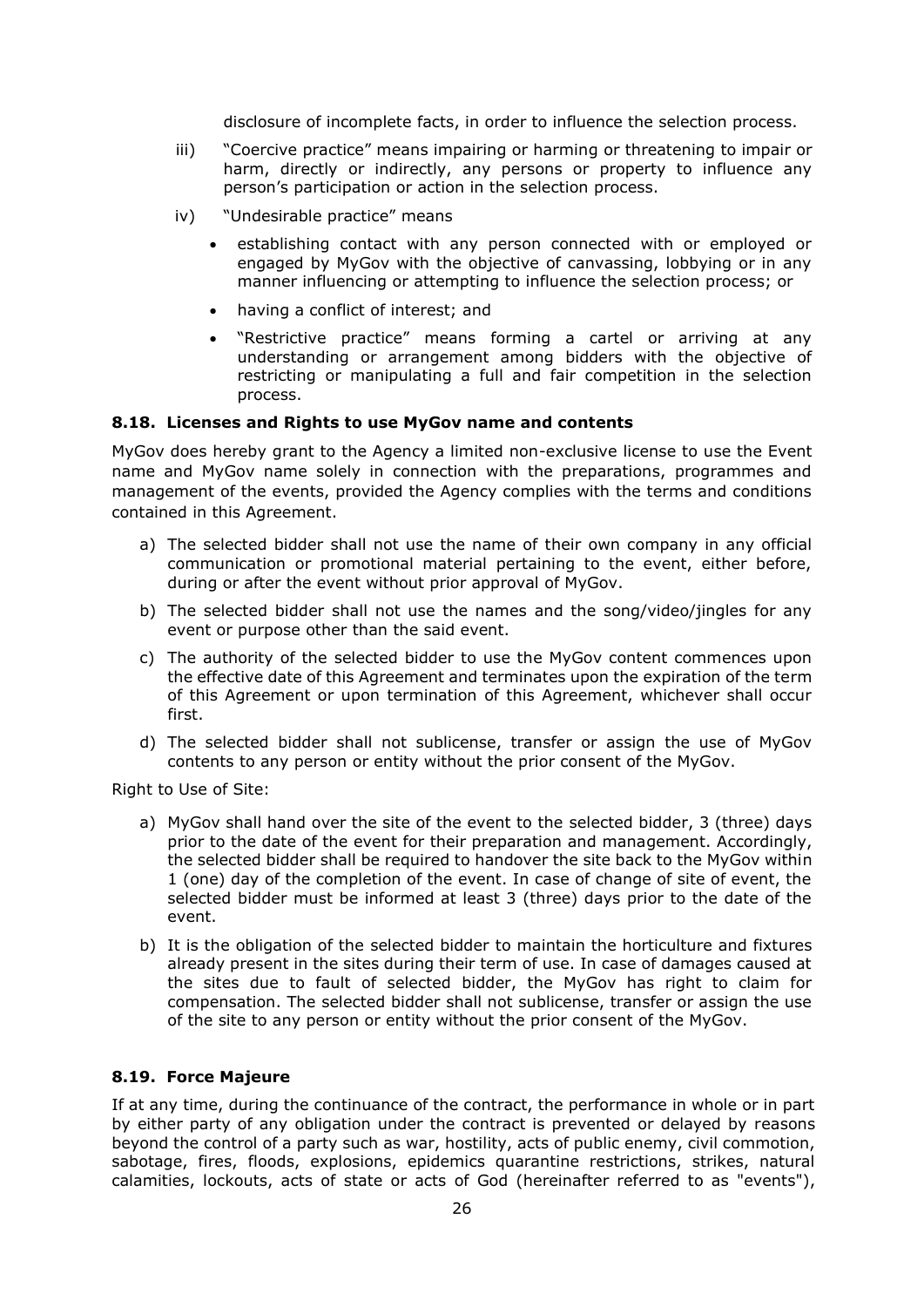provided notice of happenings of any such event is duly endorsed by the appropriate authorities/chamber of commerce in the country of the party giving notice, is given by party seeking concession to the other as soon as practicable, but within 21 days from the date of occurrence and termination thereof, neither party shall, by reason of such event, be entitled to terminate the contract, nor shall either party have any claim for damages against the other in respect of such non-performance or delay in performance, and deliveries under the contract shall be resumed as soon as practicable after such event has come to an end or ceased to exist, provided further, that if the performance in whole or in part or any obligation under the contract is prevented or delayed by reason of any such event for a period exceeding 60 days, MyGov may at its option, terminate the contract. Neither Party shall be liable for any failure or delay in the performance of its obligations under the contract or Work Orders hereunder to the extent such failure or delay or both is caused, directly, without fault by such Party, by reason of such event. MyGov shall however, be responsible to pay the agency for the services successfully rendered to the satisfaction of MyGov under the work orders/ purchase orders issued pursuant to the contract.

### <span id="page-26-0"></span>**8.20. Applicable law**

The work-order will be governed by the laws and procedures established by the Govt. of India within the framework of applicable legislation and enactment made from time to time concerning such commercial dealings/processing. All disputes in this connection shall be settled in Delhi jurisdiction only.

#### <span id="page-26-1"></span>**8.21. Indemnification & limitation of liability**

- a. The selected bidder (the "Indemnifying Party") shall undertake to indemnify, hold harmless MyGov (the "Indemnified Party") from and against all claims, liabilities, losses, expenses (including reasonable attorneys' fees), fines, penalties, taxes or damages (Collectively "Loss") on account of bodily injury, death or damage to tangible personal property arising in favour of any person, corporation or other entity (including the Indemnified Party) attributable to the Indemnifying Party's negligence or wilful default in performance or non-performance under this Agreement.
- b. If the Indemnified Party promptly notifies Indemnifying Party in writing of a thirdparty claim against Indemnified Party that any Service provided by the Indemnifying Party infringes a copyright, trade secret or patents incorporated in India of any third party, Indemnifying Party will defend such claim at its expense and will pay any costs or damages, that may be finally awarded against Indemnified Party.
- c. Indemnifying Party will not indemnify the Indemnified Party, however, if the claim of infringement is caused by
	- i. Indemnified Party's misuse or modification of the Service.
	- ii. Indemnified Party's failure to use corrections or enhancements made available by the Indemnifying Party.
	- iii. Indemnified Party's use of the Service in combination with any product or information not owned or developed by Indemnifying Party.

However, if any service, information, direction, specification, or materials provided by Indemnified Party or any third party contracted to it, is or likely to be held to be infringing, Indemnifying Party shall at its expense and option either

- i. Procure the right for Indemnified Party to continue using it
- ii. Replace it with a non-infringing equivalent
- iii. Modify it to make it non-infringing.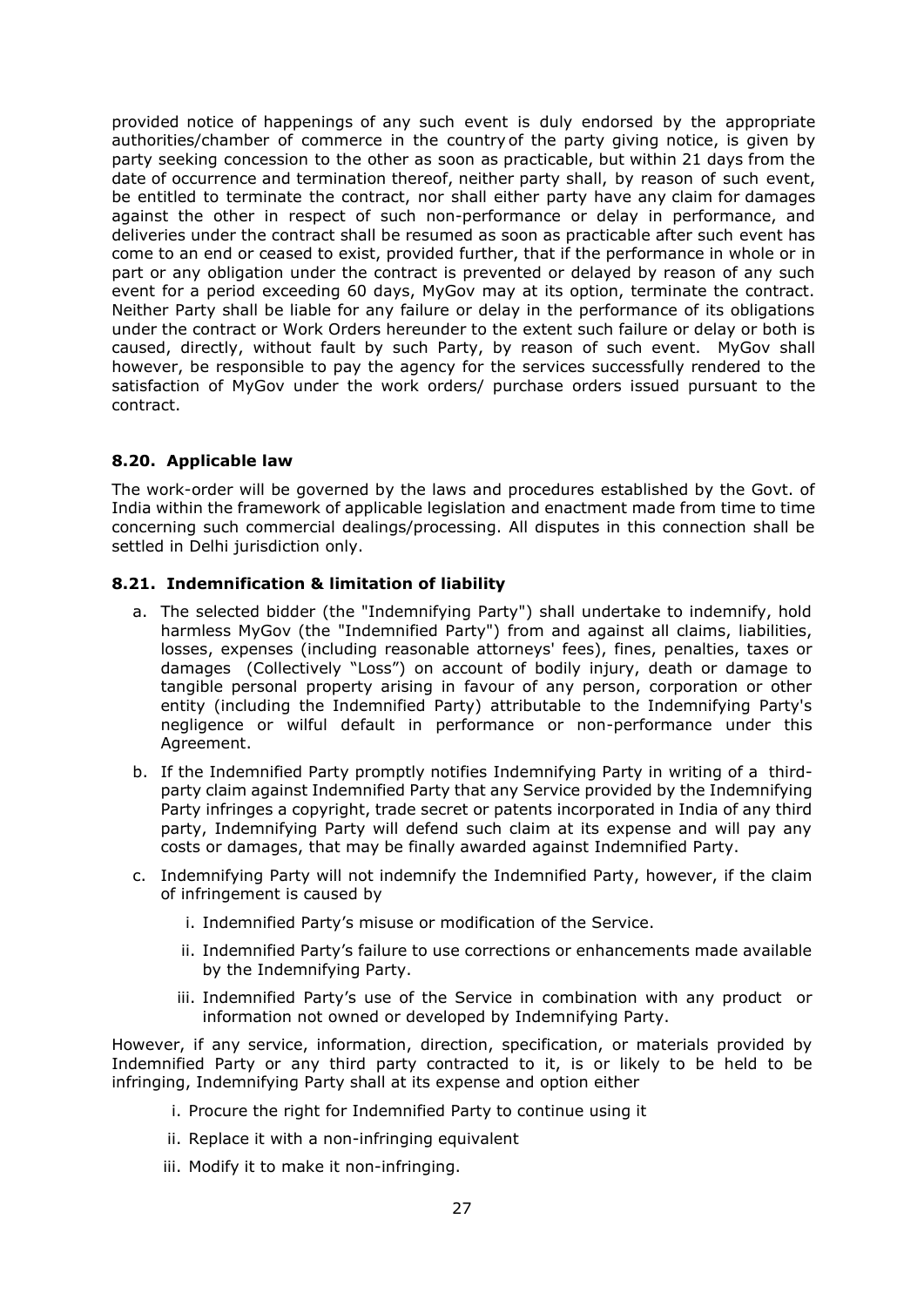The foregoing remedies constitute Indemnified Party's sole and exclusive remedies and Indemnifying Party's entire liability with respect to infringement.

- a. The indemnities set out above, shall be subject to the following conditions:
	- i. the Indemnified Party as promptly as practicable informs the Indemnifying Party in writing of the claim or proceedings and provides all relevant evidence, documentary or otherwise.
	- ii. the Indemnified Party shall, at the cost of the Indemnifying Party, give the Indemnifying Party all reasonable assistance in the defence of such claim including reasonable access to all relevant information, documentation, and personnel provided that the Indemnified Party may, at its sole cost and expense, reasonably participate, through its attorneys or otherwise, in such defence.
	- iii. if the Indemnifying Party does not assume full control over the defence of a claim as provided in this Article, the Indemnifying Party may participate in such defence at its sole cost and expense, and the Indemnified Party will have the right to defend the claim in such manner as it may deem appropriate, and the cost and expense of the Indemnified Party will be included in Losses.
	- iv. the Indemnified Party shall not prejudice, pay, or accept any proceedings or claim, or compromise any proceedings or claim, without the written consent of the Indemnifying Party.
	- v. All settlements of claims subject to indemnification under this Clause will:
		- be entered into only with the consent of the Indemnified Party, which consent will not be unreasonably withheld and include an unconditional release to the Indemnified Party from the claimant or plaintiff for all liability in respect of such claim; and
		- include any appropriate confidentiality agreement prohibiting disclosure of theterms of such settlement.
	- vi. the Indemnified Party shall account to the Indemnifying Party for all awards, settlements, damages, and costs (if any) finally awarded in favour of the Indemnified Party which are to be paid to it in connection with any such claim or proceedings.
	- vii. the Indemnified Party shall take steps that the Indemnifying Party may reasonably require to mitigate or reduce its loss because of such a claim or proceedings.
	- viii. in the event that the Indemnifying Party is obligated to indemnify an Indemnified Party pursuant to this Article, the Indemnifying Party will, upon payment of such indemnity in full, be subrogated to all rights and defences of the Indemnified Party with respect to the claims to which such indemnification relates; and
	- ix. if a Party makes a claim under the indemnity set out above in respect of any Loss or Losses, then that Party shall not be entitled to make any further claim in respect of that Loss or Losses (including any claim for damages).
- b. The liability of either Party (whether in contract, tort, negligence, strict liability in tort, by statute or otherwise) for any claim in any manner related to this Agreement, including the work, deliverables or Services covered by this Agreement, shall be the payment of direct damages only which shall in no event exceed one time the total contract value payable under this Agreement. The liability cap given under this Clause shall not be applicable to the indemnification obligations set out above.
- c. In no event shall either party be liable for any consequential, incidental, indirect, special, or punitive damage, loss, or expenses (including but not limited to business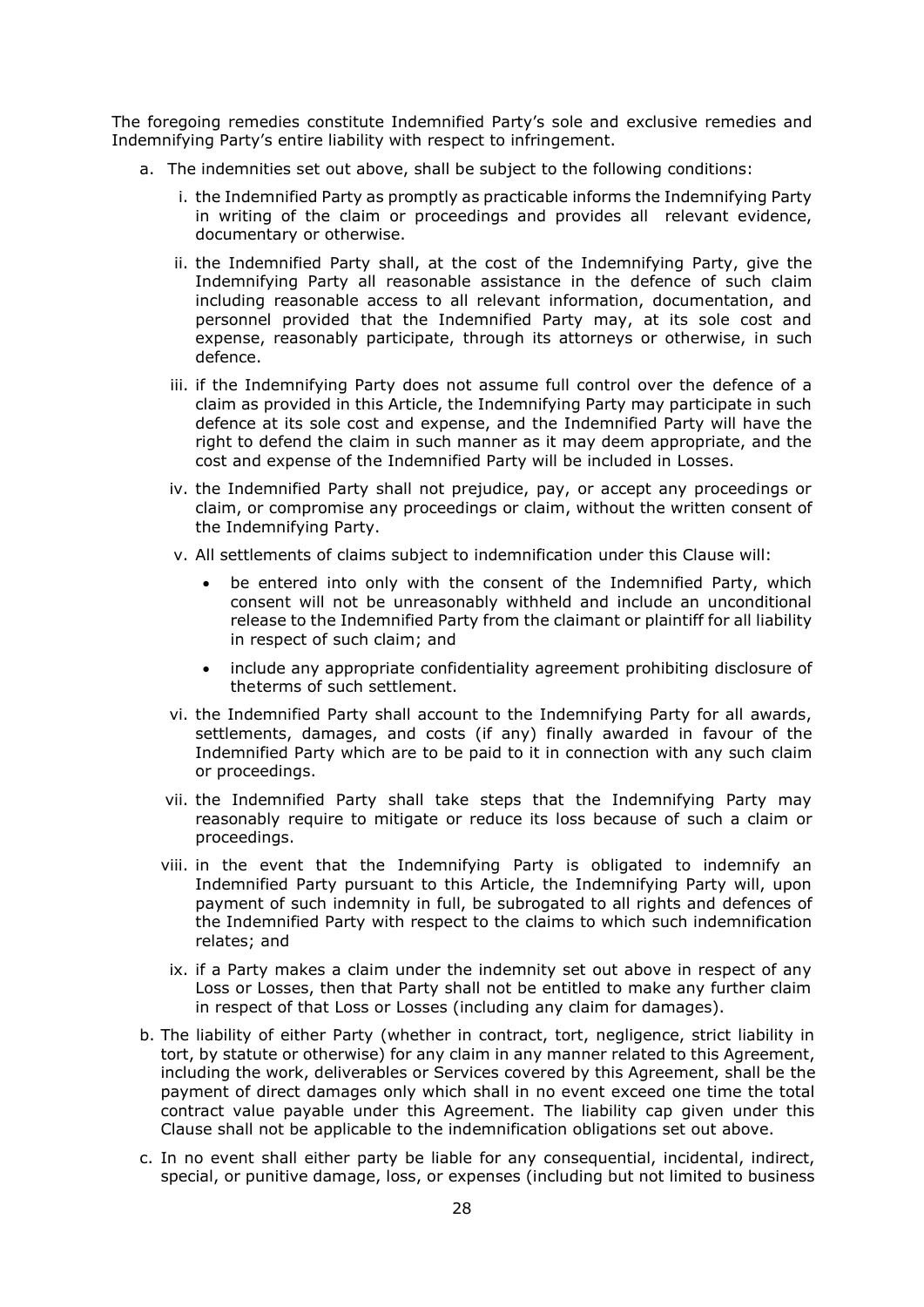interruption, lost business, lost profits, or lost savings) nor for any third-party claims (other than those set-forth in above) even if it has been advised of their possible existence.

- d. The allocations of liability in this Section represent the agreed and bargained-for understanding of the parties and compensation for the Services reflects such allocations. Each Party has a duty to mitigate the damages and any amounts payable under an indemnity that would otherwise be recoverable from the other Party pursuant to this Agreement by taking appropriate and commercially reasonable actions to reduce or limit the amount of such damages or amounts.
- e. Any loss of property and/ or life during preparations of the event and the event itself would be borne entirely by the Indemnifying Party and MyGov shall not be held liable for any claims. The Indemnifying Party shall be responsible for the payments arising out of any Third-Party claims. The Agency is advised to procure insurance for meeting such liabilities at his own expense.

#### <span id="page-28-0"></span>**8.22. Dispute resolution**

The Bidder and MyGov shall endeavour their best to amicably settle, by direct negotiation, all disputes arising out of or in connection with the contract.

In case any dispute between the Parties, does not settle by negotiation, the same may be resolved exclusively by arbitration and such dispute may be submitted by either party for arbitration. Arbitration shall be held in New Delhi and conducted in accordance with the provisions of Arbitration and Conciliation Act, 1996 or any statutory modification or re-enactment thereof. Each Party to the dispute shall appoint one arbitrator each and the third to be appointed by the Department of Information Technology, Government of India.

The "Arbitration Notice" should accurately set out the disputes between the parties, the intention of the aggrieved party to refer such disputes to arbitration as provided herein, the name of the person it seeks to appoint as an arbitrator with a request to the other party to appoint its arbitrator within 45 days from receipt of the notice. All notices by one party to the other in connection with the arbitration shall be in writing and be made as provided in this tender document.

Each Party shall bear the cost of preparing and presenting its case, and the cost of arbitration, including fees and expenses of the arbitrators, shall be shared equally by the Parties unless the award otherwise provides. The Bidder shall not be entitled to suspend the Service/s or the completion of the job, pending resolution of any dispute between the Parties and shall continue to render the Service/s in accordance with the provisions of the Contract/Agreement notwithstanding the existence of any dispute between the Parties or the subsistence of any arbitration or other proceedings.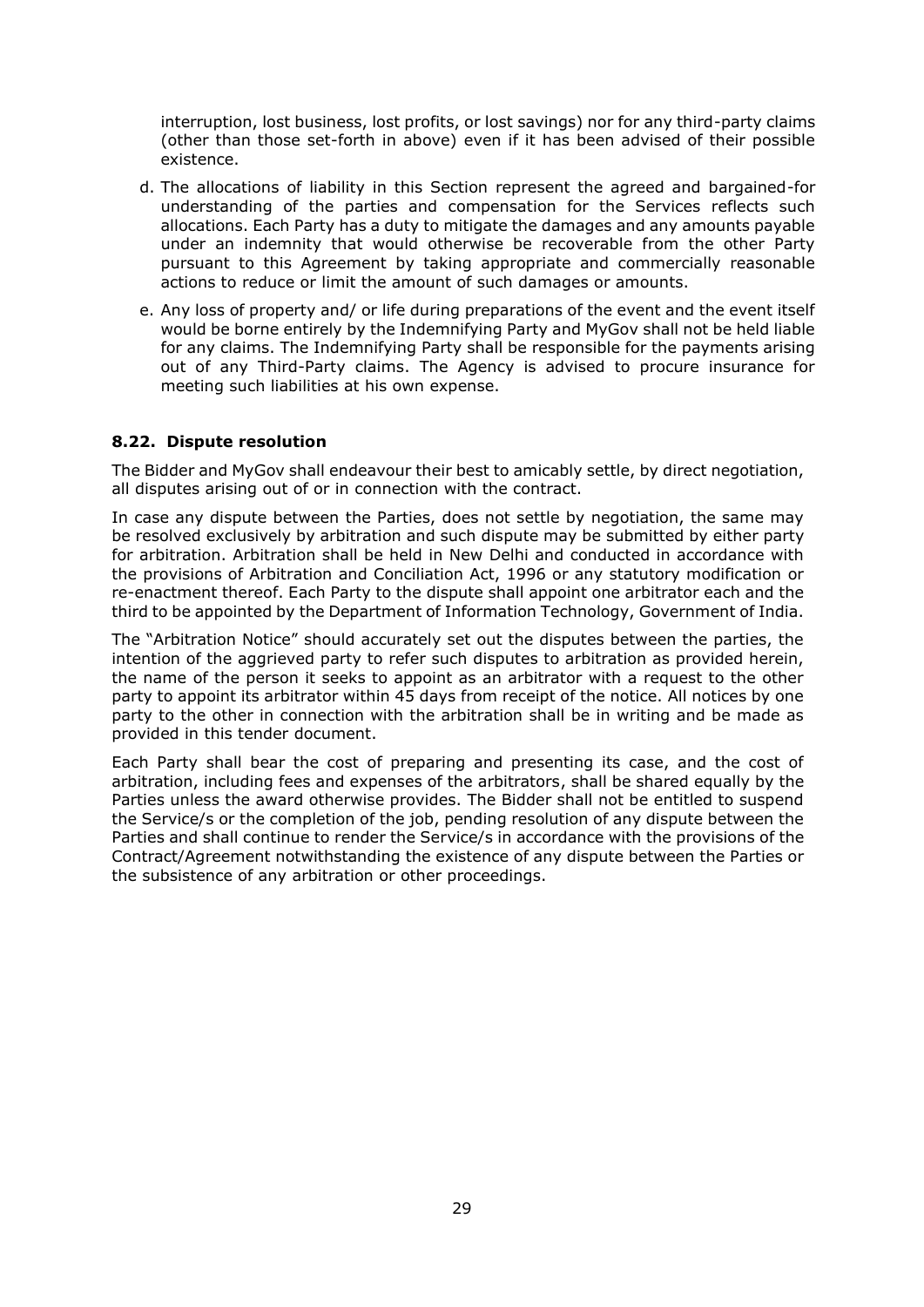# <span id="page-29-0"></span>**Annexures**

<span id="page-29-1"></span>Annexure 1 - Organisational profile

| S.<br>No. | Particulars                                           | <b>Details</b> |
|-----------|-------------------------------------------------------|----------------|
| 1.        | Name of Bidder                                        |                |
| 2.        | Legal status of Bidder                                |                |
|           | (Company, Pvt. Ltd., Ltd., LLP, etc.)                 |                |
| 3.        | Bidder's country of registration                      |                |
| 4.        | <b>Incorporation Details</b>                          |                |
|           | (Incorporation / Registration date and number)        |                |
| 5.        | <b>GSTN</b> number                                    |                |
| 6.        | <b>PAN</b>                                            |                |
| 7.        | Registered address                                    |                |
|           | (In country of Registration)                          |                |
| 8         | Areas of business of the Bidder                       |                |
| 10.       | Primary Contact Person                                |                |
|           | (Name, Designation, address, mobile number,<br>email) |                |
| 11.       | Secondary Contact Person                              |                |
|           | (Name, Designation, address, mobile number,<br>email) |                |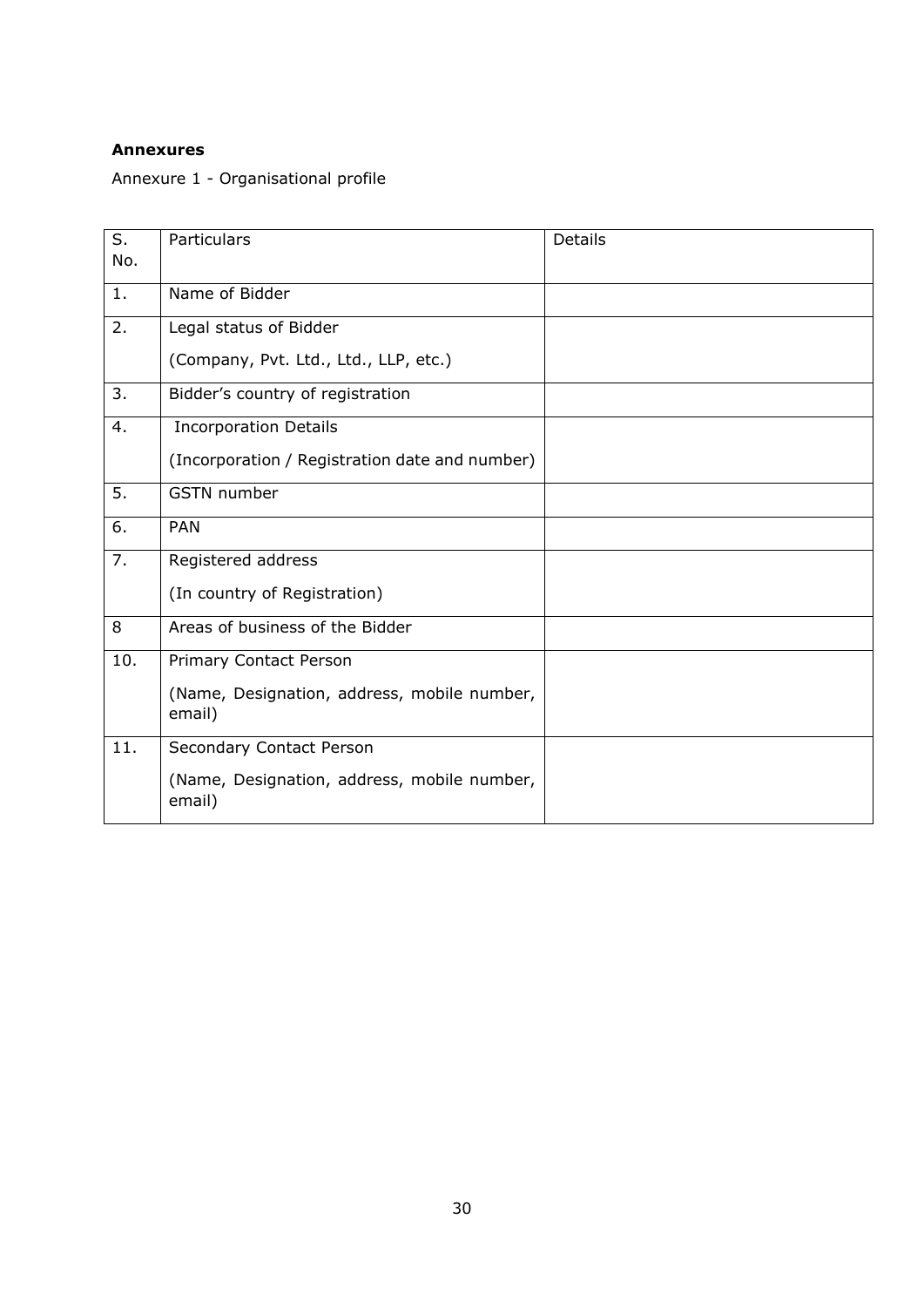<span id="page-30-0"></span>Annexure 2 - Cover Letter for Bid

(To be submitted on the letterhead of the bidder)

To

The Chief Executive Officer,MyGov,

3rd Floor, Electronics Niketan, MeitY,

New Delhi-110003

Subject: Event Management for "8 Years of MyGov"

Dear Sir,

We, the undersigned, offer to provide services with reference to your Request for Proposal (RFP) dated <insert date> and our Proposal. We are hereby submitting our Proposal as part of this RFP requirement.

We hereby declare that all the information and statements made in this Proposal are true and accept that any misinterpretation contained in it may lead to our disqualification.

We agree to abide by all the terms and conditions of this RFP document. We would hold the terms of our proposal valid for the number of days as stipulated in the RFP document.

By submitting the proposal, we acknowledge that we have carefully read all the sections of this tender document including all forms, schedules, and appendices hereto, and are fully informed to all existing conditions and limitations. We also acknowledge that the company agrees with terms and conditions of the tender and the procedure for bidding, evaluation, and selection.

We confirm that information contained in this response or any part thereof, including documents and instruments delivered or to be delivered to MyGov are true, accurate, verifiable, and complete.

We fully understand and agree that on verification, if any of the information provided here is found to be misleading the evaluation process or result in unduly favours to our company in evaluation process, we are liable to be dismissed from the selection process or termination of the contract with MyGov.

We understand that you are not bound to accept or any bid you may receive.

It is hereby confirmed that I/We are entitled to act on behalf of our corporation/company/firm/organization and empowered to sign this document as well as such other documents, which may be required in this connection.

Yours sincerely,

On behalf of [bidder's name]

Authorized Signature [In full and initials]: Name & Title of signatory:

Name of Firm:

Address:

Seal/Stamp of bidder:

Place:

Date: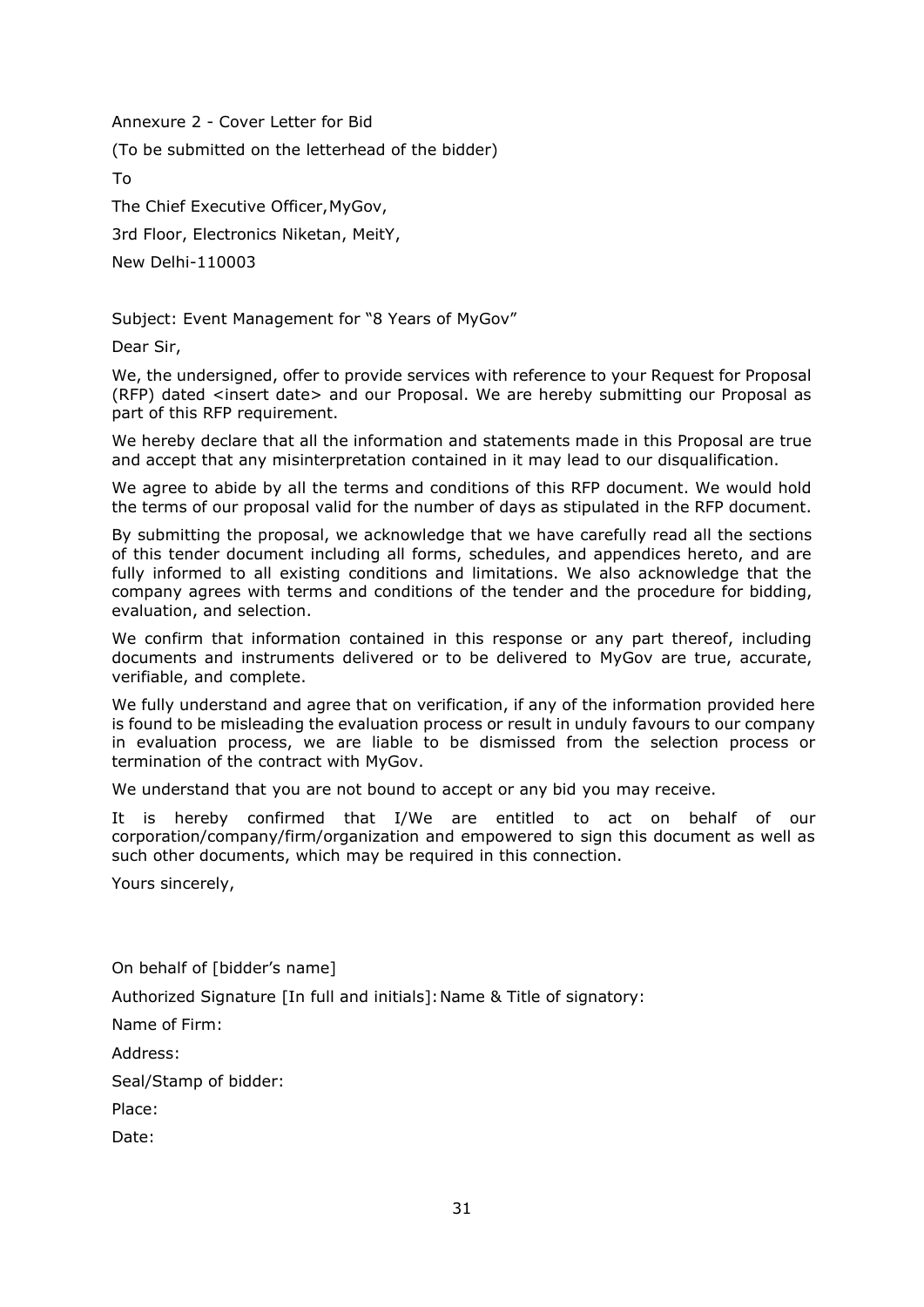<span id="page-31-0"></span>Annexure 3 - Performance Bank Guarantee

To,

The Chief Executive Officer,MyGov,

3rd Floor, Electronics Niketan, MeitY,

New Delhi-110003

Whereas <<Name of the Bidder>> (hereinafter called 'the Bidder') has submitted the bid for submission of RFP # <<RFP Number >>for Selection of agency to undertake event management for MyGov. (Hereinafter called "the Bid") to MyGov (hereinafter called 'the Purchaser').

Know all Men by these presents that we  $\langle \langle 2 \rangle$  having our office at  $\langle \langle 2 \rangle$  Address>> (hereinafter called "The Bank") are bound unto the Purchaser in the sum of INR<<Amount in figures>> (Rupees <<Amount in words>> only) for which payment well and truly to be made to the said Purchaser, the Bank binds itself, its successors and assigns by these presents.

Sealed with the Common Seal of the said Bank this <<Date>>.The conditions of this obligation are:

- 1. If the Bidder having its bid withdrawn during the period of bid validity specified by the Purchaser in the RFP; or
- 2. If the Bidder, having been notified of the acceptance of its bid by the Purchaser during theperiod of validity of bid
	- a. Withdraws his participation from the bid during the period of validity of bid document; or
	- b. Fails or refuses to participate in the subsequent Tender process after having been shortlisted.

We undertake to pay to the Purchaser up to the above amount upon receipt of its first written demand, without the Purchaser having to substantiate its demand, provided that in its demand thePurchaser will note that the amount claimed by it is due to it owing to the occurrence of one or both of the two conditions, specifying the occurred condition or conditions.

This guarantee will remain in force up to  $\lt$  insert date  $\gt$  and including  $\lt$   $\lt$  extra time over and above mandated in the RFP>> from the last date of submission and any demand in respect thereof should reach the Bank not later than the above date.

NOTHWITHSTANDING ANYTHING CONTAINED HEREIN:

- i. Our liability under this Bank Guarantee shall not exceed INR<<Amount in figures>> (Rupees<<Amount in words>> only)
- ii. This Bank Guarantee shall be valid up to  $\lt$  insert date  $\gt$ )
- iii. It is condition of our liability for payment of the guaranteed amount or any part thereofarising under this Bank Guarantee that we receive a valid written claim or demand for payment under this Bank Guarantee on or before  $\le$  insert date>>) failing which our liability under the guarantee will automatically cease.

(Authorized Signatory of the Bank)Seal: Date: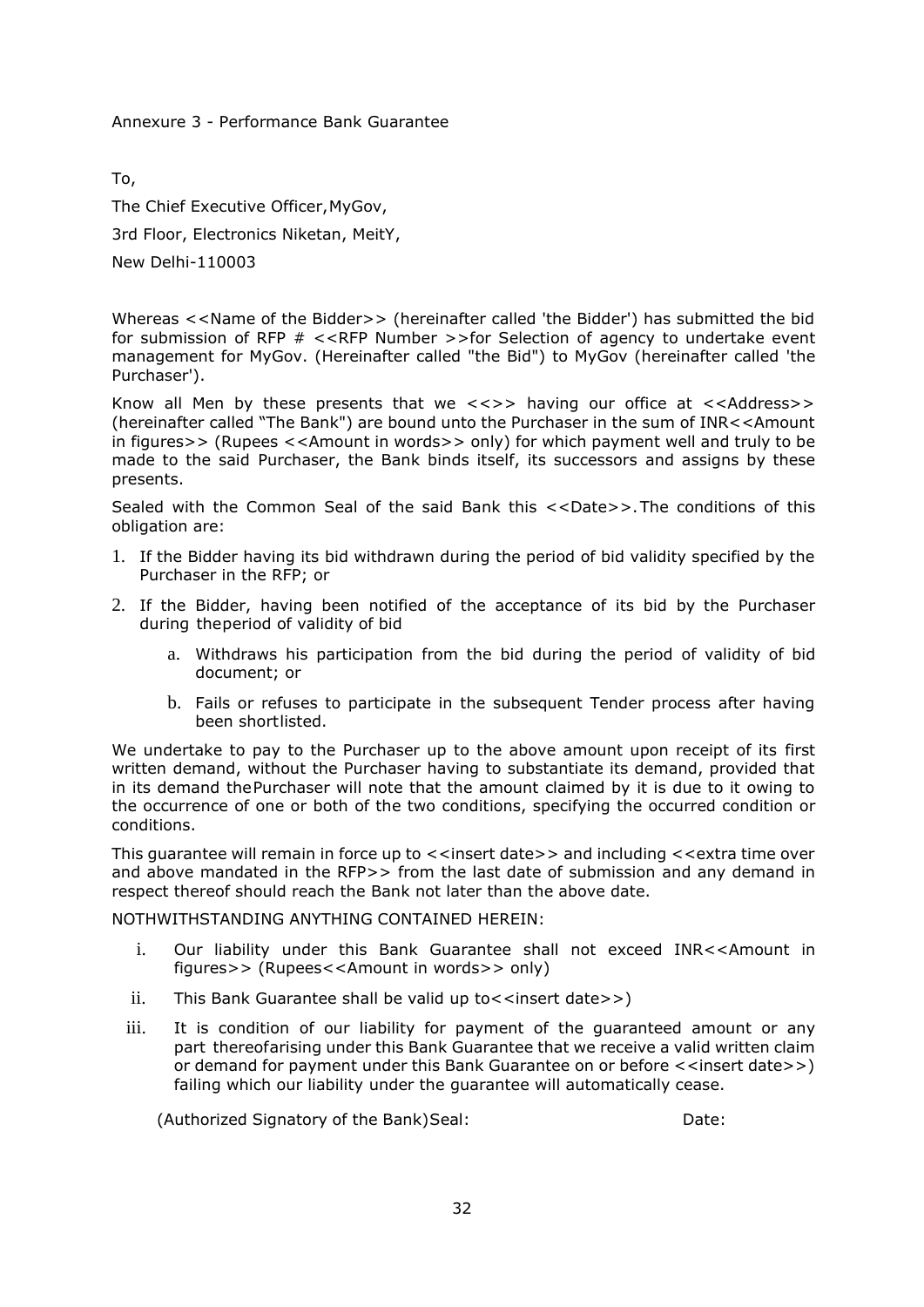<span id="page-32-0"></span>Annexure 4 - Format for Financial Bid Covering letter

<Location, Date> To, The Chief Executive Officer,MyGov, 3rd Floor, Electronics Niketan, MeitY, New Delhi-110003 Subject: Event Management for "8 Years of MyGov" Dear Sir,

The undersigned, on behalf of [give the name of bidder], offer to provide the services for [Insert title of Assignment] in accordance with your Request for Proposal dated [Insert Date] and our Proposal. We are hereby submitting our financial proposal.

- a) We confirm that all the rates mentioned in our bid are in accordance with the terms as specified in this RFP. All the rates and other terms and conditions of this Bid are valid for the entire duration of the contract.
- b) We hereby confirm that we understand that all the applicable taxes shall be including in the prices mentioned in the Financial Bid.
- c) We are not submitting any assumptions or conditions with our financial proposal as it is all inclusive proposal. MyGov reserves the right to reject our proposal in case of any discrepancy or conditions found with our proposal.
- d) We declare that our Bid Price is for the entire scope of the work as specified in the detailed terms of reference document. Our bid prices are mentioned in the submitted Financial Bid.
- e) Our Financial Bid shall be binding upon us subject up to expiration of the validity period of the Proposal.
- f) We understand you are not bound to accept any proposal you receive. We hereby declare that our bid is made in good faith, without collusion or fraud and the information contained in the bid is true and correct to the best of our knowledge and belief.
- g) The financial bid is enclosed herewith as per the format given in Annexure  $5 -$ Format for Financial Bid.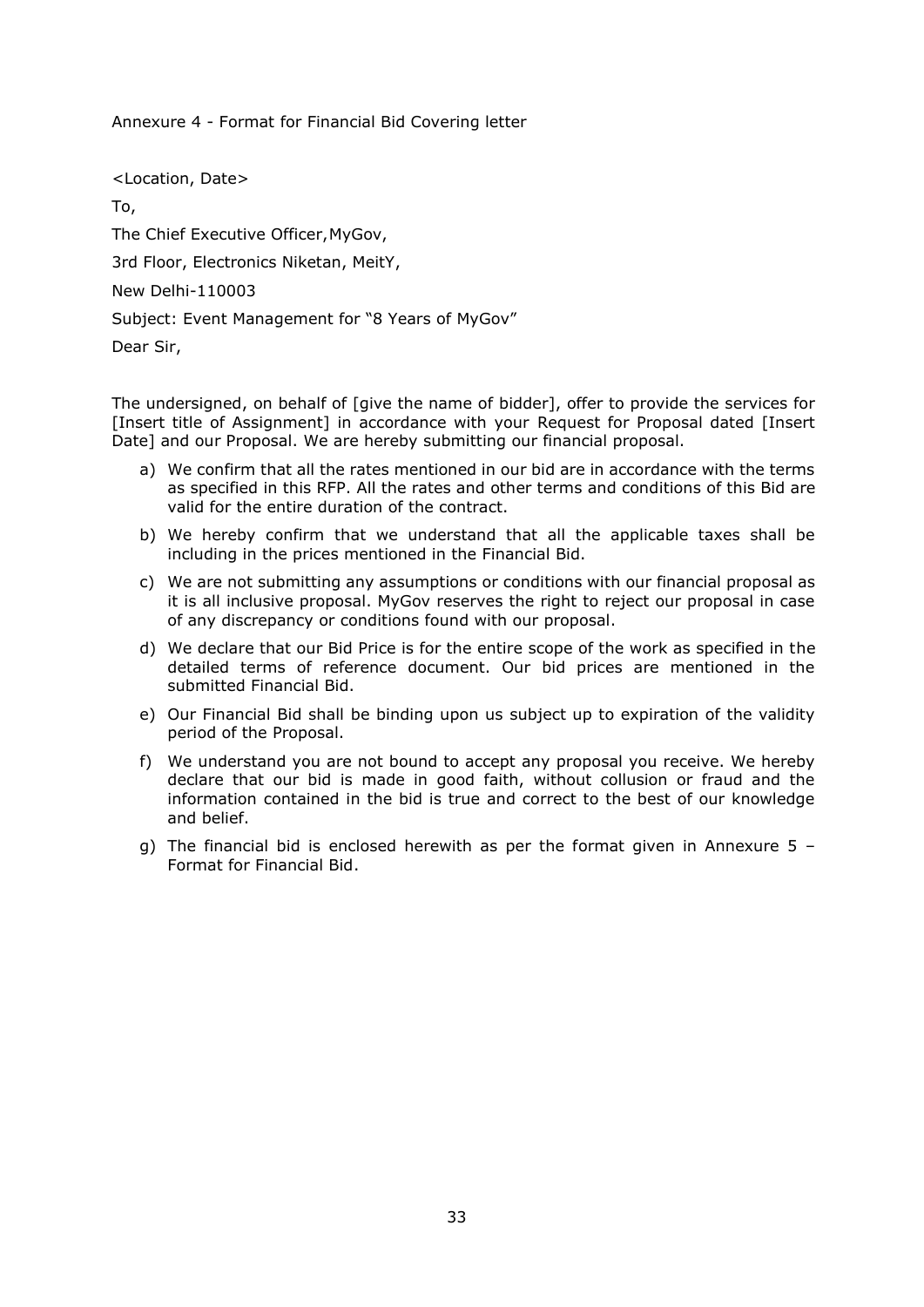## <span id="page-33-0"></span>Annexure 5 – Format for Financial Bid

| SI.<br>No.     | <b>Item Description</b>                                                                                                                    | <b>Item</b><br>Code<br>$\prime$<br><b>Make</b> | Quan<br>tity            | <b>Units</b> | <b>RATE In</b><br><b>Figures</b><br>To be<br>entered<br>by the<br><b>Bidder in</b><br>Rs. | <b>TAX</b><br>Amou<br>nt in<br>Rs. | <b>TOTAL</b><br><b>AMOUNT</b><br><b>Without</b><br><b>Taxes</b><br>in Rs. | <b>TOTAL</b><br><b>AMOUNT</b><br><b>With Taxes</b><br>in Rs. | <b>TOTAL</b><br><b>AMOUNT</b><br><b>In Words</b> |
|----------------|--------------------------------------------------------------------------------------------------------------------------------------------|------------------------------------------------|-------------------------|--------------|-------------------------------------------------------------------------------------------|------------------------------------|---------------------------------------------------------------------------|--------------------------------------------------------------|--------------------------------------------------|
| $\mathbf{1}$   | $\overline{2}$                                                                                                                             | $\overline{\mathbf{3}}$                        | $\overline{\mathbf{4}}$ | 5            | 6                                                                                         | $\overline{ }$                     | 8                                                                         | 9                                                            | 10                                               |
| $\mathbf{1}$   | <b>Cost for Minimum</b><br><b>Guarantee</b>                                                                                                |                                                |                         |              |                                                                                           |                                    |                                                                           |                                                              |                                                  |
| 1.01           | Event Management<br>Cost for 2000<br>Participant                                                                                           | item1                                          | $\mathbf{1}$            | Lump<br>sum  |                                                                                           |                                    |                                                                           |                                                              |                                                  |
| 1.02           | Welcome Kit Cost                                                                                                                           | item <sub>2</sub>                              | 2400                    | <b>Nos</b>   |                                                                                           |                                    |                                                                           |                                                              |                                                  |
| 1.03           | Food and Beverages<br>(F&B) Cost                                                                                                           | item3                                          | 2400                    | <b>Nos</b>   |                                                                                           |                                    |                                                                           |                                                              |                                                  |
| $\overline{2}$ | <b>Cost Discovery for</b><br>higher volumes<br>(Proportionate<br>additional cost for<br>every 10% of<br>minimum<br>quaranteed<br>audience) |                                                |                         |              |                                                                                           |                                    |                                                                           |                                                              |                                                  |
| 2.01           | Event Management<br>Cost for 200<br>Participants                                                                                           | item4                                          | $\mathbf{1}$            | Lump<br>sum  |                                                                                           |                                    |                                                                           |                                                              |                                                  |
| 2.02           | Welcome Kit Cost                                                                                                                           | item5                                          | 240                     | <b>Nos</b>   |                                                                                           |                                    |                                                                           |                                                              |                                                  |
| 2.03           | Food and Beverages<br>(F&B) Cost                                                                                                           | item6                                          | 240                     | <b>Nos</b>   |                                                                                           |                                    |                                                                           |                                                              |                                                  |
|                | <b>Total in Figures</b>                                                                                                                    |                                                |                         |              |                                                                                           |                                    |                                                                           |                                                              |                                                  |
|                | <b>Quoted Rate in Words</b>                                                                                                                |                                                |                         |              |                                                                                           |                                    |                                                                           |                                                              |                                                  |

#### Note:

- a) The quantity mentioned above, are indicative and for financial bid evaluation purpose only.
- b) The successful bidder needs to ensure end to end coordination and management with MyGov Saathis/Delegates and should share the final invitee database to MyGov.
- c) The successful bidders need to ensure necessary arrangements for the event based on the final confirmations and invitee database prepared by them post coordinating with delegates, with approval form MyGov
- d) MyGov will reimburse the payment done by selected bidder for Railway ticket, lodging and boarding for the guests as per the actual cost incurred.
- e) Payment for welcome kits and F&B will be made based on the numbers as per work order.
- f) Contract value will be worked out based on the final guest number decided by MyGov on mutual agreed terms and condition.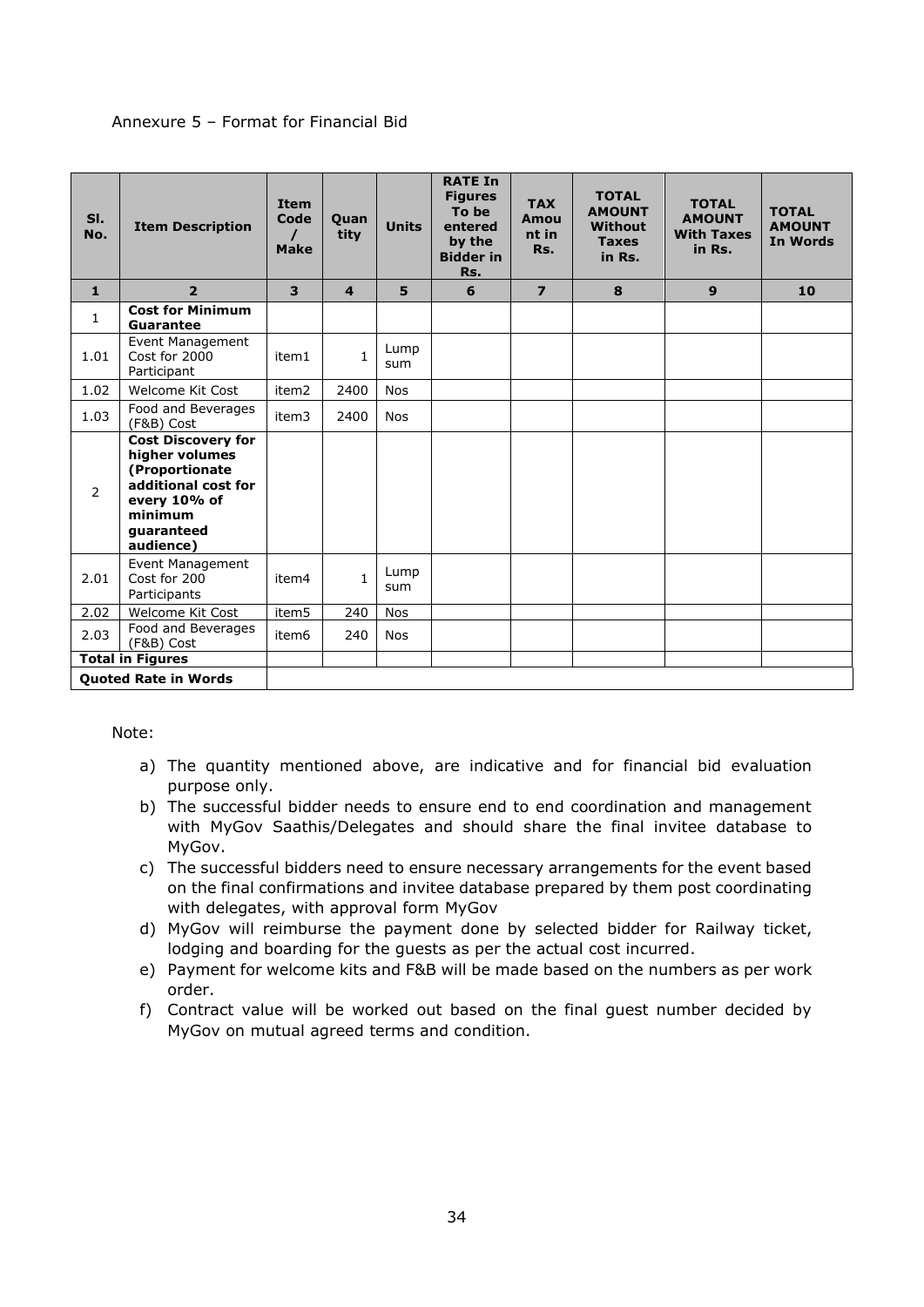<span id="page-34-0"></span>Annexure 6 – Power of Attorney

POWER OF ATTORNEY (On Stamp Paper of relevant value) Know all men by these presents, we see the state of the state of the state of the state of the state of the state of the state of the state of the state of the state of the state of the state of the state of the state of t company and address of the registered office) do hereby appoint and authorize Mr / Ms (full name and residential address) who is presently<br>ng the position of \_\_\_\_\_\_\_ employed with us and holding the position of attorney, to do in our name and on our behalf, all such acts, deeds and things necessary in connection with or incidental to our bid document for this project, in response to the < tender no > invited by the MyGov, including signing and submission of all documents and providing information / responses to MyGov in all matters in connection with our bid. We hereby agree to ratify all acts, deeds and things lawfully done by our said attorney pursuant to this Power of Attorney and that all acts, deeds, and things done by our aforesaid attorney shall and shall always be deemed to have been done by us. Dated this \_\_\_\_\_ day of \_\_\_\_\_\_\_\_\_\_\_\_\_\_\_\_\_\_\_\_ 2022 For (Signature) (Name, Designation and Address) Accepted (Signature) (Name, Title and Address of the Attorney) Date: Note: a) The mode of execution of the Power of Attorney should be in accordance with the procedure, if any, laid down by the applicable law and the charter documents of the executants and when it is so required the same should be under common seal affixed in accordance with the required procedure. b) Also, wherever required, the bidder should submit for verification the extract of the charter documents and documents such as a resolution / power of attorney in favour of the person executing this Power of Attorney for the delegation of power hereunder on behalf of the bidder. c) In case the bid is signed by an authorized Director / Partner or Proprietor of the bidder, a certified copy of the appropriate resolution / document conveying such authority may be enclosed in lieu of the Power of Attorney.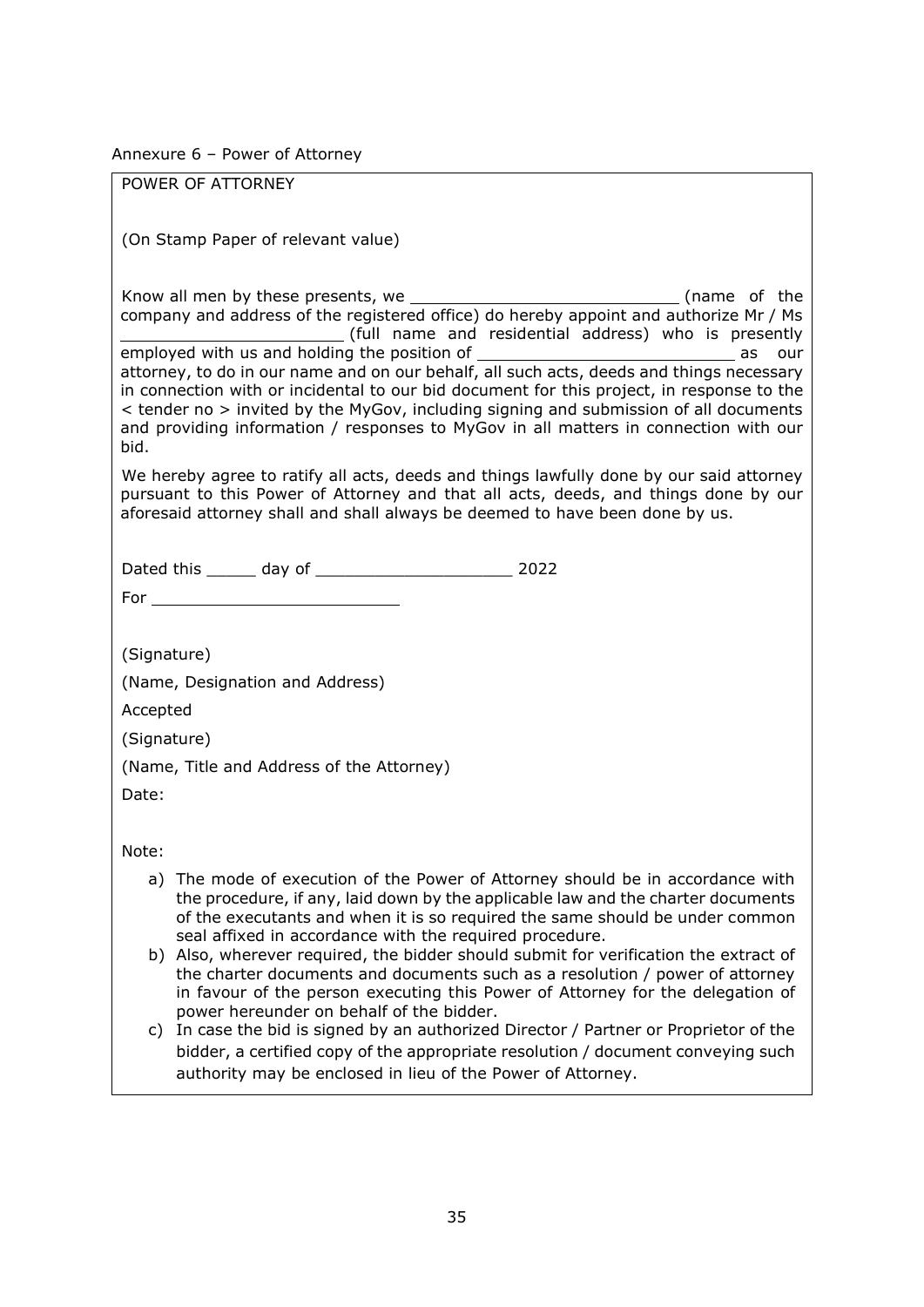<span id="page-35-0"></span>Annexure 7 - Format for showcasing project experience

<span id="page-35-1"></span>

| <b>Project Title:</b>                                                                                        |                                                                                                           |  |  |  |  |  |
|--------------------------------------------------------------------------------------------------------------|-----------------------------------------------------------------------------------------------------------|--|--|--|--|--|
| (Attach separate sheet for each project)                                                                     |                                                                                                           |  |  |  |  |  |
| Name of client:<br>Approximate value of services provided:                                                   |                                                                                                           |  |  |  |  |  |
| Client (Government / Private): Address of client:                                                            |                                                                                                           |  |  |  |  |  |
| Referrals (Client side):                                                                                     |                                                                                                           |  |  |  |  |  |
| Name:                                                                                                        |                                                                                                           |  |  |  |  |  |
| Designation:                                                                                                 | Name of senior team members of bidder involved in                                                         |  |  |  |  |  |
| Role in the project:                                                                                         | the project                                                                                               |  |  |  |  |  |
| Contact number:                                                                                              |                                                                                                           |  |  |  |  |  |
| Email Id:                                                                                                    |                                                                                                           |  |  |  |  |  |
| Start Date (month / year):                                                                                   | Status of the assignment (successfully implemented,<br>complemented, ongoing, under support / maintenance |  |  |  |  |  |
| End Date (month / year):                                                                                     | phase):                                                                                                   |  |  |  |  |  |
|                                                                                                              | Narrative description of project: (in not more than 200 words)                                            |  |  |  |  |  |
| Description of actual services provided by your staff within the assignment: (in not<br>more than 500 words) |                                                                                                           |  |  |  |  |  |
| Relevance of assignment to current project: (in not more than 200 words)                                     |                                                                                                           |  |  |  |  |  |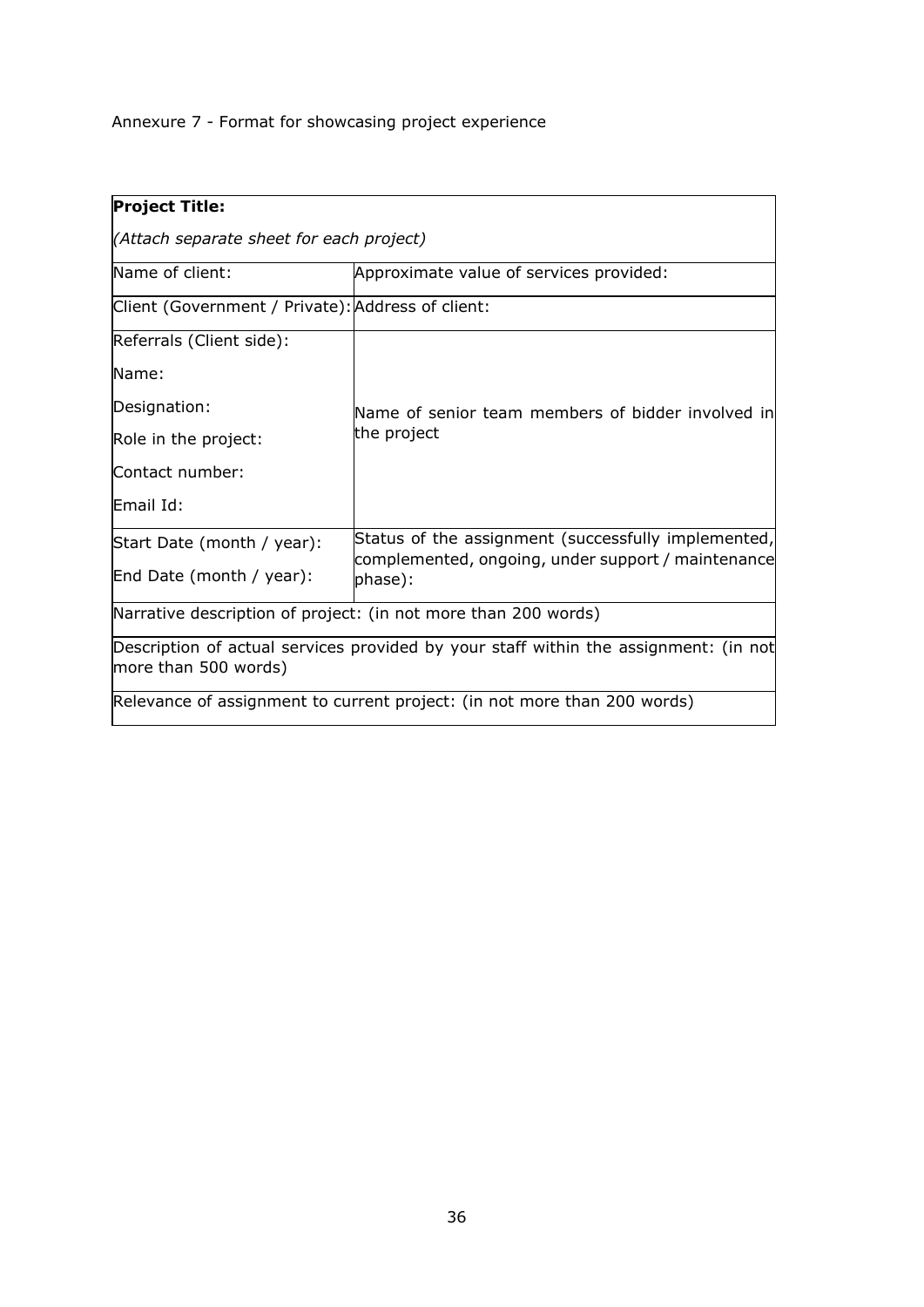Annexure 8 - Format for Non-Blacklisting Self Declaration

<<On Bidder's Letter head>>

To,

Chief Executive Officer MyGov

Ministry of Electronics and Information Technology

CGO Complex, Lodhi Road, New Delhi 110003

This is to certify that \_\_\_\_\_\_\_\_\_\_\_\_\_\_\_\_\_\_\_\_\_\_\_\_\_\_\_\_\_ (name of the bidder), having registered at the control office the control of the control of the control of the control of the control of the control of the control of the control of the control of the control of the control of the control of the contr (address of the

registered office), as on date of submission of the bid, doesn't have the status of being blacklisted or made ineligible by Govt. of India / State Govt. /Govt. Agencies for participation in future bids for unsatisfactory performance, corrupt, fraudulent or any other unethical business practices or for any other reasons.

In case our organization gets blacklisted by any Government entity, even during contract period, we will inform the same to the MyGov in writing within 15 days from the date of blacklisting. In case of concealing any such information with MyGov, we are liable for the termination of the contract.

| Signature: (Authorized Signatory) |
|-----------------------------------|
| Name:                             |
| Designation:                      |
| Address:                          |
| Seal:                             |
| Date:                             |
|                                   |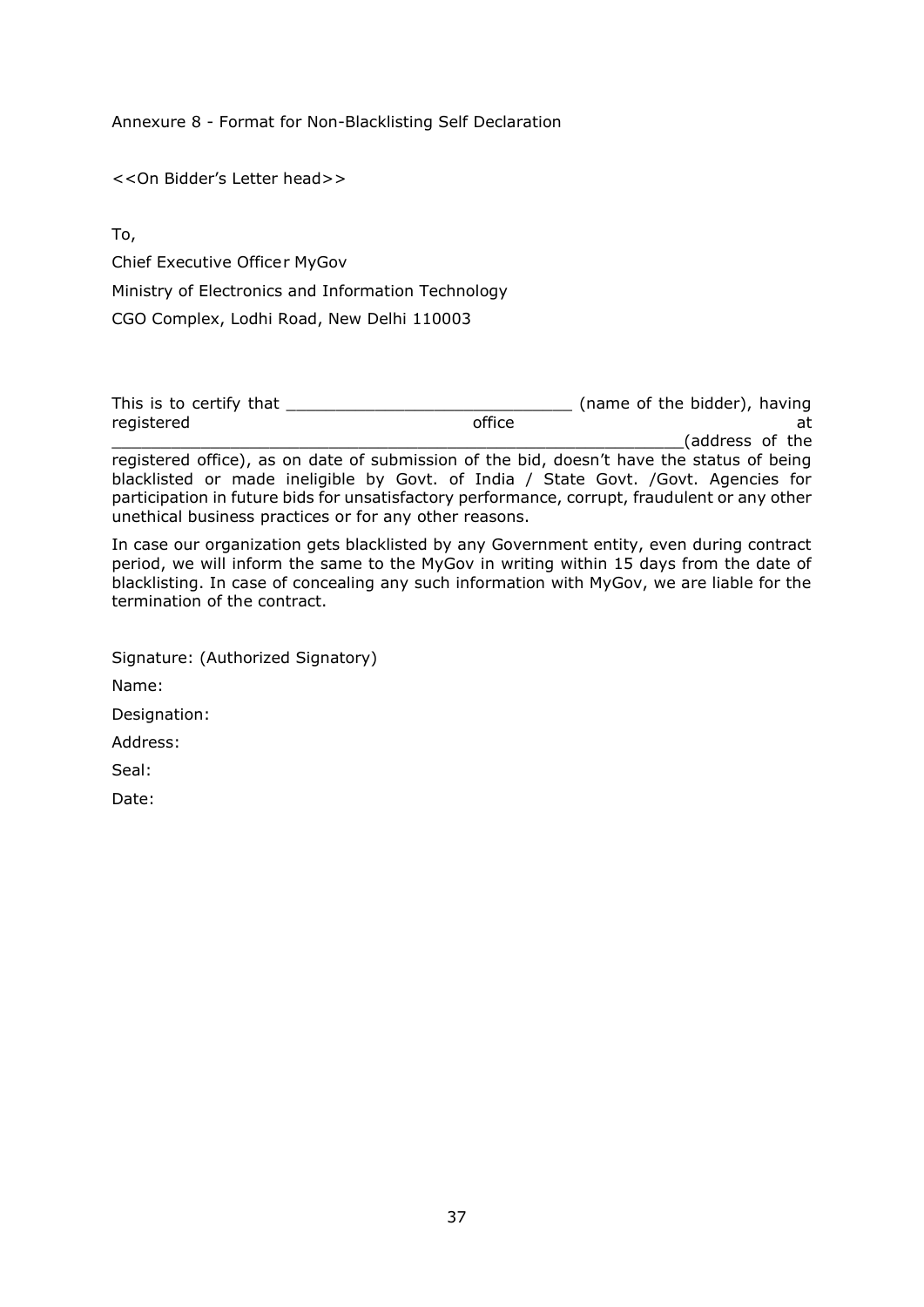<span id="page-37-0"></span>Annexure 9 - Format for Non-Disclosure Agreement

*(to be submitted by successful bidder post issue of Work Order)*

This Non-Disclosure Agreement ("Non-Disc") is made and entered into \_\_\_\_\_ day of \_\_\_\_\_\_ month \_\_\_\_\_\_\_\_\_\_ year (effective date) by and between MyGov ("Department") and  $('Compar'')$ 

| Whereas, Department and Company have entered into an Agreement |       |           |  |     |
|----------------------------------------------------------------|-------|-----------|--|-----|
|                                                                |       | effective |  | for |
|                                                                | : AND |           |  |     |

Whereas, each party desires to disclose to the other party certain information in oral or written form which is proprietary and confidential to the disclosing party, ("CONFIDENTIAL INFORMATION"). The confidentiality obligations shall survive the termination of this Contract.

NOW, THEREFORE, in consideration of the foregoing and the covenants and agreements contained herein, the parties agree as follows:

- 1. Definitions. As used herein:
	- a. The term "Confidential Information" shall include, without limitation, all information and materials, furnished by either Party to the other in connection with citizen/ users/ persons/ customers data, products and/ or services, including information transmitted in writing, orally, visually, (e.g. video terminal display) or on magnetic or optical media, and including all proprietary information, customer lists, trade secrets, trade names or proposed trade names, methods and, licensed document know-how, ideas, concepts, and other intellectual property relating to the disclosing party's data, computer database, products and/ or services. Results of any tests, sample surveys, analytics, data mining exercises or usages etc. carried out by the receiving party in connection with the Department's Information including citizen/ users/ persons/ customers personal or sensitive personal information as defined under any law for the time being in force shall also be considered Confidential Information.
	- b. The term, "Department" shall include the officers, employees, agents, consultants, contractors and representatives of Department.
	- c. The term, "Company" shall include the directors, officers, employees, agents, consultants, contractors and representatives of Company, including its applicable affiliates and subsidiary companies.
- 2. Protection of Confidential Information. With respect to any Confidential Information disclosed to it or to which it has access, Company affirms that it shall:
	- a. Use the Confidential Information as necessary only in connection with Project and in accordance with the terms and conditions contained herein
	- b. Maintain the Confidential Information in strict confidence and take all reasonable steps to enforce the confidentiality obligations imposed hereunder, but in no event take less care with the Confidential Information that the parties take to protect the confidentiality of its own proprietary and confidential information and that of its clients
	- c. Not to make or retain copy of any citizen/ users/ persons/ customers database, Proposals developed by or originating from Department or any of the prospective clients of Department except as necessary, under prior written intimation from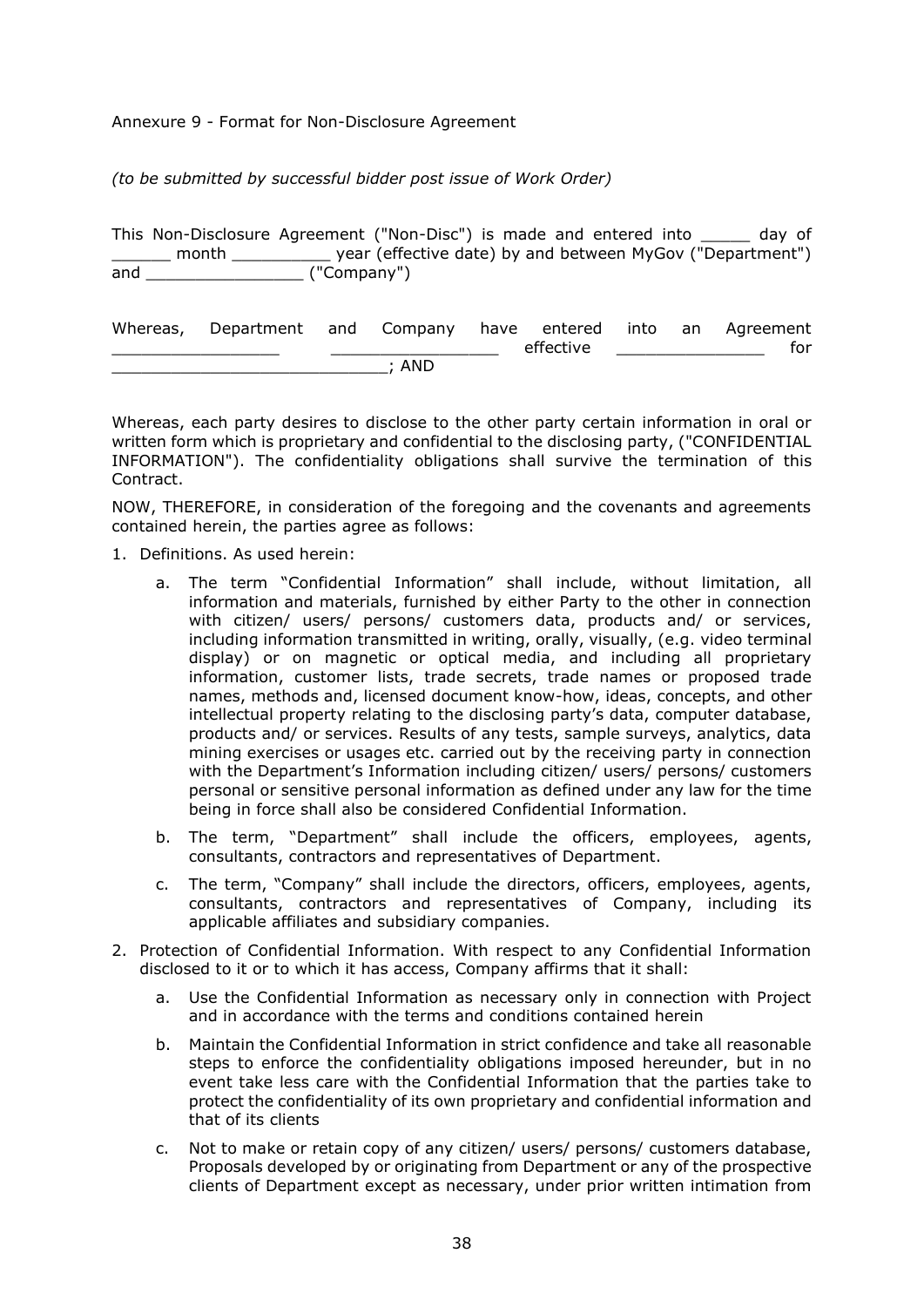Department, in connection with the Project, and ensure that any such copy is immediately returned to Department even without express demand from Department to do so

- d. Not disclose or in any way assist or permit the disclosure of any Confidential Information to any other person or entity without the express written consent of the other party; and
- e. Return to the other party, or destroy, at Department's discretion, any and all Confidential Information disclosed in oral/ printed form or other permanent record, or in any other tangible form (including without limitation, all copies, notes, extracts, analyses, studies, summaries, records and reproductions thereof) immediately upon the earlier to occur of (i) expiration or termination of either party's engagement in the Project, or (ii) the request of the other party therefore.
- f. Not to discuss with any member of public, media, press, any or any other person about the nature of arra entered between Department and Company or the nature of services to be provided by the Company to the Department.
- 3. Onus Company shall have the burden of proving that any disclosure or use inconsistent with the terms and conditions hereof falls within any of the following exceptions.
- 4. Exceptions These restrictions as enumerated in this Agreement shall not apply to any Confidential Information:
	- a. Which is independently developed by Company or lawfully received from another source free of restriction and without breach of this Agreement; or
	- b. After it has become generally available to the public without breach of this Agreement by Company; or
	- c. Which at the time of disclosure to Company was known to such party free of restriction and evidenced by documentation in such party's possession; or
	- d. Which Department agrees in writing is free of such restrictions.
	- e. Which is received from a third party not subject to the obligation of confidentiality with respect to such Information
- 5. Remedies Company acknowledges that (a) any actual or threatened disclosure or use of the Confidential Information by Company would be a breach of this agreement and may cause immediate and irreparable harm to Department; (b) Company affirms that damages from such disclosure or use by it may be impossible to measure accurately; and (c) injury sustained by Department may be impossible to calculate and remedy fully. Therefore, Company acknowledges that in the event of such a breach, Department shall be entitled to specific performance by Company of Company's obligations contained in this Agreement. In addition, Company shall indemnify Department of the actual and liquidated damages which may be demanded by Department. Moreover, Department shall be entitled to recover all costs (including reasonable attorneys' fees) which it or they may incur in connection with defending its interests and enforcement of legal rights arising due to a breach of this agreement by Company.
- 6. Need to Know. Company shall restrict disclosure of such Confidential Information to its employees and/ or consultants with a need to know (and advise such employees of the obligations assumed herein), shall use the Confidential Information only for the purposes set forth in the Agreement, and shall not disclose such Confidential Information to any affiliates, subsidiaries, associates and/ or third party without prior written approval of the disclosing party.
- 7. Intellectual Property Rights Protection No license to a party, under any trademark, patent, copyright, design right, mask work protection right, or any other intellectual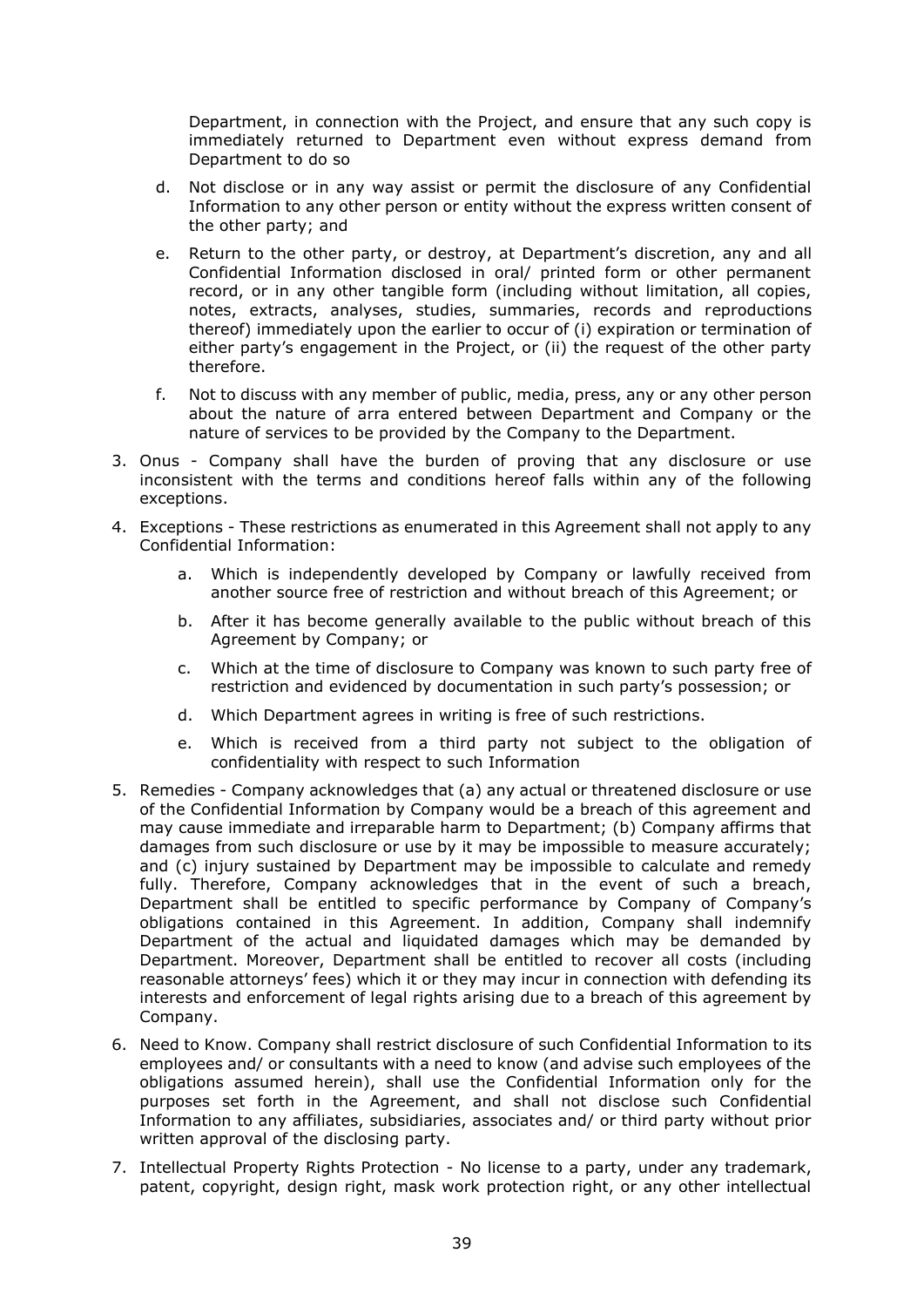property right is either granted or implied by the conveying of Confidential Information to such party.

- 8. No Conflict The parties represent and warrant that the performance of its obligations hereunder does not and shall not conflict with any other agreement or obligation of the respective parties to which they are a party or by which the respective parties are bound.
- 9. Authority The parties represent and warrant that they have all necessary authority and power to enter into this Agreement and perform their obligations hereunder.
- 10. Dispute Resolution If any difference or dispute arises between the Department and the Company in connection with the validity, interpretation, implementation or alleged breach of any provision of this Agreement, any such dispute shall be referred to MyGov, MyGov
	- a. The arbitration proceedings shall be conducted in accordance with the (Indian) Arbitration & Conciliation Act, 1996 & amendments thereof.
	- b. The place of arbitration shall be the New Delhi
	- c. The arbitrator's award shall be substantiated in writing and binding on the parties.
	- d. The proceedings of arbitration shall be conducted in English language.
	- e. The arbitration proceedings shall be completed within a period of 180 days from the date of reference of the dispute to arbitration.
- 11. Governing Law This Agreement shall be interpreted in accordance with and governed by the substantive and procedural laws of India and the parties hereby consent to the exclusive jurisdiction of Courts and/ or Forums situated at New Delhi, India only.
- 12. Entire Agreement. This Agreement constitutes the entire understanding and agreement of the parties, and supersedes all previous or contemporaneous agreement or communications, both oral and written, representations and under standings among the parties with respect to the subject matter hereof.
- 13.Amendments No amendment, modification and/ or discharge of this Agreement shall be valid or binding on the parties unless made in writing and signed on behalf of each of the parties by their respective duly authorized officers or representatives.
- 14.Binding Agreement This Agreement shall be binding upon and inure to the benefit of the parties hereto and their respective successors and permitted assigns.
- 15.Severability It is the intent of the parties that in case any one or more of the provisions contained in this Agreement shall be held to be invalid or unenforceable in any respect, such provision shall be modified to the extent necessary to render it, as modified, valid and enforceable under applicable laws, and such invalidity or unenforceability shall not affect the other provisions of this Agreement.
- 16. Waiver If either party should waive any breach of any provision of this Agreement, it shall not thereby be deemed to have waived any preceding or succeeding breach of the same or any other provision hereof.
- 17.Survival Both parties agree that all their obligations undertaken herein with respect to Confidential Information received pursuant to this Agreement shall survive till perpetuity even after any expiration or termination of this Agreement.

IN WITNESS HEREOF, and intending to be legally bound, the parties have executed this Agreement to make it effective from the date and year first written above.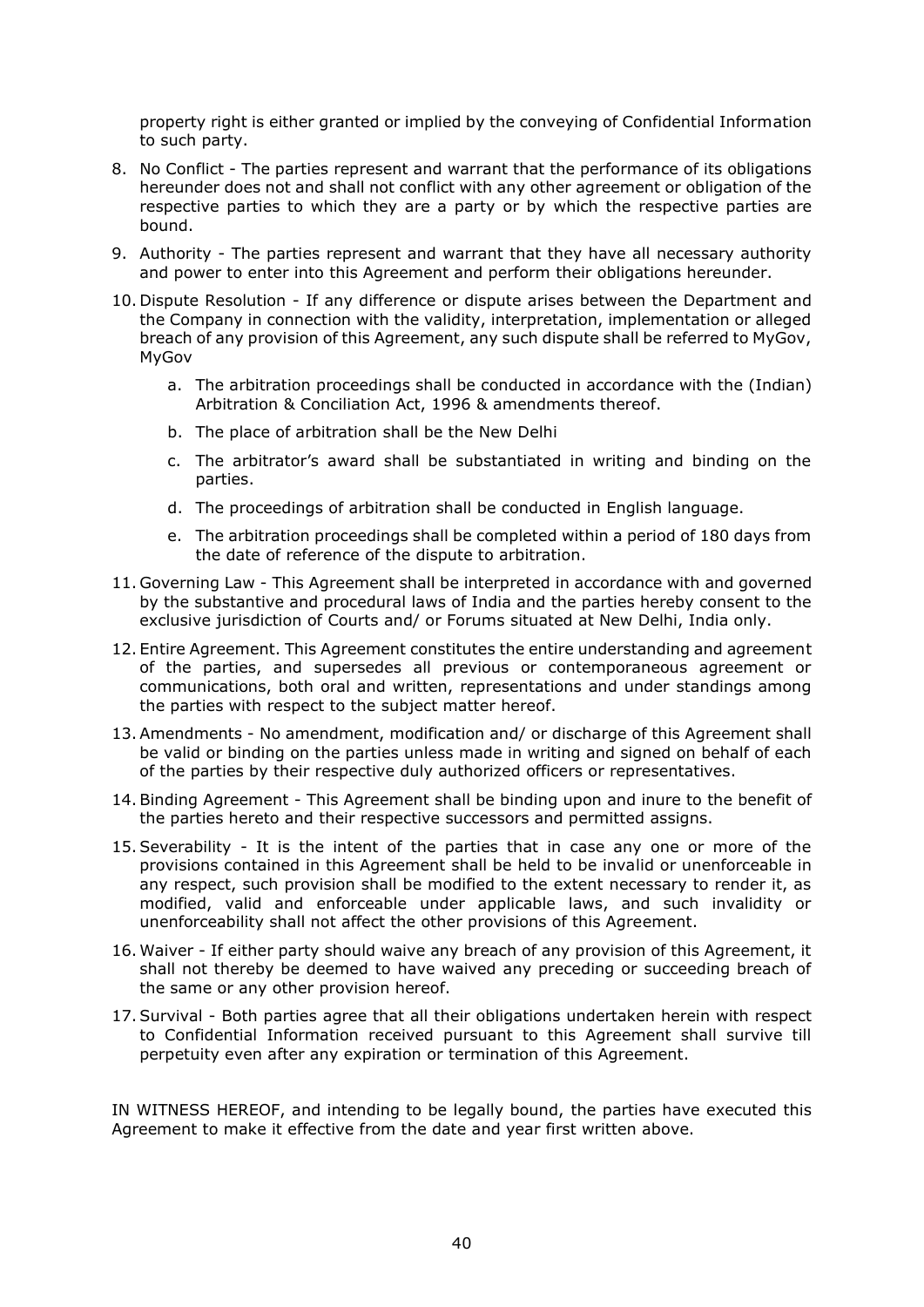For Department,  $\frac{1}{2}$  ,  $\frac{1}{2}$  ,  $\frac{1}{2}$  ,  $\frac{1}{2}$  ,  $\frac{1}{2}$  ,  $\frac{1}{2}$  ,  $\frac{1}{2}$ 

Name:

Title:

WITNESSES:

1.

2.

# For Company  $\frac{1}{2}$

Name: Title: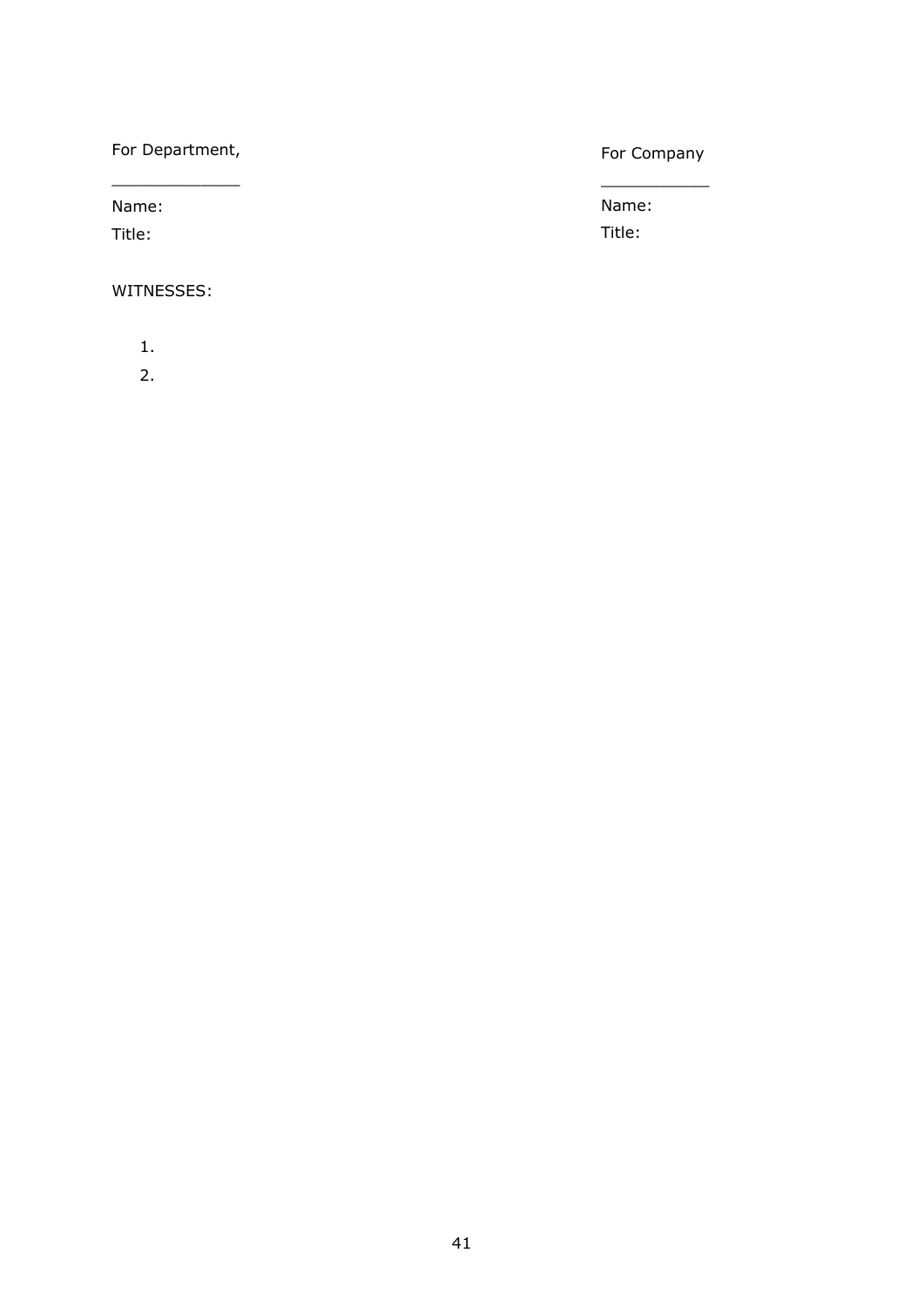# **TO WHOMSOEVER IT MAY CONCERN**

<span id="page-41-0"></span>We may verify the books of accounts and related record of M/s………………………. situated at address of the Firm/company………………… and on verification of the records, we hereby certify that average Turnover of this mentioned entity/firm during the last five (5) financial years which are as under:

| S.<br>No.      | <b>Financial Year (FY)</b>                                         | <b>Turnover (In Rs.)</b> |
|----------------|--------------------------------------------------------------------|--------------------------|
| $\mathbf{1}$   | 2016-17                                                            |                          |
| $\overline{2}$ | 2017-18                                                            |                          |
| 3              | 2018-19                                                            |                          |
| 4              | 2019-20                                                            |                          |
| 5              | 2020-21                                                            |                          |
|                | <b>Average Annual Turnover of last Five</b><br>(5) financial years |                          |

Place:

Date:

Sign & seal of Chartered Accountant: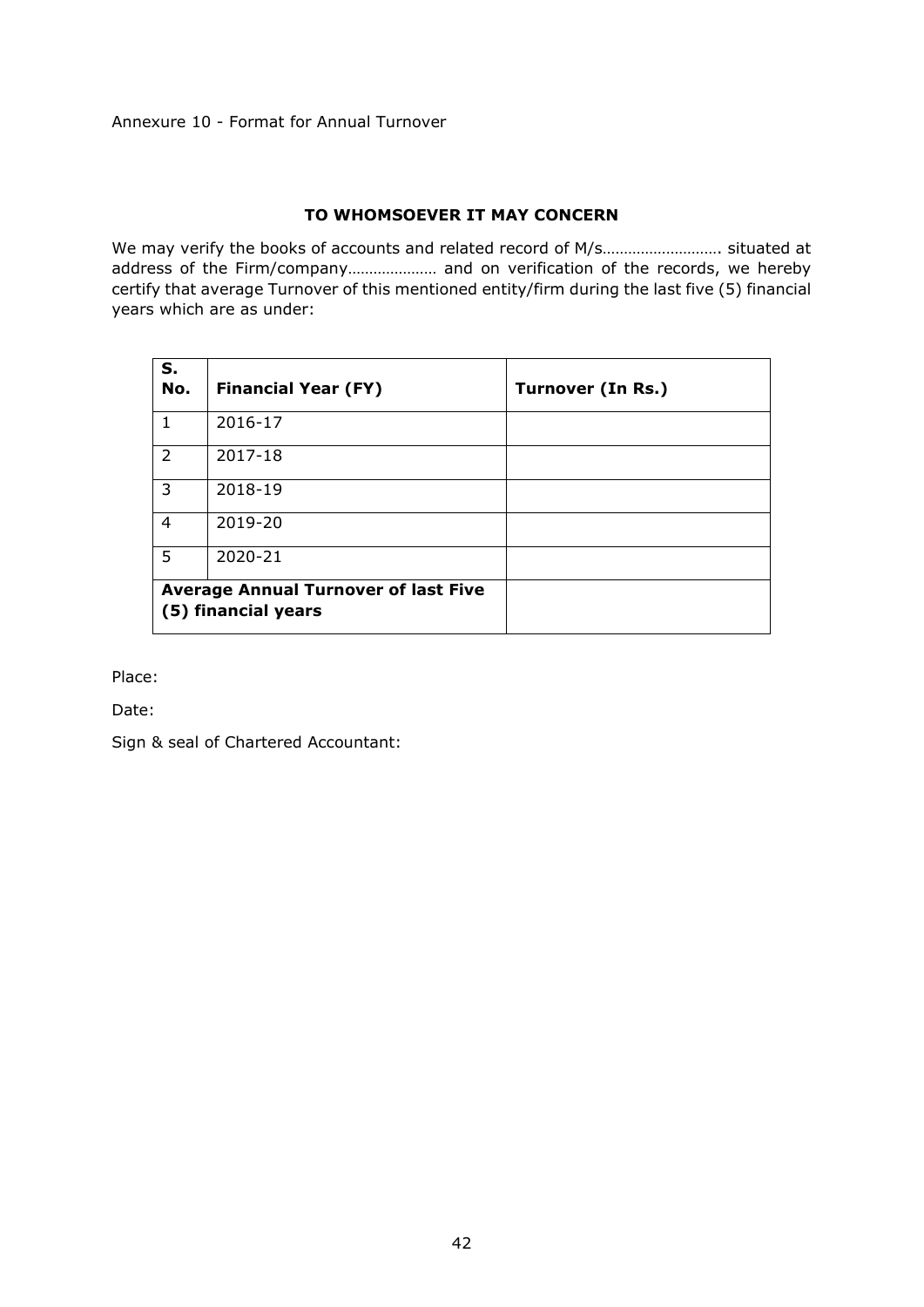## <span id="page-42-0"></span>Annexure 11 - Format for CV

| SI.N | Proposed Position                                                                               | SPOC-Event Manager |
|------|-------------------------------------------------------------------------------------------------|--------------------|
| 1.   | Name                                                                                            |                    |
| 2.   | Qualifications                                                                                  |                    |
| 3.   | Total years of experience and relevant<br>experience in Event Management                        |                    |
| 4.   | Details of Events undertaken as mentioned below for minimum three projects in<br>past 10 years. |                    |
| 5.   | Event Name:                                                                                     |                    |
|      | Client Name:                                                                                    |                    |
|      | Event Value:                                                                                    |                    |
|      | Event Size-Participants:                                                                        |                    |
|      | Event Date:                                                                                     |                    |
|      | Role/Work area:                                                                                 |                    |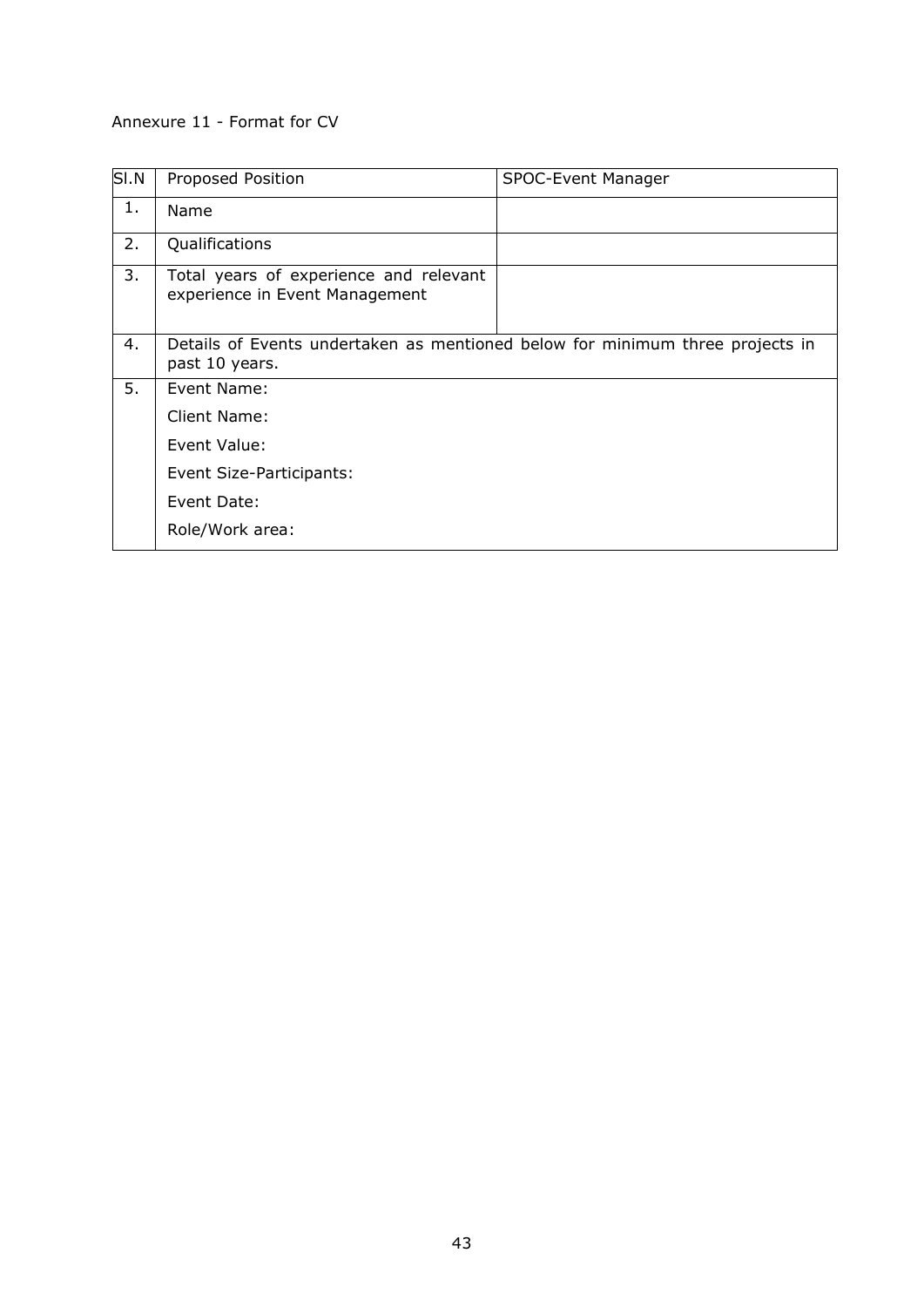<span id="page-43-0"></span>Annexure 12 - Pre-Qualification Checklist Compliance

|    | S. No. Criteria                                                                                                                                                                                                                                                                                                                                                                                                                                                                                                                           | Documents required                                                                                                                                                                                                                                                                                                                                                                                                                                                                                                     | Compliance<br>(Yes/No) | Ref. In the<br>Proposal |
|----|-------------------------------------------------------------------------------------------------------------------------------------------------------------------------------------------------------------------------------------------------------------------------------------------------------------------------------------------------------------------------------------------------------------------------------------------------------------------------------------------------------------------------------------------|------------------------------------------------------------------------------------------------------------------------------------------------------------------------------------------------------------------------------------------------------------------------------------------------------------------------------------------------------------------------------------------------------------------------------------------------------------------------------------------------------------------------|------------------------|-------------------------|
|    | 1. Organisational profile                                                                                                                                                                                                                                                                                                                                                                                                                                                                                                                 | As per the format given<br>in this RFP                                                                                                                                                                                                                                                                                                                                                                                                                                                                                 |                        |                         |
| 2. | Cover letter for Bid                                                                                                                                                                                                                                                                                                                                                                                                                                                                                                                      | As per the format given<br>in this RFP                                                                                                                                                                                                                                                                                                                                                                                                                                                                                 |                        |                         |
|    | 3. Power of Attorney                                                                                                                                                                                                                                                                                                                                                                                                                                                                                                                      | As per the format given<br>in this RFP                                                                                                                                                                                                                                                                                                                                                                                                                                                                                 |                        |                         |
| 4. | The bidder to submit an EMD of<br>10,00,000/- (Rupees Ten<br>Rs.<br>Lakhs only) in the form of DD as<br>per the details given in this RFP                                                                                                                                                                                                                                                                                                                                                                                                 | The EMD to be given<br>in the form of DD and<br>to be placed in Pre-<br>Qualification<br>proposal                                                                                                                                                                                                                                                                                                                                                                                                                      |                        |                         |
| 5. | i. Should<br>be<br>company<br>a<br>the<br>registered<br>under<br>of the<br>Indian<br>provisions<br>Companies<br>Act,<br>2013/<br>Companies Act, 1956 or a<br>partnership firm registered<br>under the Indian Partnership<br>Act, 1936 or the Limited<br>Liability Partnerships<br>Act,<br>2008 or an<br>organization<br>registered under society Act.<br>ii. Registered with the Income<br><b>Tax Authorities</b><br>iii. Registered with GST Network<br>iv. Should have been in business<br>in this fields at least for last<br>10 years | i. Copy of certificate<br>incorporation<br>of the control of the control of the control of the control of the control of the control of the control of th<br>Separate control of the control of the control of the control of the control of the control of the control of t<br>along with name<br>change if any<br>ii. Copy of PAN Card<br><b>GST</b><br>iii. Copy<br>of<br>registration<br>certificate<br>iv. Copy of at least<br>one work order for<br>the work executed<br>by the agency on or<br>before May 2012. |                        |                         |
| 6. | bidder<br>should<br>The<br>have<br>an<br>of<br>turnover<br>annual<br>average<br>minimum INR 100 Crore during<br>the last five audited financial<br>years (FY 2016-17, FY 2017-18,<br>FY 2018-19, FY 2019-20 & FY<br>$2020 - 21$ ).                                                                                                                                                                                                                                                                                                        | Certificate from the<br>chartered<br>accountant.<br>The turnover details<br>must be provided as<br>per the format given<br>this<br>in<br><b>RFP</b><br>at<br>Annexure-10                                                                                                                                                                                                                                                                                                                                               |                        |                         |
| 7. | The<br>should<br>agencies<br>have<br>successfully executed at least 2<br>large events each of value more<br>than INR. 3 Cr. for Government of<br>India/State Govt. with VVIPs<br>during the past 5 years.                                                                                                                                                                                                                                                                                                                                 | <b>Details</b><br>the<br>of<br>assignments as per<br>Annexure 7 provided<br>in this RFP, along<br>with the following<br>documents:                                                                                                                                                                                                                                                                                                                                                                                     |                        |                         |
|    | The contract/ work order should<br>be in the name of bidder.                                                                                                                                                                                                                                                                                                                                                                                                                                                                              | Work order<br>Completion<br>certificates from the                                                                                                                                                                                                                                                                                                                                                                                                                                                                      |                        |                         |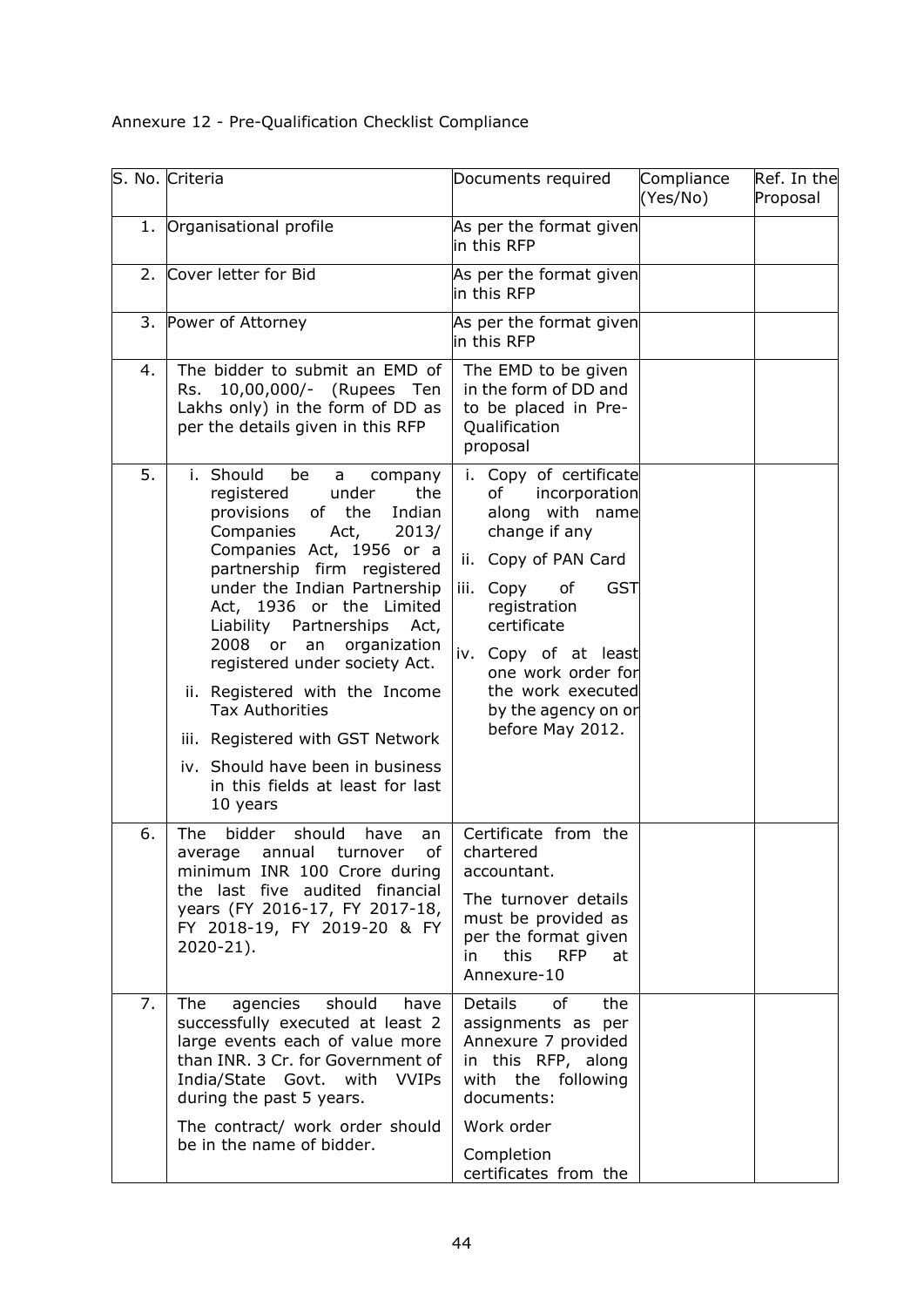|     |                                                                                                                                                                                                                                                                                                                                                       | Client<br>Self-<br>$\prime$<br>certificate<br>by<br>the<br>agency                                                                                                                                                                                                                                                  |  |
|-----|-------------------------------------------------------------------------------------------------------------------------------------------------------------------------------------------------------------------------------------------------------------------------------------------------------------------------------------------------------|--------------------------------------------------------------------------------------------------------------------------------------------------------------------------------------------------------------------------------------------------------------------------------------------------------------------|--|
| 8.  | The agency should be empanelled<br>with Bureau of Outreach and<br>Communication<br>(BOC)<br>as<br>a<br>multimedia<br>agency<br>under<br>Category 'A'<br>0r<br>The agency empanelled by BOC<br>through<br><b>RFE</b><br>no.22201/DCID/Creative<br>Prod/2122 dated 21.11.2021                                                                           | Signed<br>Letter<br>of<br>empanelment<br>with<br>Bureau of Outreach<br>and Communication<br>(BOC)<br>as<br>a<br>multimedia<br>agency<br>under Category 'A'<br><b>Or</b><br>Signed<br>letter<br>of<br>empanelment<br>by<br>BOC through<br><b>RFE</b><br>no.22201/DCID/Cre<br>ative<br>Prod/2122<br>dated 21.11.2021 |  |
| 9.  | The bidder should not have the<br>status of being blacklisted or<br>made ineligible by Govt. of India /<br>State Govt. /Govt. Agencies for<br>participation in future bids for<br>unsatisfactory<br>performance,<br>corrupt, fraudulent or any other<br>unethical business practices or<br>any other reasons, as on date of<br>submission of the bid. | Certificate<br>duly<br>signed<br>by<br>an<br>authorized signatory<br>of the bidder as per<br>Annexure 8 of this<br><b>RFP</b>                                                                                                                                                                                      |  |
| 10. | The Bidder should have minimum<br>50 professional manpower having<br>relevant experience in organizing<br>indoor/ outdoor events involving<br>VVIPs.                                                                                                                                                                                                  | Self-Certificate<br>signed by HR head of<br>bidder                                                                                                                                                                                                                                                                 |  |
| 11. | Any other document relevant for<br>this<br>section<br>the<br>as<br>per<br>requirement of this RFP                                                                                                                                                                                                                                                     | As per the format<br>given in this RFP                                                                                                                                                                                                                                                                             |  |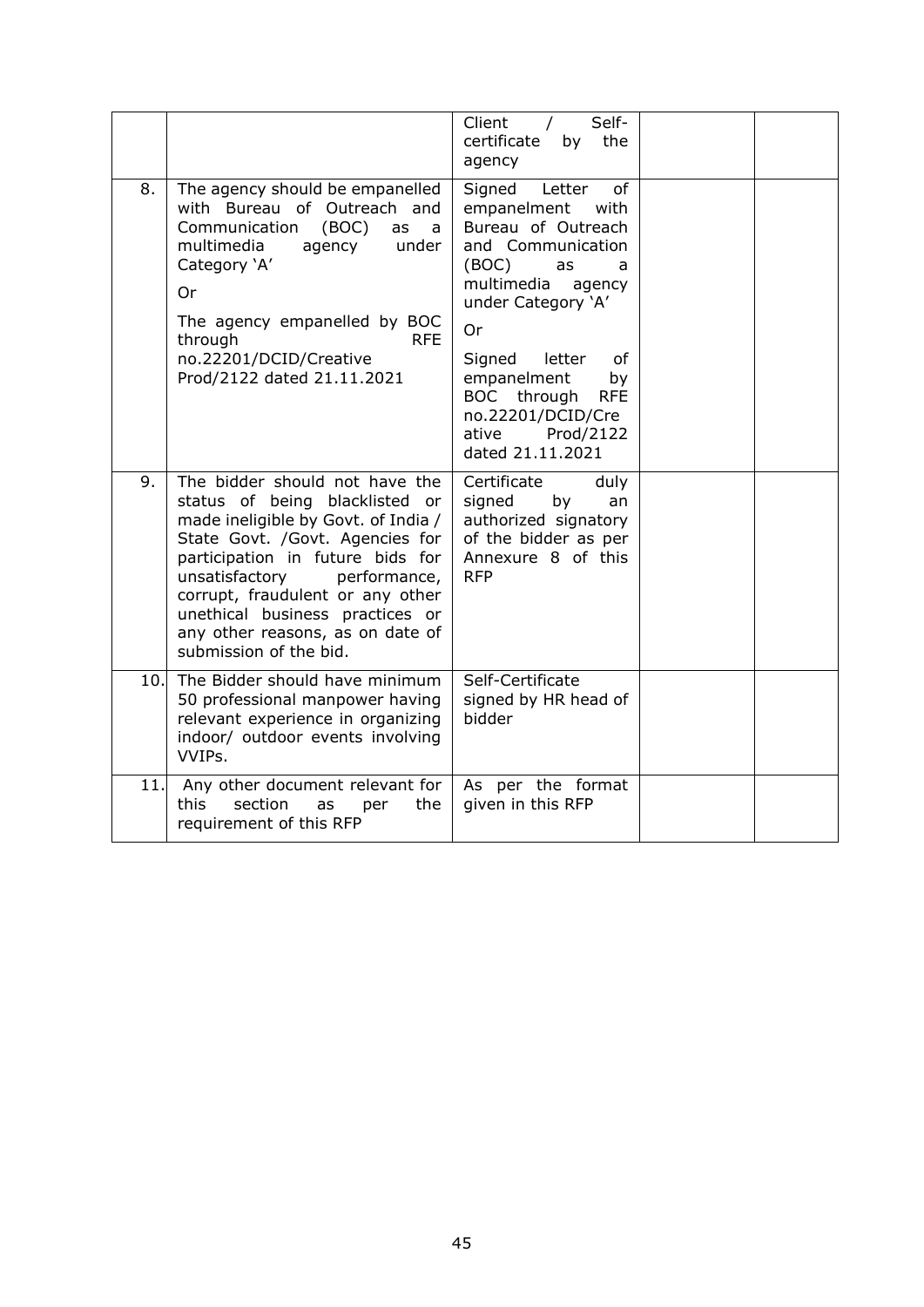Annexure 13 – Format for Advance Bank Guarantee

#### **"FORMAT OF "ADVANCE BANK GUARANTEE"**

# **Sub: Advance Bank Guarantee no. ……………for value…………… [ Insert ABG value here] ………………. in respect of Work Order, No ("WO") ……………Dtd……………for value……………. [Insert total WO value] for ………………. [Project name].**

In consideration of MyGov, Ministry of Electronics & Information Technology 3rd Floor, Electronics Niketan, Lodhi Road, New Delhi 110003 **("the Purchaser")** agreeing to make advance payment of [Insert ABG value in figures and words] ………………… *("***Advance Payment**") to............. [Insert the name of the SUPPLIER with address, contact person's telephone /mobile number and email address], having its registered office at.………..{Insert the full address} ("**the Supplier**") which has been unequivocally accepted by the Supplier and the Supplier having agreed to provide an irrevocable Advance Bank Guarantee ["**Advance Bank Guarantee**"] *in* accordance with the terms and conditions of the said WO, we, …………….{Insert the Issuing Bank name and address, telephone and fax numbers*}* whose principal place of business is at ……….. {Insert the full Address**] ("the Guarantor***")* hereby unconditionally agree and undertake to hold at your disposal, [Insert ABG value] …………. and agree with you as follows:

- 1. Under the terms of the said WO, the Purchaser has agreed to pay to the Supplier an advance payment of [insert the ABG value in figures and words) ……………… being …. % Of the basic value/total value of the said WO, against furnishing of an Irrevocable Advance Bank Guarantee of equivalent amount by the Supplier.
- 2. The Guarantor at the request of the Supplier has agreed to give this unconditional and irrevocable Advance Bank Guarantee and agree and undertake not to revoke the same.
- 3. The Guarantor, hereby guarantee that the Supplier will duly comply and faithfully perform all their obligations and responsibilities under the said WO, failing which we, the Guarantor, do hereby unconditionally undertake to pay to the Purchaser ON MERE DEMAND AND WITHOUT ANY DEMUR AND WITHOUT RECOURSE TO THE SUPPLIER such amount or amounts as the Guarantor may be called upon to pay not exceeding in the aggregate a sum of [insert ABG value in figures and words]………….
- 4. The Advance Bank Guarantee shall not be determined or affected by liquidation or winding up, dissolution or change of constitution or insolvency of the Supplier but shall in all respects and for all purposes be binding and operative until payment of all monies due to the Purchaser under the Advance Bank Guarantee are paid.
- 5. The decision of the Purchaser that any sum has become payable shall be final and binding on the Guarantor.
- 6. The Advance Bank Guarantee shall be governed by the laws of India.